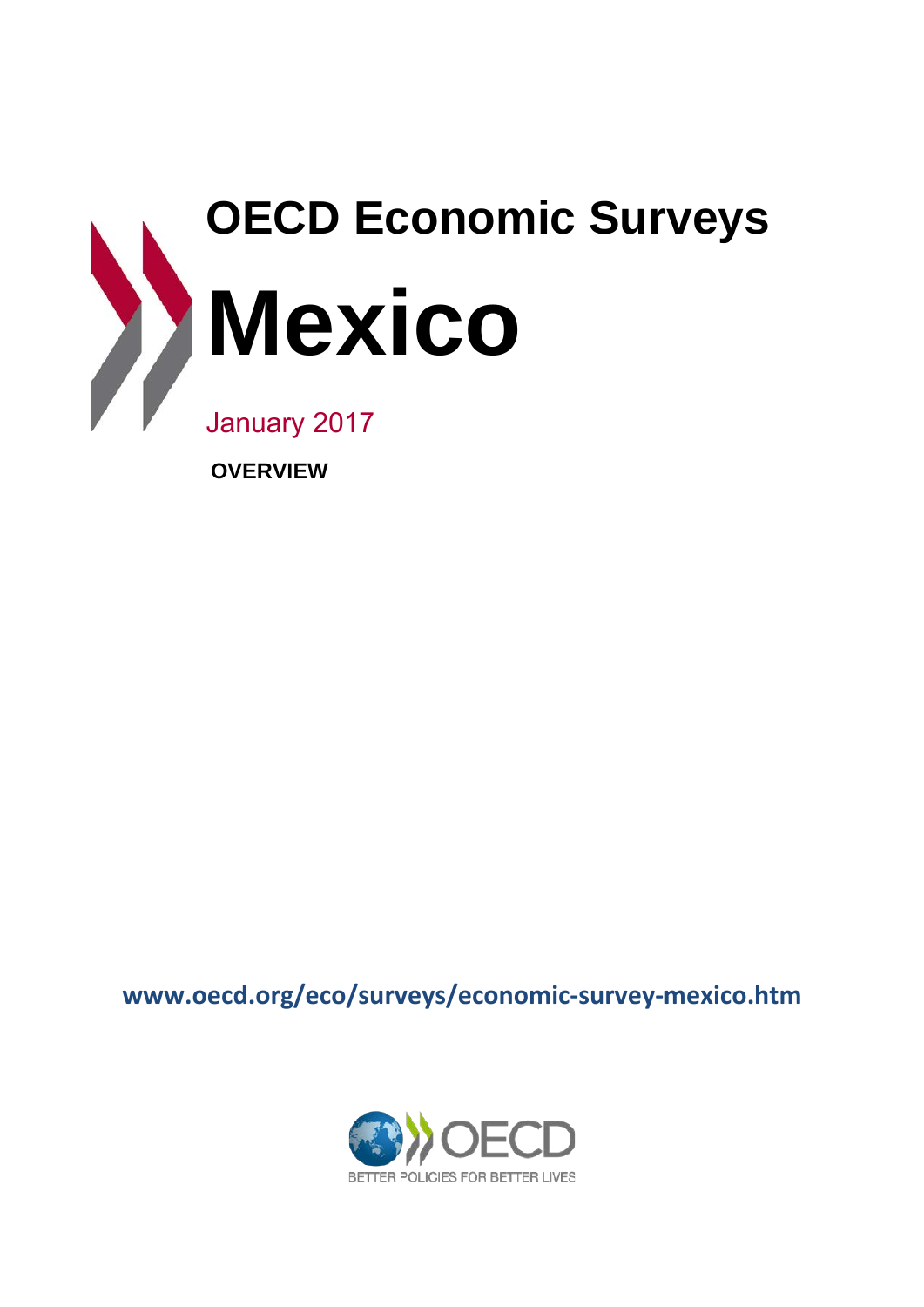This Overview is extracted from the 2016 Economic Survey of Mexico. The Survey is published on the responsibility of the Economic and Development Review Committee (EDRC) of the OECD, which is charged with the examination of the economic situation of member countries.

This document and any map included herein are without prejudice to the status of or sovereignty over any territory, to the delimitation of international frontiers and boundaries and to the name of any territory, city or area

## OECD Economic Surveys: Mexico© OECD 2017

You can copy, download or print OECD content for your own use, and you can include excerpts from OECD publications, databases and multimedia products in your own documents, presentations, blogs, websites and teaching materials, provided that suitable acknowledgment of OECD as source and copyright owner is given. All requests for public or commercial use and translation rights should be submitted to rights@oecd.org. Requests for permission to photocopy portions of this material for public or commercial use shall be addressed directly to the Copyright Clearance Center (CCC) at info@copyright.com or the Centre français d'exploitation du droit de copie (CFC) at contact@cfcopies.com.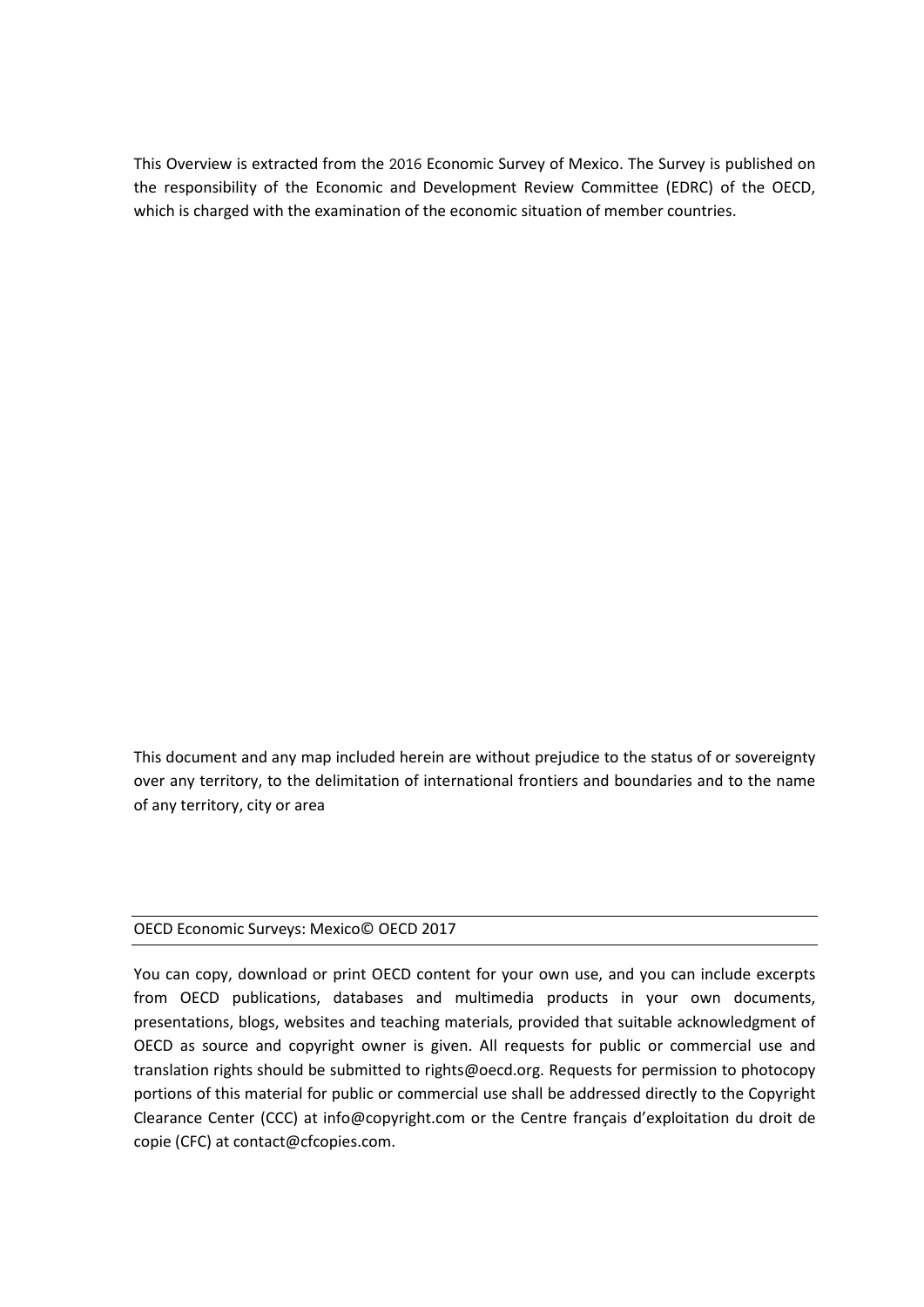# **Executive summary**

- *Growth is strong, but disparities persist across Mexico*
- *Productivity is picking up thanks to ambitious structural reforms*
- *Income inequality and gender gaps remain high*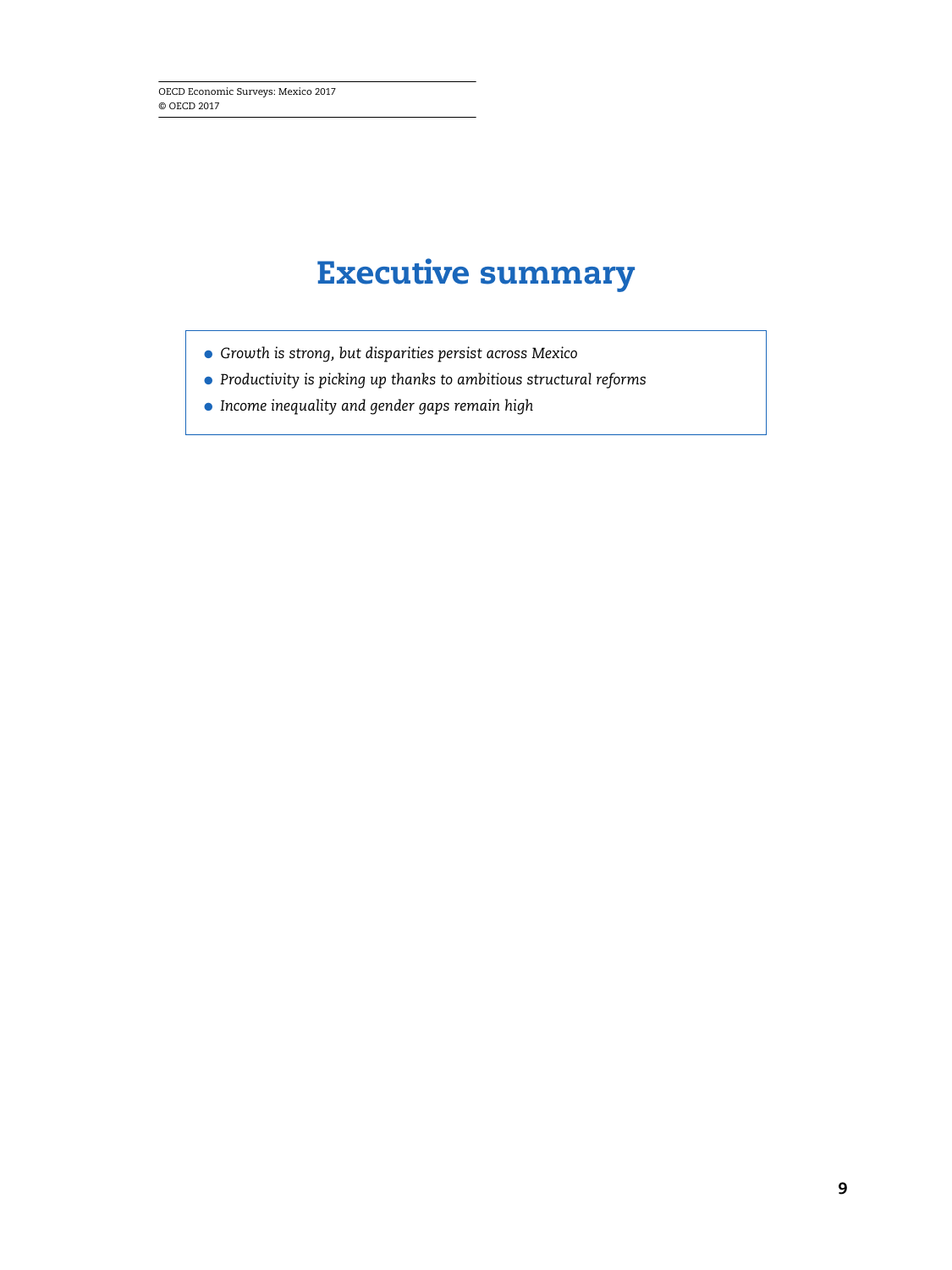## **Growth is strong, but disparities persist across Mexico**





Ambitious structural reforms and sound macroeconomic policies have ensured the resilience of the highly-open Mexican economy in the face of challenging global conditions. Yet, growth has not been inclusive enough to achieve better living conditions for many Mexican families. Disparities between a highly productive modern economy in the North and in the Centre and a lower-productivity traditional economy in the South, have increased. Mexico can reignite growth by reprioritising its public spending towards infrastructure, training, health, and poverty reduction.

## **Productivity is picking up thanks to ambitious structural reforms**



Mexico's productivity growth has recently picked up in sectors that benefitted from structural reforms – energy (electricity, oil and gas), financial, and telecom sectors. Trade openness, foreign direct investment, integration into global value chains, and innovation incentives have boosted exports, notably of autos. Yet other sectors lag behind, suffering from overly stringent local regulations, weak legal institutions, rooted informality, corruption and insufficient financial development. Further reform is essential to address these problems.

## **Income inequality and gender gaps remain high**

#### **Income inequality is high and female labour force participation is lagging**



*Source:* OECD Income Distribution and Poverty Database and OECD Labour Force Statistics Database. 1 2 *<http://dx.doi.org/10.1787/888933444377>*

Income remains highly concentrated, many families live in poverty, insecurity is high and children's opportunities to do better than their parents could be improved. Past policies have begun to correct these trends. But more needs to be done, especially for women, who suffer from many types of discrimination. For mothers of young children, participating in the labour market is a challenge, reflecting insufficient provision of affordable and quality childcare. Business practices could also foster inclusiveness and be more responsible towards women, the disabled and other groups that suffer discrimination.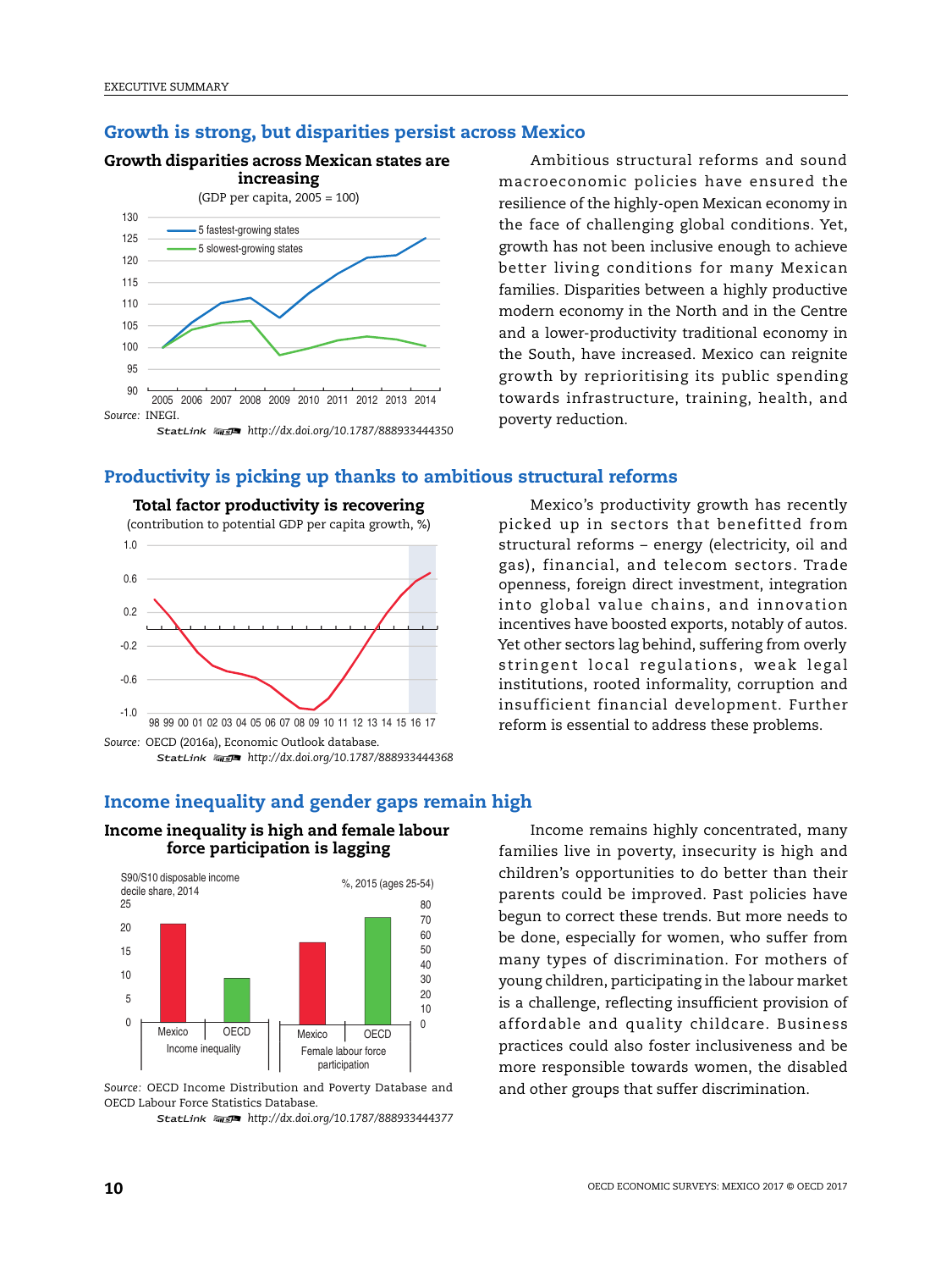| <b>MAIN FINDINGS</b>                                                                  | <b>KEY RECOMMENDATIONS</b>                                                                                                                                                                                                                                                                                 |
|---------------------------------------------------------------------------------------|------------------------------------------------------------------------------------------------------------------------------------------------------------------------------------------------------------------------------------------------------------------------------------------------------------|
|                                                                                       | Make fiscal policy more inclusive, sustainable, and transparent                                                                                                                                                                                                                                            |
| Social expenditure is too low to eliminate<br>poverty and make society more inclusive | Strengthen social expenditure on programmes to eradicate<br>extreme poverty, such as Prospera.<br>Raise and broaden the minimum pension to expand the old-age<br>safety net.                                                                                                                               |
| Tax evasion and tax avoidance lower<br>government revenue                             | Co-ordinate the collection of income taxes and social security<br>contributions.<br>Make greater use of property taxes.<br>Further broaden income tax bases and remove inefficient tax<br>expenditures.                                                                                                    |
| Fiscal data are difficult to interpret on an<br>international basis                   | Fully separate PEMEX from the federal budget when feasible.<br>Present budget documents and fiscal data on both domestic and<br>national accounts standards.                                                                                                                                               |
| Fiscal relations with SOEs are distortive                                             | Normalise the taxation of state-owned enterprises (SOEs) by<br>shifting to a tax regime similar to that of the private sector.                                                                                                                                                                             |
|                                                                                       | Adopt policies towards sustainable development                                                                                                                                                                                                                                                             |
| People in extreme poverty are excluded from<br>the social safety net                  | Simplify the administrative procedures for accessing cash<br>transfers.<br>Increase the role of social workers in reaching out to<br>marginalised families.                                                                                                                                                |
| Teachers' performance evaluations have not<br>been fully applied                      | Make transfers to Mexican states conditional on implementing<br>the national standard-setting for primary and secondary<br>teacher performance.                                                                                                                                                            |
| labour market and women suffer from<br>discriminatory practices                       | Female participation lags behind male's in the Expand public early childcare and pre-school coverage.<br>Extend the length of paternity and maternity leaves.<br>Better enforce the constitutional provision on gender<br>discrimination, particularly in the workplace, boardrooms and<br>credit markets. |
|                                                                                       | Make growth more inclusive                                                                                                                                                                                                                                                                                 |
| and gender inequalities                                                               | High informality is closely related to poverty Strengthen awareness of in-work subsidies for formal workers.<br>Focus enforcement on large formal firms employing informal<br>workers.                                                                                                                     |
| Innovation performance is weak                                                        | Focus financing on early stages of co-operation of public<br>research institutes and innovative private businesses.<br>Continue to improve the business environment, including for<br>foreign innovative firms.                                                                                            |
| Corruption and crime remain widespread                                                | Build capacity of the sub-national level entities involved in the<br>new anti-corruption system.<br>Encourage more states to establish integrated state-wide police<br>forces.                                                                                                                             |
| Judicial processes are unreliable                                                     | Extend oral trials to all civil and commercial cases.<br>Boost training, resources and technology for the judiciary.                                                                                                                                                                                       |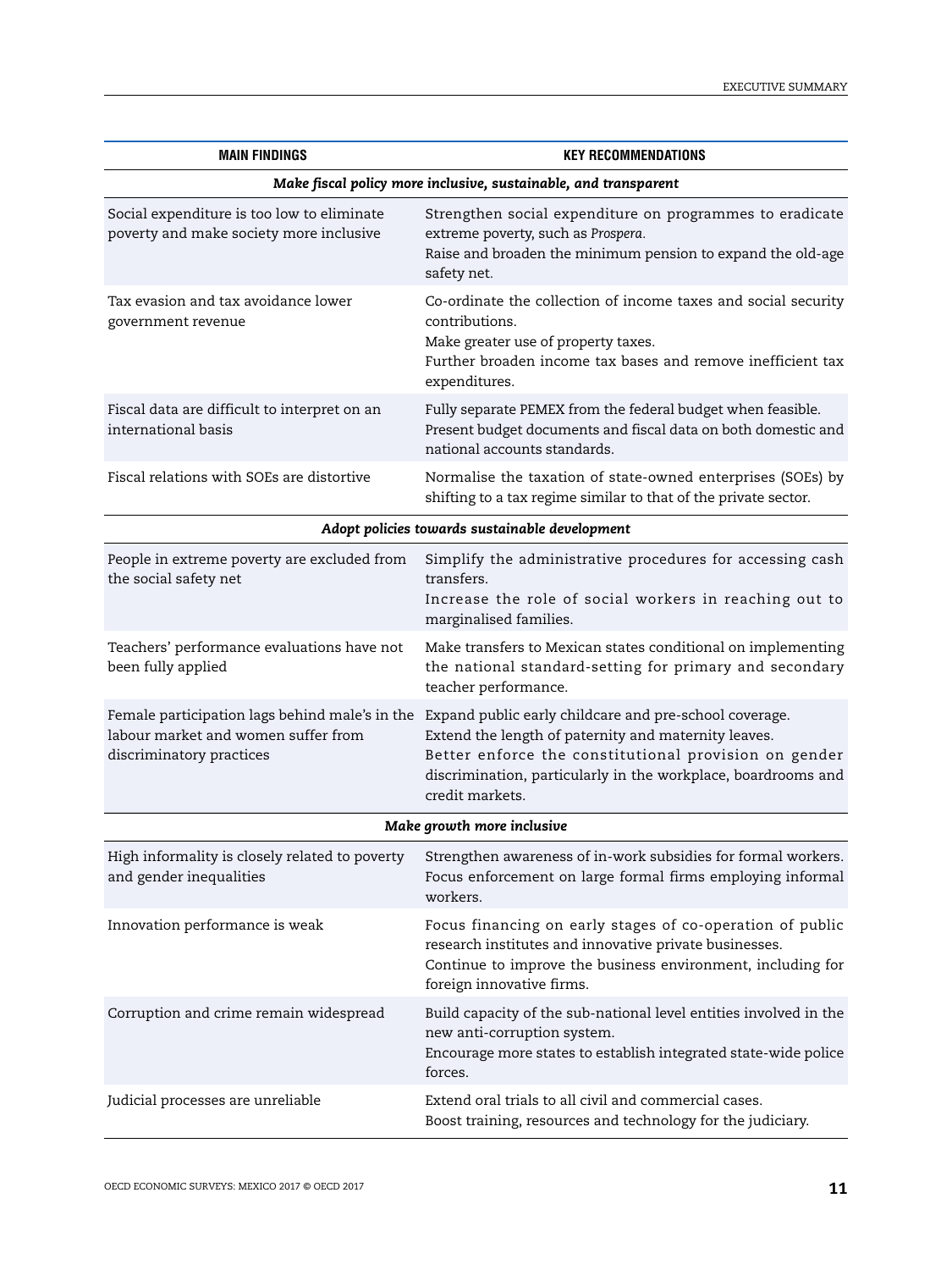## **Assessment and recommendations**

- *Reforms are working, but disparities persist across Mexico*
- *Despite external headwinds, growth is resilient*
- *Vulnerabilities persist*
- *Monetary policy has been successful at containing inflation*
- *Fiscal performance is improving but the credibility of the fiscal rule could be enhanced*
- *Fiscal policy needs to be more supportive of inclusive growth*
- *Mexico still needs to deliver on skills and education gaps*
- *Realising Mexican women's aspirations*
- *Reforms are boosting productivity in certain industries*
- *Openness to trade and investment is paying off in some sectors*
- *Further reforms are needed to improve governance and legal institutions*
- *The carbon emissions tax rate remains insufficient*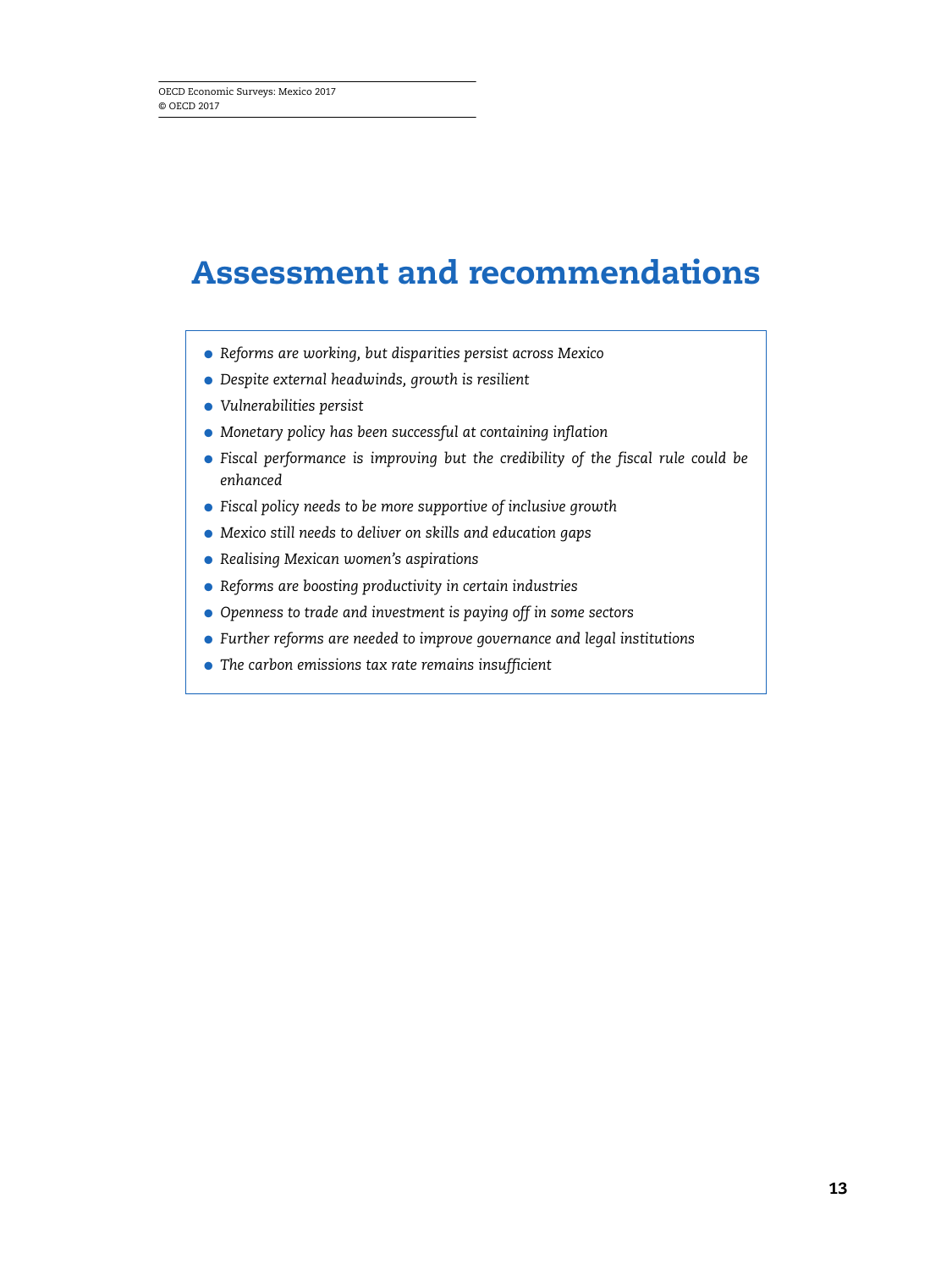## **Reforms are working, but disparities persist across Mexico**

Mexico is now the world's 11<sup>th</sup> largest economy (in terms of GDP measured at purchasing power parity). The country has gone through tremendous structural changes over the past three decades. From an oil-dependent economy up to the early 1990s to a booming manufacturing centre in the aftermath of NAFTA in the mid-1990s, Mexico is now increasingly becoming an international trade hub. The proximity to the US export market continues to be a competitive advantage, but Mexico has strategically boosted free trade, signing 12 agreements with 46 countries. Mexico is now a top global exporter of cars and flat screen TVs, among other products. Yet, Mexico's economic potential has been hindered by important challenges such as high levels of poverty, extensive informality, low female participation rates, insufficient educational achievement, financial exclusion, weak rule of law, and persistent levels of corruption and crime. To address these problems, the current government has rolled out major structural reforms since 2012 aimed at improving growth, well-being and income distribution (Table 1). The initial wave of reforms, kicked-off by the multi-partisan political commitments in the *Pacto por México*, has led to notable progress across a range of areas and has put Mexico at the forefront of reformers among OECD countries (OECD, 2015a). Key laws and constitutional amendments were approved, and secondary laws or regulations passed.

| <b>Structural reform</b>                             |                                                                                                 |  |  |  |
|------------------------------------------------------|-------------------------------------------------------------------------------------------------|--|--|--|
| (Pacto reforms in italics)                           | Purpose of the reform                                                                           |  |  |  |
|                                                      | Reforms with implementation well advanced                                                       |  |  |  |
| <b>Tax policy reform</b>                             | Raise more revenue, plug tax loopholes, increase progressivity and simplify the tax system.     |  |  |  |
| <b>Financial sector liberalisation</b>               | Provide more access to credit at a lower cost and improve competition in the banking sector.    |  |  |  |
| <b>Telecom deregulation</b>                          | Protect consumer interest and reduce the cost of telecom services.                              |  |  |  |
| <b>Election system reform</b>                        | Require re-election among all mayors and parliamentarians by 2018.                              |  |  |  |
| <b>Competition policy and regulatory reform</b>      | Strengthen competition policy and improve the regulatory environment.                           |  |  |  |
| <b>Energy market openness</b>                        | Open the oil & gas sector to private operators; liberalise the electricity sector.              |  |  |  |
|                                                      | Reforms with gaps in implementation                                                             |  |  |  |
| Labour market reform and tackling informality        | Improve incentives to join the formal sector.                                                   |  |  |  |
| <b>Education quality reform</b>                      | Substantially revamp the education system, introducing teacher exams and institutional reforms. |  |  |  |
| Anti-corruption and transparency reform              | Reduce corruption and improve public governance.                                                |  |  |  |
| Judicial process reform                              | Improve the efficiency of the criminal justice system.                                          |  |  |  |
| Innovation system reform                             | Boost R&D and infrastructure; develop more clusters and special economic zones.                 |  |  |  |
| <b>Fiscal federalism</b>                             | Strengthen fiscal responsibility at the sub-national level.                                     |  |  |  |
|                                                      | Reforms that have not advanced enough                                                           |  |  |  |
| <b>Agricultural transformation</b>                   | Increase the efficiency of agriculture, relax rules on land.                                    |  |  |  |
| Unemployment insurance, pensions and social benefits | To reduce unemployment risk and boost the incomes of the elderly poor.                          |  |  |  |
| <b>Health system reform</b>                          | Integrate and expand the health system.                                                         |  |  |  |
| Urban planning                                       | Improve the coherence of urbanisation.                                                          |  |  |  |

#### Table 1. **The government's package of structural reforms since 2012**

*Source:* OECD compilation.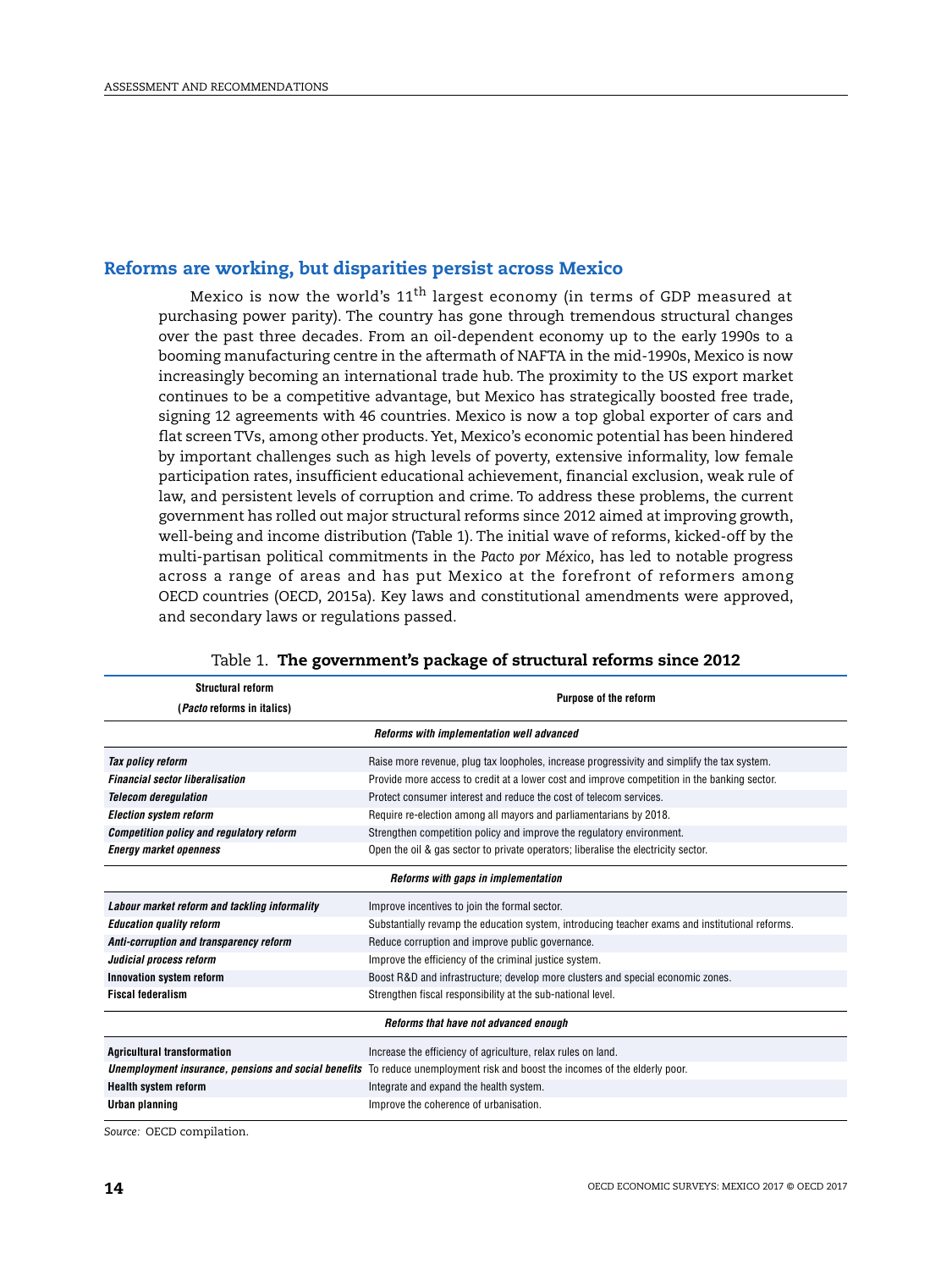Strong progress has been made to open sectors such as energy and telecoms to more competition. Institutional designs have been improved with a new National Productivity Commission, a strengthened competition authority, and expanded sectoral regulators. Initial progress has been made with education and social benefits, although parts of these plans have run into difficulties. The OECD estimated in the last Economic Survey that a subset of the *Pacto por México* reforms could add one percentage point to GDP growth after five years (OECD, 2015a). These estimates made a series of assumptions for reforms where sufficient information and quantitative impact assessment models were available. An additional set of selected reforms could add another percentage point to GDP (Figure 1).





Expected gain in GDP growth after five years, assuming effective implementation

1. The reform impacts are estimated using a combination of Mexico-specific and cross-country economic models (see Annex 2 in Dougherty, 2015). Effects are envisioned to occur through accelerated total factor productivity convergence to the global technological frontier, as well as through capital deepening. These baseline estimates include only a selection of the sectors affected by the reforms. *Source:* OECD Economic Survey of Mexico, 2015.

Reforms have already demonstrated short-term benefits, especially on productivity growth, which has picked up recently. However, the declining trend of labour utilisation in recent years calls for more to be done to make it more worthwhile to participate in the labour market, while ensuring satisfactory work-life balance, and equip workers with the skills necessary to be productive and receive adequate wage gains. Such reforms fit well with the long-term sustainable development goals (SDGs) to be achieved in 2030, notably to eradicate extreme poverty, reduce income inequality, improve economic opportunities, lower informality, raise female participation, and encourage more responsible business practices.

In addition, inequalities continue to grow across states and sectors, emphasising the divergence of a modern Mexico – highly productive, competing globally, mostly located at the border with the United States, in the central corridor and in tourism areas; and a traditional Mexico, less productive, with small-scale informal firms, mostly located in the South.

<sup>1 2</sup> *<http://dx.doi.org/10.1787/888933444380>*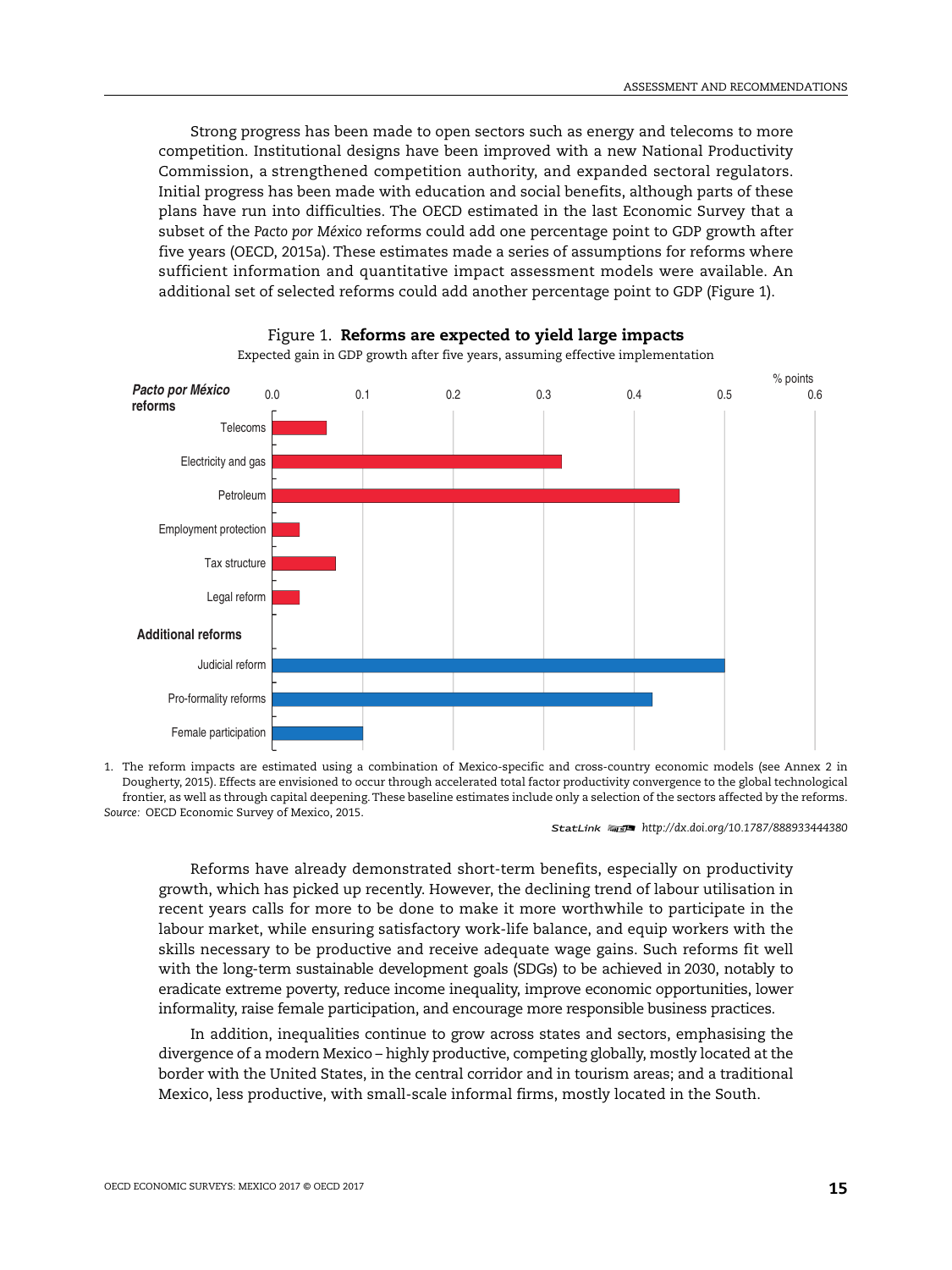Against this background, this report focuses on:

- How to ensure that resilient growth continues, reducing oil dependence, preparing for vulnerabilities and exogenous shocks, and supporting more social spending.
- How to reduce inequalities with policies to better fight poverty, promote women's opportunities, and foster responsible business practices.
- How to ensure inclusive productivity growth by reforming key sectors of the economy, climbing global value chains, lowering regulatory barriers, tackling informality, and reducing corruption.

## **Despite external headwinds, growth is resilient**

Despite being hit by several external shocks, the Mexican economy is resilient and recent indicators suggest further growth ahead (Figure 2 and Box 1). The external environment is difficult, with the global economy remaining in a low-growth environment, and weak global trade, investment, productivity and wages, in addition to uncertainty about the future evolution of economic and trade policies in the United States. Headwinds specific to Mexico include collapsing oil prices, which reduced government receipts and led to cutbacks in energy sector investments, as well as the sharply depreciating Mexican peso following market expectations of US Federal Reserve tightening and rising global policy uncertainty (Box 2). Despite these shocks, performance is good, supported by domestic demand. The structural reforms are supporting a low inflation environment and strong expansion of credit, leading to gains in real wages and employment. The large depreciation of the peso further increases the competitiveness of Mexican non-oil exports, and has not pushed up inflation. It also has a positive impact on the fiscal balances, reflecting the dollar denominated oil receipts and the low exposure to foreign currency debt. Furthermore, sufficient resources have been accumulated in the oil stabilisation fund, allowing Mexico to stay on course with its fiscal consolidation trajectory without additional measures.





Economic activity has been resilient to sharply lower oil prices, weak world trade growth and monetary policy tightening in the United States. Domestic demand remains the main driver of economic activity, supported by recent structural reforms that have cut prices to consumers, notably on electricity and telecoms services. Growth may be held back in 2017 and 2018, mostly through investment and consumer confidence, following uncertainties about

*Source:* OECD Economic Outlook 100, Banco of Mexico, and INEGI.

<sup>1 2</sup> *<http://dx.doi.org/10.1787/888933444395>*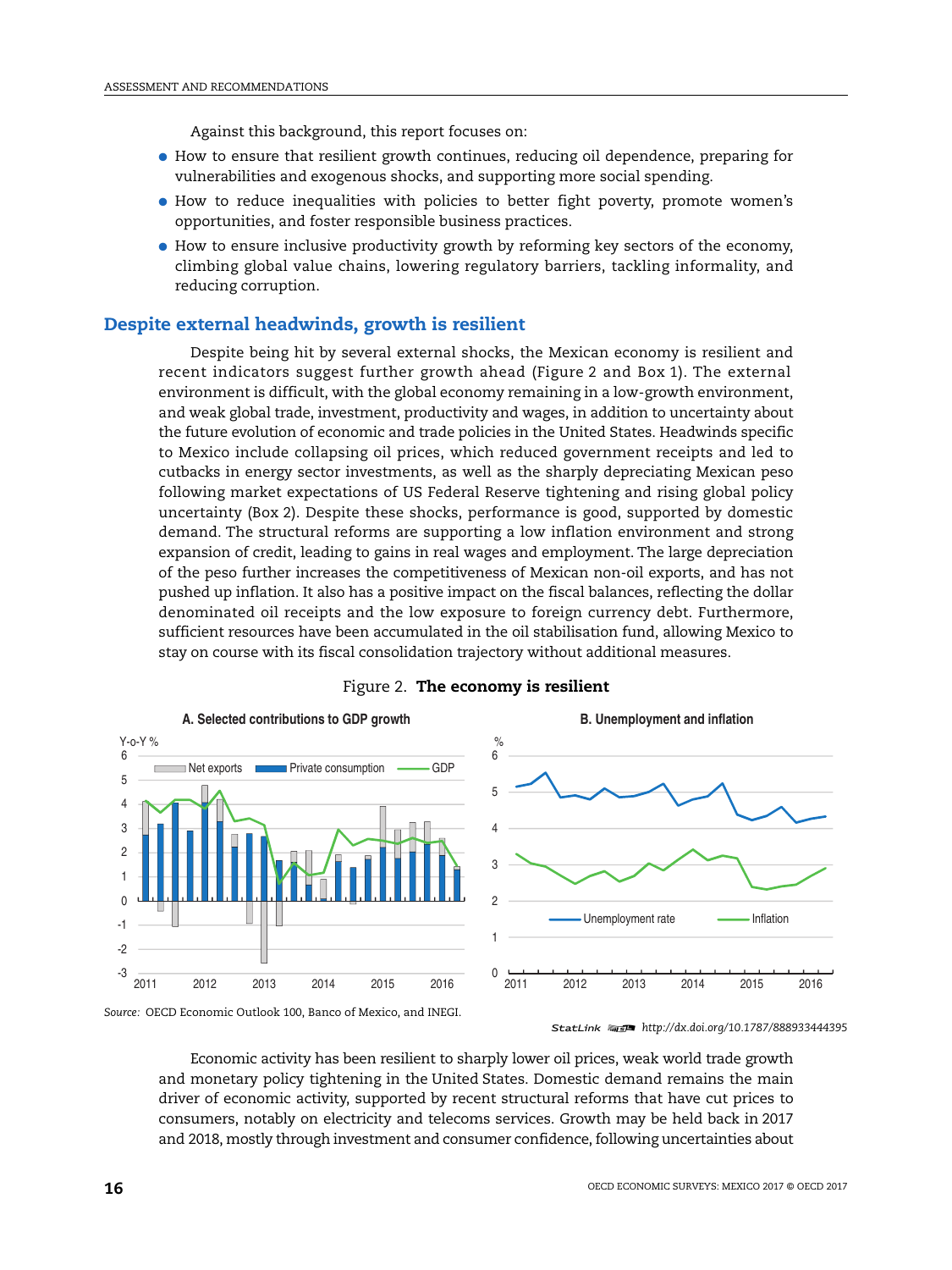future US policy, although the economy could benefit from the expected fiscal stimulus in the United States which would bring stronger import demand (Table 2).

Private investment in the oil sector will generate activity partially offsetting cutbacks in public oil-related investment, and industrial production will remain tied to activity in the United States. The substantial depreciation of the peso during 2016 will continue to support foreign trade, with limited pass-through to domestic prices, allowing inflation to converge towards Mexico's central bank target band  $(3\% \pm 1\%)$ .

|                                                    | 2013                  | 2014   | 2015    | 2016                       | 2017   | 2018   |
|----------------------------------------------------|-----------------------|--------|---------|----------------------------|--------|--------|
|                                                    | <b>Current prices</b> |        |         | Percentage changes, volume |        |        |
|                                                    | <b>MXN</b> billion    |        |         | $(2008)$ prices)           |        |        |
| GDP                                                | 16 114.5              | 2.2    | 2.5     | 2.2                        | 2.3    | 2.4    |
| Private consumption                                | 11 048.0              | 1.8    | 3.1     | 2.8                        | 2.4    | 2.4    |
| Government consumption                             | 1 962.5               | 2.1    | 2.4     | 0.6                        | $-0.1$ | 0.0    |
| Gross fixed capital formation                      | 3 400.7               | 2.8    | 3.9     | 2.0                        | 1.9    | 2.2    |
| Final domestic demand                              | 16 411.2              | 2.0    | 3.2     | 2.4                        | 2.0    | 2.1    |
| Stockbuilding <sup>1</sup>                         | $-150.9$              | 0.0    | $-0.1$  | 0.0                        | 0.0    | 0.0    |
| Total domestic demand                              | 16 260.3              | 2.1    | 3.1     | 2.4                        | 2.1    | 2.1    |
| Exports of goods and services                      | 5 1 1 9 . 4           | 6.9    | 9.1     | 2.6                        | 4.3    | 4.9    |
| Imports of goods and services                      | 5 2 6 5 .2            | 5.9    | 5.1     | 3.2                        | 3.9    | 4.1    |
| Net exports <sup>1</sup>                           | $-145.7$              | 0.3    | 1.2     | $-0.3$                     | 0.1    | 0.2    |
| Memorandum items                                   |                       |        |         |                            |        |        |
| <b>Potential GDP</b>                               |                       | 2.8    | 2.8     | 2.7                        | 2.7    | 2.7    |
| Output gap                                         |                       | $-1.3$ | $-1.6$  | $-2.2$                     | $-2.6$ | $-2.9$ |
| GDP deflator                                       |                       | 4.7    | 2.5     | 3.7                        | 3.3    | 3.2    |
| Consumer price index                               |                       | 4.0    | 2.7     | 2.8                        | 3.5    | 3.6    |
| Private consumption deflator                       |                       | 4.2    | 4.0     | 3.7                        | 3.6    | 3.7    |
| Unemployment rate <sup>2</sup>                     |                       | 4.8    | 4.3     | 3.9                        | 4.1    | 4.1    |
| Public sector borrowing requirement <sup>3.4</sup> |                       | $-4.6$ | $-4.1$  | $-3.0$                     | $-2.9$ | $-2.5$ |
| General gross government debt <sup>3.4</sup>       |                       | 48.4   | 52.5    | 54.2                       | 54.0   | 53.3   |
| Nominal effective exchange rate <sup>5</sup>       |                       | $-2.9$ | $-11.9$ | $-14.2$                    | $-9.3$ | 0.0    |
| Current account balance <sup>4</sup>               |                       | $-2.0$ | $-2.9$  | $-3.5$                     | $-3.4$ | $-3.1$ |

Table 2. **Macroeconomic projections**

1. Contributions to changes in real GDP, actual amount in the first column.

2. Based on National Employment Survey. Amount of individuals that are unemployed over total labour force.

3. Central government and public enterprises. The PSBR differs from the government's definition of the deficit in that it excludes non-recurrent revenues and pure financing operations, such as withdrawals from the oil revenue stabilisation fund.

4. As a percentage of GDP.

5. Constant trade weights.

*Source:* OECD Economic Outlook 100 database.

## Box 1. **Recession risks are low**

The Mexican national statistics office (INEGI) calculates coincident and leading business cycles indicators, using a methodology in line with the OECD's (see *Sistema de indicadores cíclicos*, *[www.inegi.org.mx](http://www.inegi.org.mx/)*). They incorporate the following underlying components: a global activity indicator, the real bilateral exchange rate (Mexican peso to the US dollar), employment trends in manufacturing, an index of prices and quotations of the Mexican Stock Exchange, the Interbank Equilibrium Interest rate, the Standard & Poor's 500 (US stock market index), imports, remittances, and the number of workers affiliated with IMSS (Social Security). Those indicators are available at the monthly frequency starting in 1988.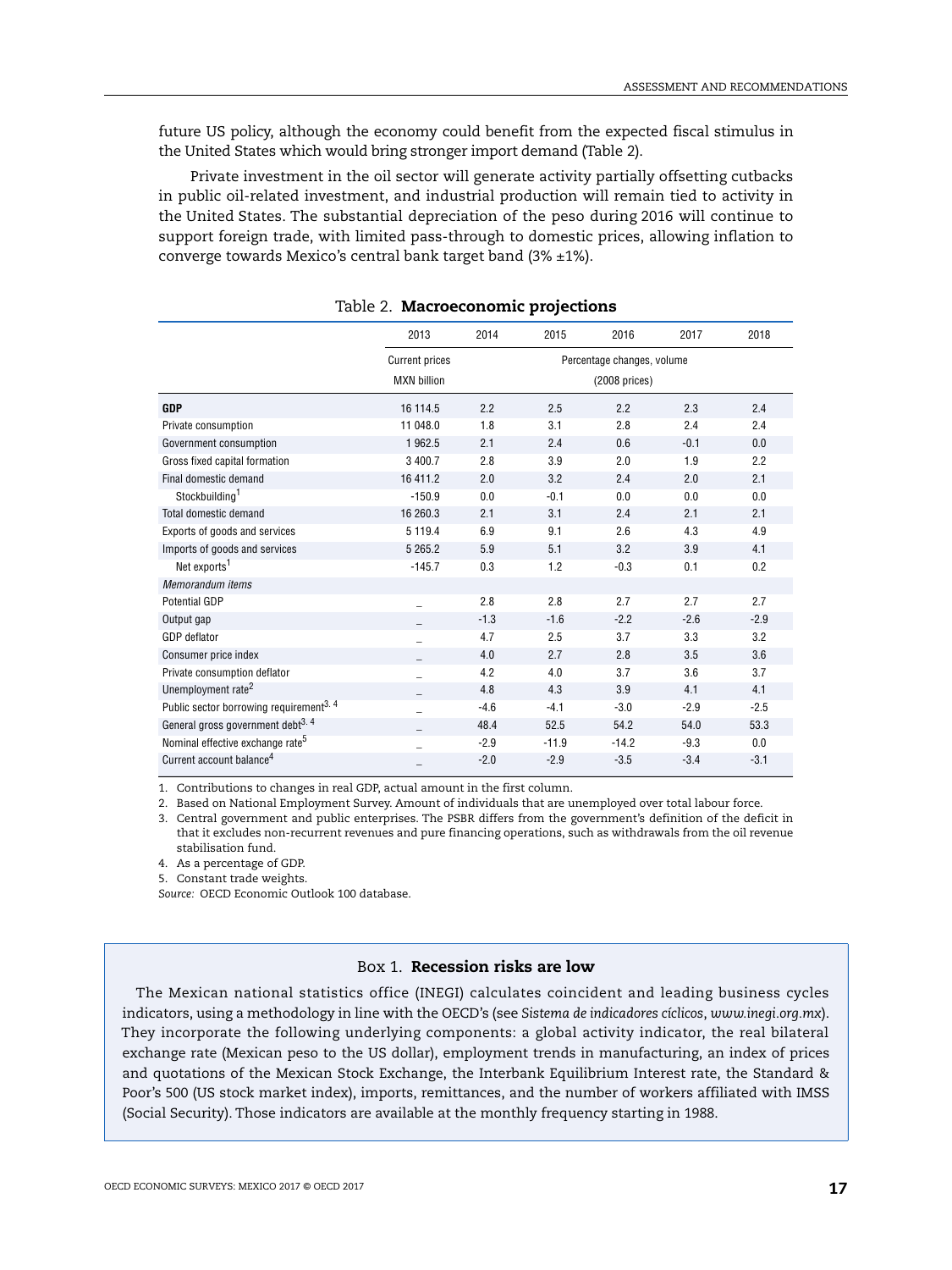#### Box 1. **Recession risks are low** *(cont.)*

Since the end of 2015, INEGI reports point to a negative opening of the leading indicator's gap relative to its long-term value (i.e. the indicator is turning negative), indicating the possibility of a deceleration of the economy. In order to provide a more systematic stance on the probability of a recession, this analysis builds on recent OECD studies (Hermansen and Röhn 2015; Röhn et al., 2015) that associate the probability of recession to indicators of potential imbalances (calculated as the deviation from historical trend, using HP-filtering methods). In order to fit more closely the case of Mexico, we use the same components as INEGI's co-incident and leading indicators. Importantly, some indicators are common to both models, but they are also more frequent (monthly instead of quarterly) and timely (the latest data point available is October 2016). Additionally, principal component analysis is used to downplay the noise from each indicator separately and focus on their collective signalling content (OECD, 2016b). Figure 3 shows estimates of the recession probability at horizons of 2, 4, 8, and 12 quarters, using models estimated with monthly data for three components that have been identified over the entire time span from January 1988 to September 2016. These models show elevated recession probabilities around the time of most downturns but are still subject to errors, notably the 1990s. Estimates from the latest months (up to October 2016) suggest that vulnerabilities have risen in the short term, due in part to the significant depreciation of the peso. Looking forward, we project monthly indicators until December 2017 using the OECD Economic Outlook forecasts. Recessions risks remain below levels typically indicating an imminent recession, even given the large depreciation of the peso, in particular the 12-quarter lead indicator that is showing the most accurate predictions over time.



## Figure 3. **A recession is unlikely in the short term**

## Box 2. **Mexico's oil dependence has fallen, but remains elevated**

Mexico has a long legacy of oil dependence. Until the mid-2000s, oil-related activities (including petrochemicals and oil-derivative products) accounted for about 13% of GDP (Figure 4, Panel A). Over the last decade however, declining oil extraction from the national oil company (PEMEX: Pétroleos Méxicanos) has had an important effect on the oil-GDP contribution, which has fallen to about 8% in 2016. Oil-related revenues and exports were also a major source of government revenues and foreign exchange receipts but they also declined significantly in recent years due the collapse of oil prices and increase in tax revenues following the tax reform (Figure 4, Panel B). Yet, PEMEX capital spending remains high, at about 1/3 of public capital spending (Figure 4, Panel B), and the MXN/USD exchange rate has been highly correlated with oil prices (Figure 4, Panel C).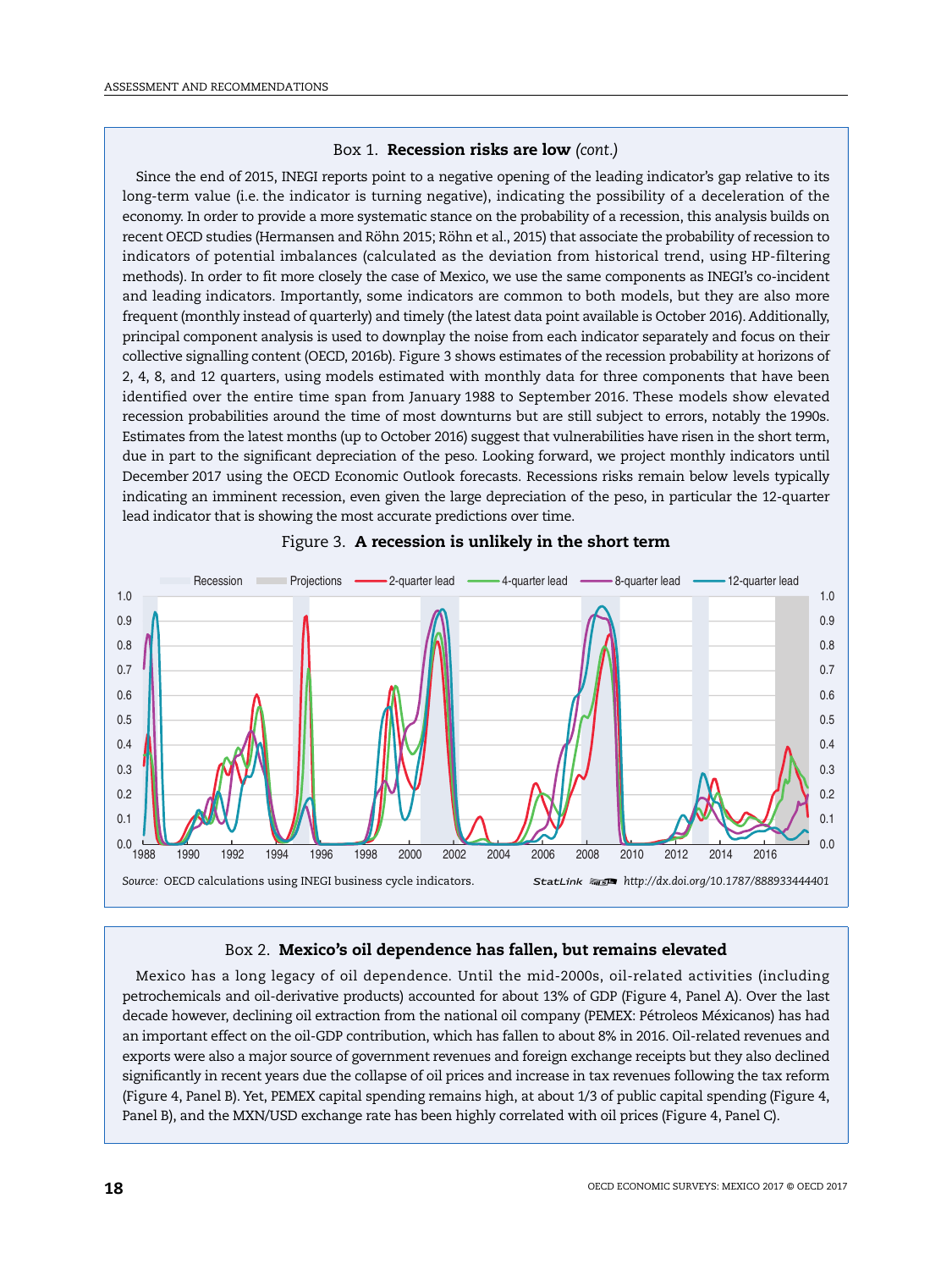#### Box 2. **Mexico's oil dependence has fallen, but remains elevated** *(cont.)*

Oil dependence caused several difficulties when global energy prices collapsed (Figure 4, Panel D). Reforms implemented in 2014 to improve PEMEX's governance, to gradually open the oil sector to private and foreign participation, and to decrease the budget reliance on oil revenues have therefore been timely. Additionally, the Government has an oil hedge strategy to insure against oil price volatility (see Table 5). Nonetheless, the government needed to support PEMEX in 2016 (up to MXN 73.5 billion in capital and a bond exchange to absorb some pension liabilities) and exposed the urgent need to downsize and corporatise the company. As a complementary measure, the tax regime of PEMEX was modified to increase the cap for capital cost deductions. More broadly, the Mexican economy will benefit from opening the energy sector more widely.





*Note:* Panel A: The direct oil sector share represents the Oil and Gas Extraction sector in the National Accounts. The indirect represents services related to the extraction of oil, National Accounts #211 213 237 324 3251 and 3 259. Panel C: The chart shows the average of 1 to 12 months correlation coefficients between the MXN/USD and Mezcla Mexicana (i.e. the average price of crude oil produced in Mexico). Panel D: The same definition as in Panel A is used to define non-oil GDP and a HP filter is applied to disentangle the trend from the cycle components.

*Source:* OECD calculations using data from INEGI, SHCP and Banxico.

1 2 *<http://dx.doi.org/10.1787/888933444411>*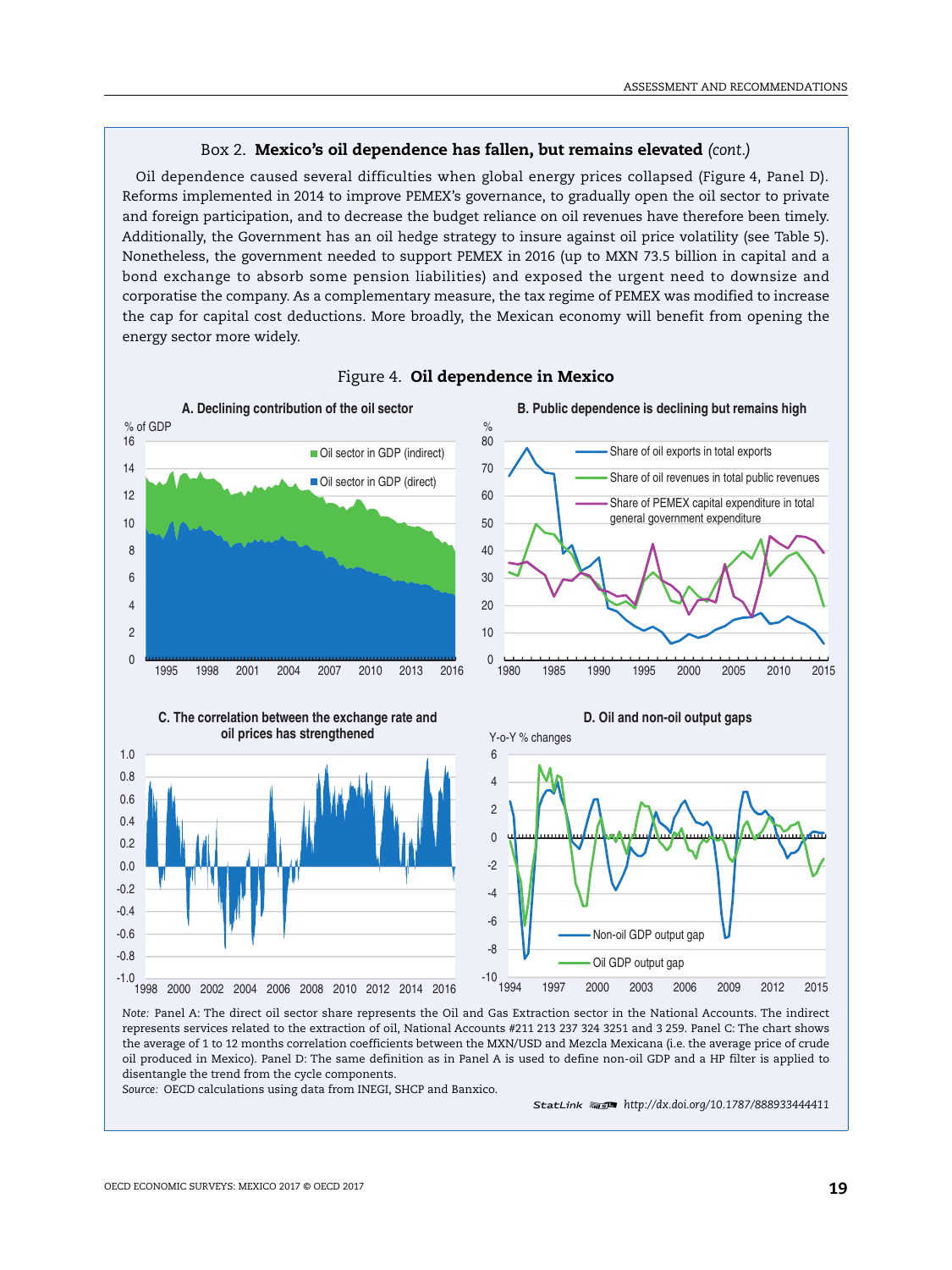## **Vulnerabilities persist**

Mexico faces a weak and uncertain external environment, as the global economy remains in a low-growth mode and many emerging market economies lack momentum. Low commodity prices and accommodative monetary policies offer some support, albeit punctuated by periods of financial instability, which heighten aversion to risk and discourage productive investment and employment gains. This challenging environment affects Mexico through various channels:

- Weak exports to trading partners, notably the United States and South American countries;
- Uncertainties related to US monetary policy normalisation or possible adverse developments in EMEs could increase global financial volatility with significant spillover effects;
- Further downward pressures on oil prices and difficulties in implementing PEMEX's reform could delay reaching the budget deficit target and erode market confidence;
- Second-round effects could raise the pass-through of past depreciations, in particular if they feed into wage growth, and increase inflation above the target.

More extreme vulnerabilities could also materialise (Box 3).

## Box 3. **Key vulnerabilities**

| Vulnerability                                                       | Possible outcome                                                                                                                                                                                                                                                                                                                 |
|---------------------------------------------------------------------|----------------------------------------------------------------------------------------------------------------------------------------------------------------------------------------------------------------------------------------------------------------------------------------------------------------------------------|
| Sudden stop of capital flows to emerging<br>market economies (EMEs) | Increase in risk sentiment across EMEs leading to further depreciation of the peso, capital outflows, and<br>increases in the Government's CDS spread and bond yields. A further tightening of monetary and fiscal policy.                                                                                                       |
| Global recession                                                    | A global recession would push down manufacturing production, with negative feedback to wages and<br>consumption. This would result in a sharp increase in public debt, since policy buffers are already stretched.                                                                                                               |
| Natural disaster (e.g. storm activity,<br>earthquake)               | Depending on the size of the natural disaster, the fall in output from agriculture and other productive sectors<br>could be regional or national. Infrastructure would likely be damaged. Financial support from Mexico's Fund for<br>Natural Disasters (FONDEN) would be triggered as well as the Catastrophic Bond instrument. |
| An escalation of drug-related violence                              | Negative impacts on business, tourism and investment, leading to a deceleration of economic growth. Potential<br>growth could be also affected negatively, depending on the length of the surge in violence.                                                                                                                     |
| Trade partners' retreat from trade<br>agreements                    | Negative impacts on export businesses and investments given Mexico's trade openness. Remittances and<br>market confidence will be negatively affected. Mexico could lose substantial market share with trading partners,<br>triggering a significant deceleration in output, depending on the size of the trade flows affected.  |

## **Monetary policy has been successful at containing inflation**

Banco de Mexico (Banxico) has contained inflation within its target band despite significant depreciation of the peso (Figure 5, Panel A). The policy interest rate was raised 275 basis points since December 2015 to 5.75% in December 2016, to stem inflationary pressures resulting from the significant depreciation of the peso, and considering the relative monetary stance vis-à-vis the US Federal Reserve, and the output gap (Banxico 2016a, 2016b). Foreign exchange interventions requested by the Exchange Commission to provide liquidity to the peso market and preserve its orderly functioning stopped in February 2016. Mexico renewed and increased its access under the IMF Flexible Credit Line (FCL) in May 2016. Those policy actions allowed the central bank to keep inflation expectations anchored (Figure 5, Panel B).

The economic environment has been complex. The country has been facing significant external headwinds with the collapse of oil prices in 2014/15, the significant depreciation of the peso, the tightening stance of the US Federal Reserve, increased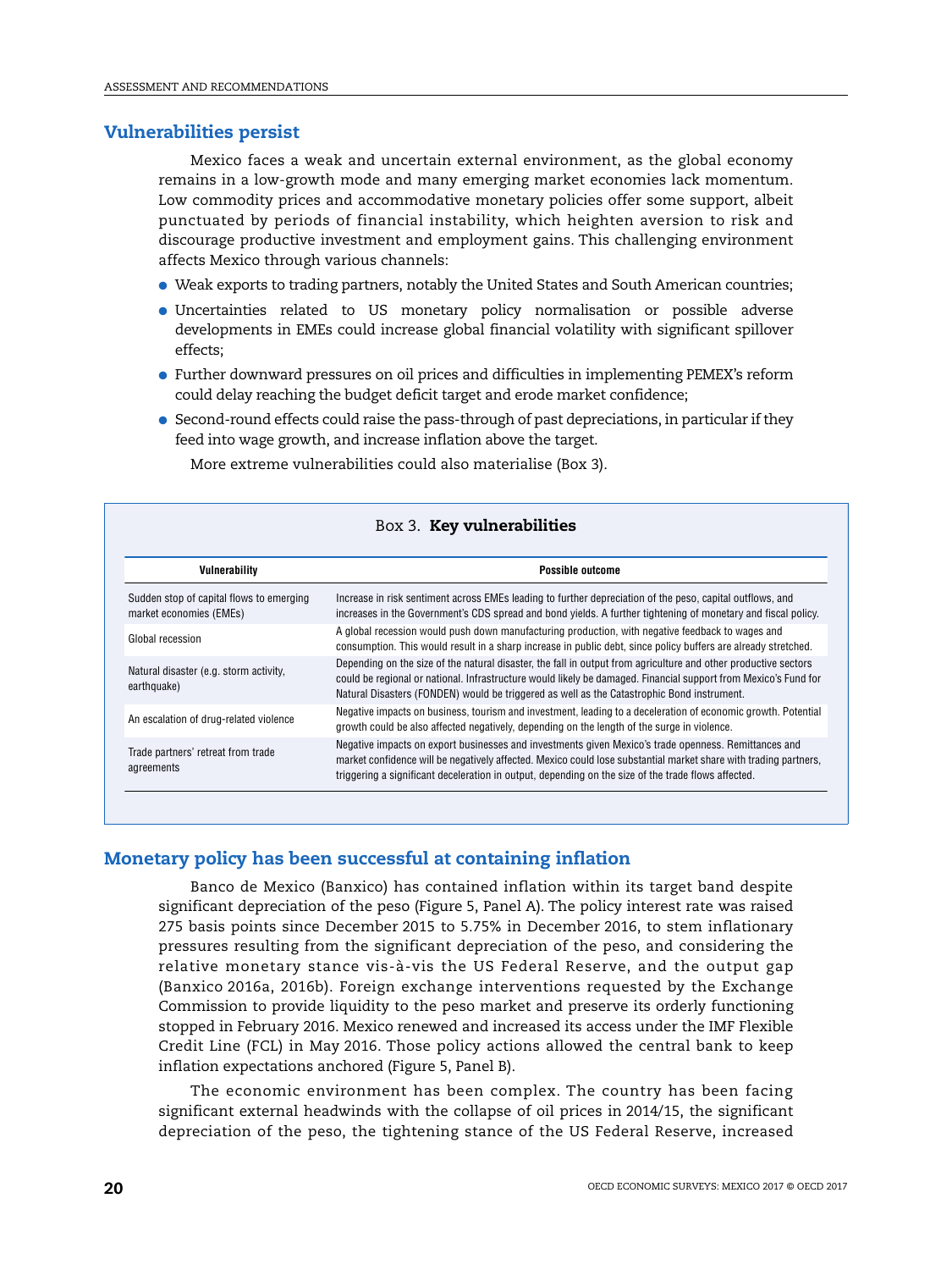

Figure 5. **Monetary policy has successfully anchored inflation expectations**

*Note:* The blue shaded area represents Banxico's inflation target band of 3% ±1%. *Source:* Banco de México. 1 2 *<http://dx.doi.org/10.1787/888933444425>*

volatility in financial markets, and the slowdown of the US economy. Banxico has therefore enhanced its communication, focusing on the possible pass-through from the depreciation of the peso. To continue building its credibility, the bank should carry on acting timely and flexibly in order to ensure the efficient convergence of inflation to its target.

Financial stability risks appear to be generally well contained (Table 3). Hedging strategies have contained much of the risk, and regulatory reforms to comply with Basel III, as well as supervision helped to protect the banking sector. Expanded lending by development banks, following the financial reform, has reduced the cost of credit for small and medium enterprises, but could pose a risk of non-performing loans in the event of an adverse downturn scenario.

| (per cent)                                        |              |                |        |        |        |                |      |                 |      |
|---------------------------------------------------|--------------|----------------|--------|--------|--------|----------------|------|-----------------|------|
|                                                   |              |                | 2015   |        |        | 2016           |      |                 |      |
|                                                   | 2013<br>2014 | Q <sub>1</sub> | Q2     | Q3     | 04     | Q <sub>1</sub> | Q2   | Q3 <sup>p</sup> |      |
| Return on Assets (ROA)                            | 2.1          | 1.7            | 1.7    | 1.8    | 1.9    | 1.7            | 1.6  | 1.7             | 1.7  |
| Return on Equity (ROE)                            | 19.3         | 15.9           | 15.9   | 16.6   | 17.6   | 15.8           | 16.1 | 16.5            | 16.5 |
| Capital adequacy <sup>1</sup>                     | 15.6         | 15.8           | 15.8   | 15.6   | 15.5   | 15.3           | 14.7 | 14.9            | 14.8 |
| Liquidity ratio (Deposits/Loans) <sup>2</sup>     | 86.8         | 89.3           | 89.6   | 89.0   | 88.4   | 87.9           | 87.9 | 88.0            | 87.2 |
| NPL ratio (Non-performing loans/total loans)      | 3.2          | 3.0            | 3.0    | 3.0    | 2.9    | 2.8            | 2.5  | 2.4             | 2.3  |
| Net Open Position in Foreign Exchange to Capital  |              | $-0.7$         | $-0.7$ | $-0.1$ | $-0.2$ | $-0.2$         | 0.5  | 0.2             | 0.3  |
| Foreign-Currency-Denominated Loans to Total Loans | 12.3         | 15.7           | 15.5   | 16.8   | 16.2   | 16.8           | 19.4 | 15.8            | 18.5 |

#### Table 3. **Banking system financial indicators**

1. Capital adequacy is computed as the ratio of regulatory capital over risk-weighted assets.

2. The liquidity ratio is computed as the customer deposits to total loans. It therefore excludes interbank deposits. Figures for 2016Q3 are provisional.

*Source: IMF Financial Soudness Indicators (FSI) database, Comisión Nacional Bancaría y de Valores (CNBV).*

Given recent episodes of heightened volatility, Mexico could consider expanding its macro-prudential tools to support financial stability. While Mexico has developed a wide range of macro-prudential tools following the Tequila crisis in the mid-1990s, recent studies indicate that Mexico has scope to increase its existing macro and micro-prudential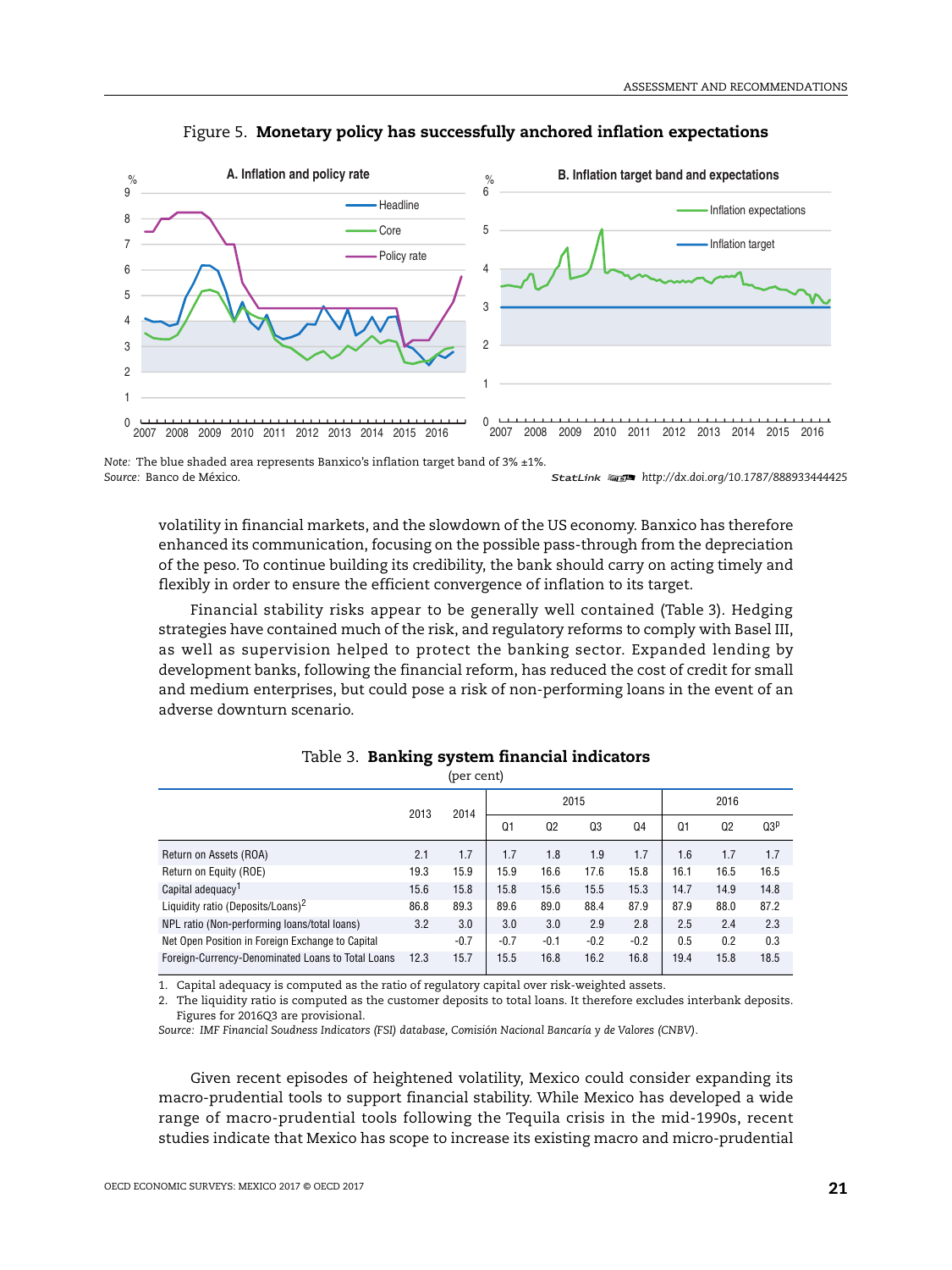toolbox (Cerutti et al., 2015). Mexico has some appropriate regulations in place regarding foreign exchange (FX) exposure, such as limits to FX net open position of banks. However, given the recent significant depreciation of the peso, and despite the common use of derivative hedges, currency mismatches and balance sheet risk should continue to be monitored closely.

| <b>Recommendations</b>                                                                                                                                                                                                                                                                               | <b>Actions taken since the 2015 Survey</b>                                                                                                                                                                                                                                                      |
|------------------------------------------------------------------------------------------------------------------------------------------------------------------------------------------------------------------------------------------------------------------------------------------------------|-------------------------------------------------------------------------------------------------------------------------------------------------------------------------------------------------------------------------------------------------------------------------------------------------|
| Further strengthen competition in the banking sector to support<br>healthy development of capital markets, but with special<br>consideration of financial stability issues (2013).                                                                                                                   | Significant action taken through the approval and implementation of the 2014<br>financial reform. These include measures to strengthen creditors' property<br>rights, rules for the resolution of banks, and requirements that promote<br>competition for bank accounts and financial services. |
| Strengthen autonomy on budget and staffing matters of the key<br>financial sector agencies, give legal status to the Financial Stability<br>Council and widen the toolkit for macroprudential intervention to<br>ensure effective and efficient achievement of macroprudential<br>objectives (2013). | Action taken, by giving the Banking and Securities Commission new<br>supervisory powers and the Financial Stability Council legal status. Basel III<br>capital requirements were made mandatory by law but work on widening the<br>macroprudential toolkit is still on-going.                   |

## Table 4. **Past OECD recommendations on financial stability**

## **Fiscal performance is improving but the credibility of the fiscal rule could be enhanced**

The timely tax reform introduced by the government in 2014 has raised non-oil tax revenue collection in 2015 and 2016 by about 3 percentage points of GDP (Figure 6, Panel A) and compensated for the fall in oil-related revenues over the period. Overall public spending grew in 2016 (Figure 6, Panel B) due to the government financial support to PEMEX, growing debt service payments, and pension costs. With total revenue rising faster than expenditure, the public sector borrowing requirement (PSBR) has declined by 1.1 percentage points of GDP to 3% of GDP in 2016, and is expected to reach 2.9% in 2017 and 2.5% by 2018 (Figure 6, Panel C).

The 2017 budget set the path to the return to primary surplus. Additional spending cuts of about 1.0% of GDP compared to 2016 were approved (Figure 6, Panel C). Those cuts will fall mostly on current expenditures in communications, transportation, and tourism; education; as well as agriculture.

Important changes to the Fiscal Responsibility Law (FRL) were made in 2014 and 2015 (Table 5). The fiscal responsibility law initially introduced a zero-balance target on the traditional measure of the deficit back in 2006. However, the traditional balance was too narrow as it did not include state-owned enterprises capital spending and led to a procyclicality bias. In 2014, amendments to the fiscal responsibility law added a broader definition of the deficit, the public sector borrowing requirement (PSBR), as a target and introduced a cap on the real growth of current spending to limit pro-cyclicality. Starting in 2015, a new sovereign wealth fund, the Mexican Oil Fund was created to manage all hydrocarbon-related wealth to better insulate public spending from transitory fluctuations in oil revenues. The previous budgetary revenue stabilization fund (FEIP) and the states' revenue stabilization fund (FEIEF) continue to operate and be the first line of defence in case of temporary and unexpected drop in revenues. Yet, those stabilisation funds had few assets over the last decade, except in 2008 and 2009 when oil prices were high, and have been drawn down invoking the exceptional circumstances clause, leaving Mexico with limited capacity to face future shocks. In 2015, the FRL was amended regarding the use of Banco de Mexico's operating surplus to ensure that the full amount of a surplus is used to reduce the budget deficit or net government debt.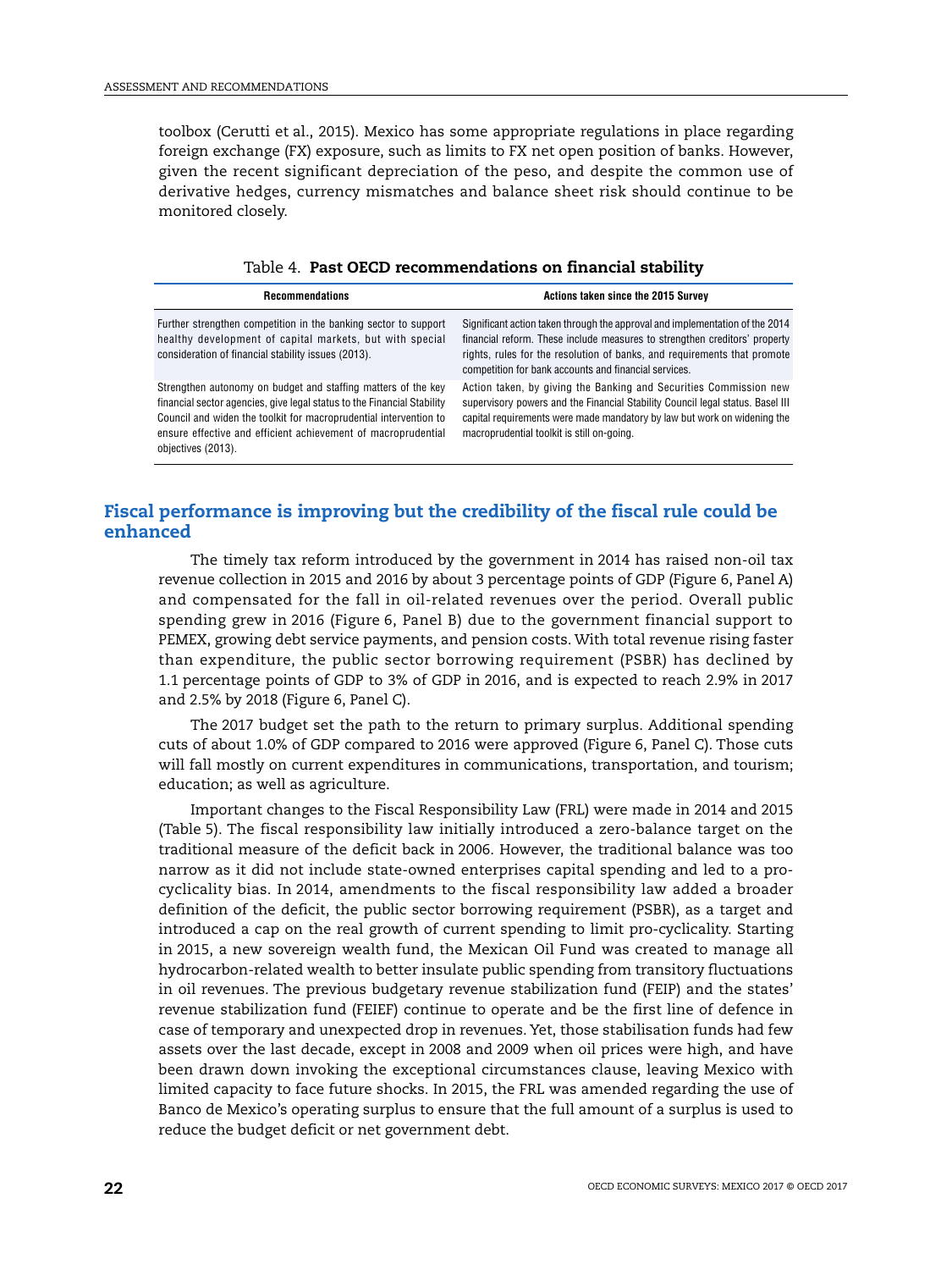

### Figure 6. **The government expects to return to primary surplus and put the debt-to-GDP on a downward path**

*How to read this chart:* Figures for 2017 are from the approved budget. Budgeted revenues and expenditures are typically lower than actual revenues and expenditures, hence the significant drop between 2016 expected actual figures and 2017 budget proposals. Panel C: the traditional balance is a measure used by the government that does not fully take into account the position of the overall public sector. *Source:* SHCP and OECD Calculations using data from SHCP.

20

1 2 *<http://dx.doi.org/10.1787/888933444438>*

02 03 04 05 06 07 08 09 10 11 12 13 14 15

The 2014 tax reform will help to rebuild savings once oil revenues are sufficient again, but the authorities should be more parsimonious about the triggering of the FRL's exceptional circumstances clause, limiting it to cases of large output or oil price shocks, so as to strengthen the credibility of the fiscal rule. In the long term, fiscal credibility will pay off in terms of market access and financial cost. When the clause is invoked, the fiscal framework requires the establishment of a path to return to the medium-term deficit target. As in other commodity producers and to increase transparency (OECD, 2015; IMF, 2015), budgetary documents should show more explicitly the non-oil balances.

Fiscal transparency has improved with the 2014 energy and tax reforms, and with the recent initiative of the Ministry of Finance (SHCP) to provide a wide array of fiscal indicators and to use 5-year horizon budgeting with risk analyses. To support further transparency, PEMEX's accounts should be fully separated from the budget and the taxation of state enterprises should be normalised by shifting their taxation fully to the standard tax regime applied to their private peers (Daubanes and Andrade de Sá, 2014). As

02 03 04 05 06 07 08 09 10 11 12 13 14 15 16 17

-5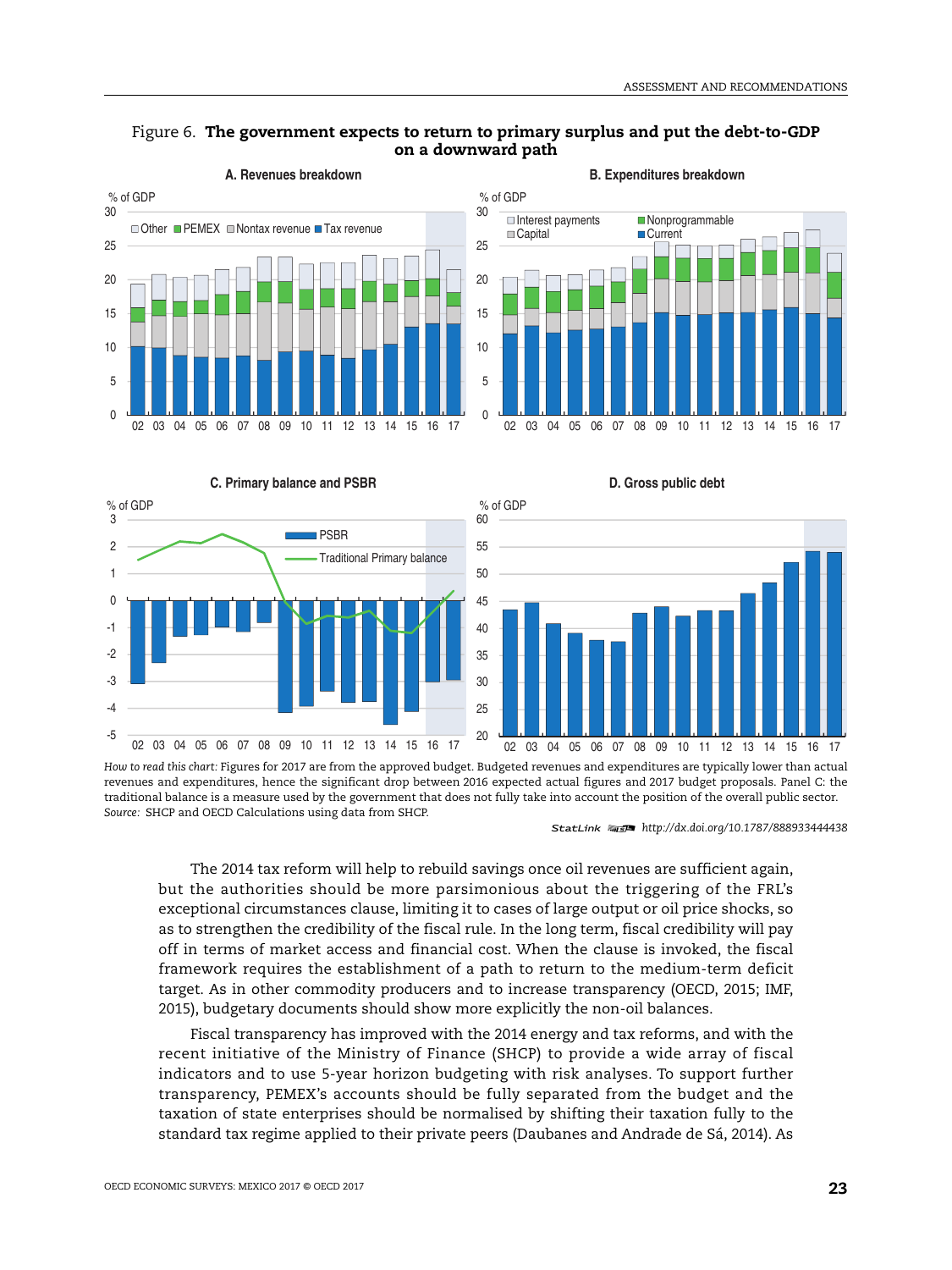| Toolkit                        | <b>Recommendations</b>                                                           | <b>Implementation by Mexico</b>                                                                                                                |
|--------------------------------|----------------------------------------------------------------------------------|------------------------------------------------------------------------------------------------------------------------------------------------|
| <b>Identification of risks</b> | Produce sensitivity analysis, alternative<br>scenarios, probabilistic fan charts | Mexico started producing GDP growth ranges and alternative scenarios in 2014, 5 year projection horizon<br>with fiscal risks scenarios in 2016 |
|                                | Privatisation of commodity producers                                             | The energy sector monopoly is being gradually relaxed with the possibility for the private sector to engage<br>since the 2014 energy reform.   |
| <b>Mitigation</b>              | Tax base diversification                                                         | The 2014 tax and energy reforms go in this direction, but the budget remains dependent on oil-related<br>revenues                              |
|                                | <b>Hedging instruments</b>                                                       | Mexico is using two hedges: one for its oil revenues and a credit line from the IMF.                                                           |
|                                | Resource-based fiscal rule                                                       | Mexico is using a structural (business cycle only) measure of expenditures.                                                                    |
| <b>Buffers</b>                 | Prudent commodity pricing assumptions                                            | A methodology including average of past oil prices and also including prices from futures contract is used<br>by the Government.               |
|                                | Stabilisation funds                                                              | Mexico has an oil stabilisation fund. Resources allocated to the Fund were scarce until 2014, but have been<br>increased since then.           |
| <b>Fiscal space</b>            | Fiscal headroom for residual risks                                               | Counter-cyclical fiscal policy is limited by the small size of fiscal savings and rising government debt.                                      |

### Table 5. **Implementation of recommendations to mitigate commodity-related risks**

*Source:* OECD adapted from OECD (2009; 2010) and IMF (2016).

it stands, it is difficult to separate PEMEX and other SOEs' operations from the budget as defined by international standards. The government should ultimately corporatise PEMEX. Doing so would also require changing the way the government supports PEMEX, as this is now done through the budget. Instead, the government should consider explicitly guaranteeing PEMEX's debt temporarily and, to maintain a level playing field, charge a fee to PEMEX at a level sufficient to remunerate the risk. Additionally, the Mexican System of National Accounts should be modified to display consolidated fiscal accounts of all levels of governments (OECD, 2013).

## Table 6. **Past OECD recommendations on fiscal policy**

| <b>Recommendations in previous Surveys</b>                                                                                                                                                                                                                              | <b>Actions taken</b>                                                                                                                                                                                                                                                                                                                                                                                                                                                                                                                                       |
|-------------------------------------------------------------------------------------------------------------------------------------------------------------------------------------------------------------------------------------------------------------------------|------------------------------------------------------------------------------------------------------------------------------------------------------------------------------------------------------------------------------------------------------------------------------------------------------------------------------------------------------------------------------------------------------------------------------------------------------------------------------------------------------------------------------------------------------------|
| Move towards a structural fiscal rule to reduce the partial pro-<br>cyclicality of the current framework (2013).                                                                                                                                                        | The 2014 reform added a current expenditure cap to the previous rules. However, the new<br>framework only approximates a structural rule.                                                                                                                                                                                                                                                                                                                                                                                                                  |
| National accounts standards should be fully implemented in the<br>budget (2013).                                                                                                                                                                                        | Still on-going.                                                                                                                                                                                                                                                                                                                                                                                                                                                                                                                                            |
| The fiscal stability law should be reformed to increase the build-up of<br>financial buffers in liquid assets available in case of contingency or<br>adverse market sentiment (2013).                                                                                   | Actions taken with the Fiscal Responsibility Law in 2015 which established the Mexican Oil<br>Fund for Stabilization and Development in 2015.                                                                                                                                                                                                                                                                                                                                                                                                              |
| Establish a harder budget constraint on sub-national governments to<br>improve their tax collection by limiting further increases in transfers,<br>avoiding extraordinary transfers and promoting the implementation of<br>limits on deficits and debt ceilings (2013). | Action taken with several modifications through the Constitutional reform on fiscal discipline<br>for sub-national governments and the Fiscal Discipline Law for subnational governments, to<br>address sub-national deficits, debt limits and expenditure control. The Federation grants a<br>guarantee over the sub-national debt to those States willing to sign an agreement in which<br>they commit to specific balance and debt limits, as well as other key financial ratios.                                                                       |
| Improve subnational governments' spending efficiency and<br>effectiveness by clarifying spending responsibilities for lower levels of<br>government in health and education (2013).                                                                                     | Starting in 2015, a new fund for expenditure on basic education (FONE) substituted the fund<br>that covered the wages of the basic education payroll in Mexico. A new Health General Law<br>was published in 2014 establishing mechanisms that ensure a more efficient and<br>transparent health sector spending for the <i>Seguro Popular</i> .                                                                                                                                                                                                           |
| Grant more tax powers to states. Strengthen property tax revenues by<br>updating property registries, increasing rates, removing exemptions<br>and improving collection, by allowing the federal or state tax<br>administrations to collect the tax (2013).             | Actions taken by allowing States to charge income tax on payrolls, and since 2015 States<br>and municipalities can fully participate in the income tax of their administrative staff. In the<br>case of consumption taxes, the fiscal reform unified consumption (VAT) rates across States.<br>An incentive for municipalities to transfer the administration of the property tax to the state<br>government was established in the Fiscal Federalism law in 2014, in the form of access to<br>special transfer funds (for municipalities and for states). |

## **Fiscal policy needs to be more supportive of inclusive growth**

Mexico has implemented major initiatives to tackle poverty. *Progresa*, introduced in 1997; *Oportunidades*, introduced in 2002; and *Prospera,* the cash transfer programme launched in 2014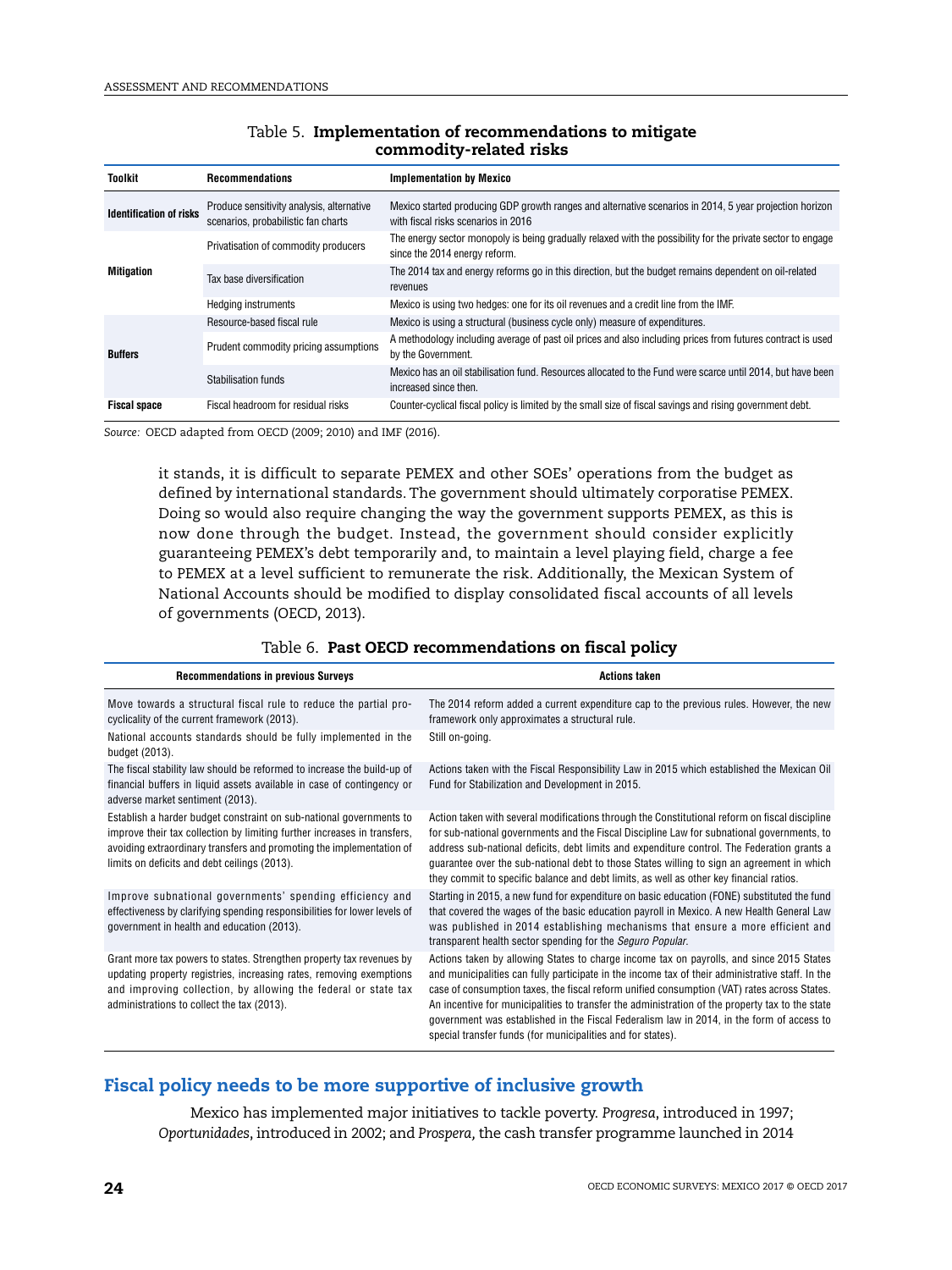aiming to cover multi-dimensional needs such as health, education, and nutrition, but also extending to financial services and access to jobs. These initiatives have proved successful to increase school attendance, fight malnutrition and extend health coverage to poor families. Additional measures include the extension of the coverage of the national seniors' pension programme to ensure that all Mexicans over 65 years old (70 years before) be eligible for a minimum pension from the federal government (OECD, 2013a). Direct outreach by social workers is underway and the Social Development Ministry is currently building a computing platform containing information of current and potential beneficiaries of social programmes. The Integrated Social Information System (SISI) will consolidate information to harmonise social programmes and build a national social protection system.

Mexico affirmed its commitment to global responsibility and took up the challenge of achieving the Sustainable Development Goals (SDGs). It has acted in several areas. First, a Specialized Technical Committee involving 25 federal agencies was established to develop open and transparent statistical information to monitor and enforce accountability. Second, a platform to offer citizens updated and georeferenced data on the degree of compliance for each of the SDGs has been developed. Third, forums and alliances with companies have been instituted to encourage society to embrace SDGs (HLPF, 2016). Going forward, the federal government intends to establish a high-level commission for the implementation of the SDGs with the participation of the federal and local government, civil society, academics and the private sector. The federal government would transversally incorporate compliance with the SDGs into the budget planning, boost diffusion and adoption of SDGs by local authorities, and form an Alliance for Sustainability with the private sector (HLPF, 2016). A clear knowledge of the starting position of Mexico in relation to the SDGs would help the government to determine national priorities for implementing the SDG agenda and decide how targets should be incorporated into national planning, policies, and strategies, as well as how to track process in their implementation plans.

Nevertheless, the average Mexican household suffers in terms of income, wealth, social connections, education and skills, safety and work-life balance (Figure 7). Mexico is



#### Figure 7. **Some well-being indicators are low compared to OECD peers**

*How to read this chart*: Outcomes are shown as normalised scores on a scale from 0 (worst condition) to 10 (best condition) computed over OECD countries. Panel A: Shows well-being outcomes in various dimensions for Mexican people compared to OECD peers: Chile, Czech Republic, Estonia, Greece, Hungary, Poland, Portugal, Slovak Republic, Slovenia and Turkey. Panel B: Shows well-being outcomes in various dimensions for people in Mexico with different socio-economic background. For further details on the indicators included, please refer to *[www.oecd.org/statistics/OECD-Better-Life-Index-2016-definitions.pdf](http://www.oecd.org/statistics/OECD-Better-Life-Index-2016-definitions.pdf) Source:* OECD Better Life Initiative 2016. 1 2 *<http://dx.doi.org/10.1787/888933444448>*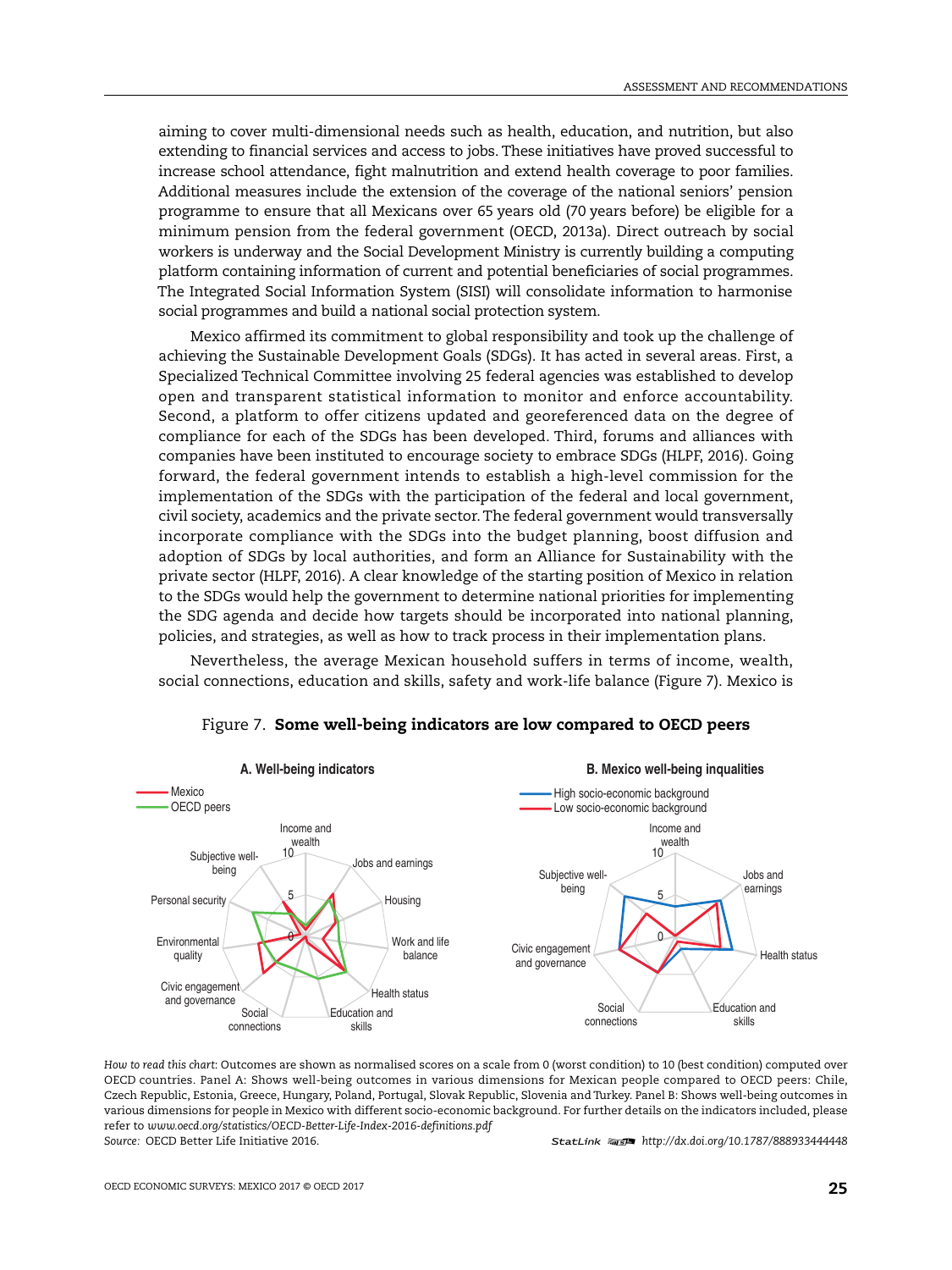one of the few countries that have instrumented a multidimensional approach to measure poverty based on income (adjusting poverty lines as prices evolved) and access to social rights. Poverty as measured by income has increased in recent years mainly due to food inflation (Figure 8, Panel A) but significant progress has been achieved in social conditions such as access to education, housing, and healthcare (Figure 8, Panel B). Overall, the multidimensional poverty rate has remained somewhat stable (46.1% in 2010 relative to 46.2 in 2014). Challenges remain in terms of measuring income through household surveys, as the gap between this measure and that of the national accounts is the largest among OECD countries (OECD, 2013d).

Income inequality remains high relative to other OECD countries. The gap between rich and poor in Mexico is the highest among the OECD countries (after taxes and transfers). The richest 10% of the population in Mexico earn 20 times more than the poorest 10%, whereas it is about 8 times on average in peer OECD countries (Figure 8, Panel F). Inequality as measured by the Gini coefficient is high and has not declined, which suggests that transfer policies could have been more effective (Figure 8, Panel E). While social spending is not low by international comparison as a share of total public expenditure, showing the priority given to the reduction of poverty in the budget, it remains at the low end among OECD countries as a share of GDP (Figure 8, Panel D), despite having increased from less than 2% of GDP in 1985 to almost 8% in 2012. Cash transfers account only for less than 3% in GDP with the lowest spending on active labour market programmes and unemployment insurance, among others (Figure 8, Panel C).

Inequalities are also growing across states and sectors (Figure 9, Panel A). Those divergences in income and informality have negative externalities on poverty and therefore inclusiveness (Figure 9, Panel B and C).

Mexico's health system has progressed and some health performance indicators have improved. Some of recent measures include a national agreement towards health service universalization with the goal to gradually ensure portability across providers and the strengthening of institutional collaboration to ensure competitive and transparent bidding and procurement procedures. IMSS has continued to expand its PREVENIMSS programme which includes preventive health actions, monitoring of nutritional status and screenings. Nevertheless, for many Mexican families, the health system fails to translate into better health. Health indicators remain worrying such as obesity, diabetes, and survival after heart attack. In addition, high out-of-pocket payments and administrative costs suggest ongoing inefficiencies and unequal access (OECD, 2016h). Comprehensive health reforms remain an urgent need (see Table 8).

Fiscal policy has a key role to ensure a fair and inclusive society through redistribution and the tackling of market failures. The needs of the Mexican society in infrastructure, poverty-reduction, education, health care and parental support are large. Across OECD countries, social spending is currently at historical highs, having increased significantly in response to the 2009 recession, while it was marginally raised in Mexico (OECD, 2014c). Those needs call for higher and better-targeted social spending, adopting a spending rule could support such policy:

● Most of the lower social spending relative to OECD countries is explained by pensions and, to a lesser extent, by health spending. In addition, Mexico is the only OECD country without a national system of unemployment insurance (Figure 8, Panel C). An ambitious unemployment insurance and universal pension reform was initially planned as part of the 2012 *Pacto* and partially approved with passage in the lower chamber, but it has been delayed in the Senate since April 2014. However, administrative steps should be taken to allow key elements of the reform to improve supervision and returns for the pension funds.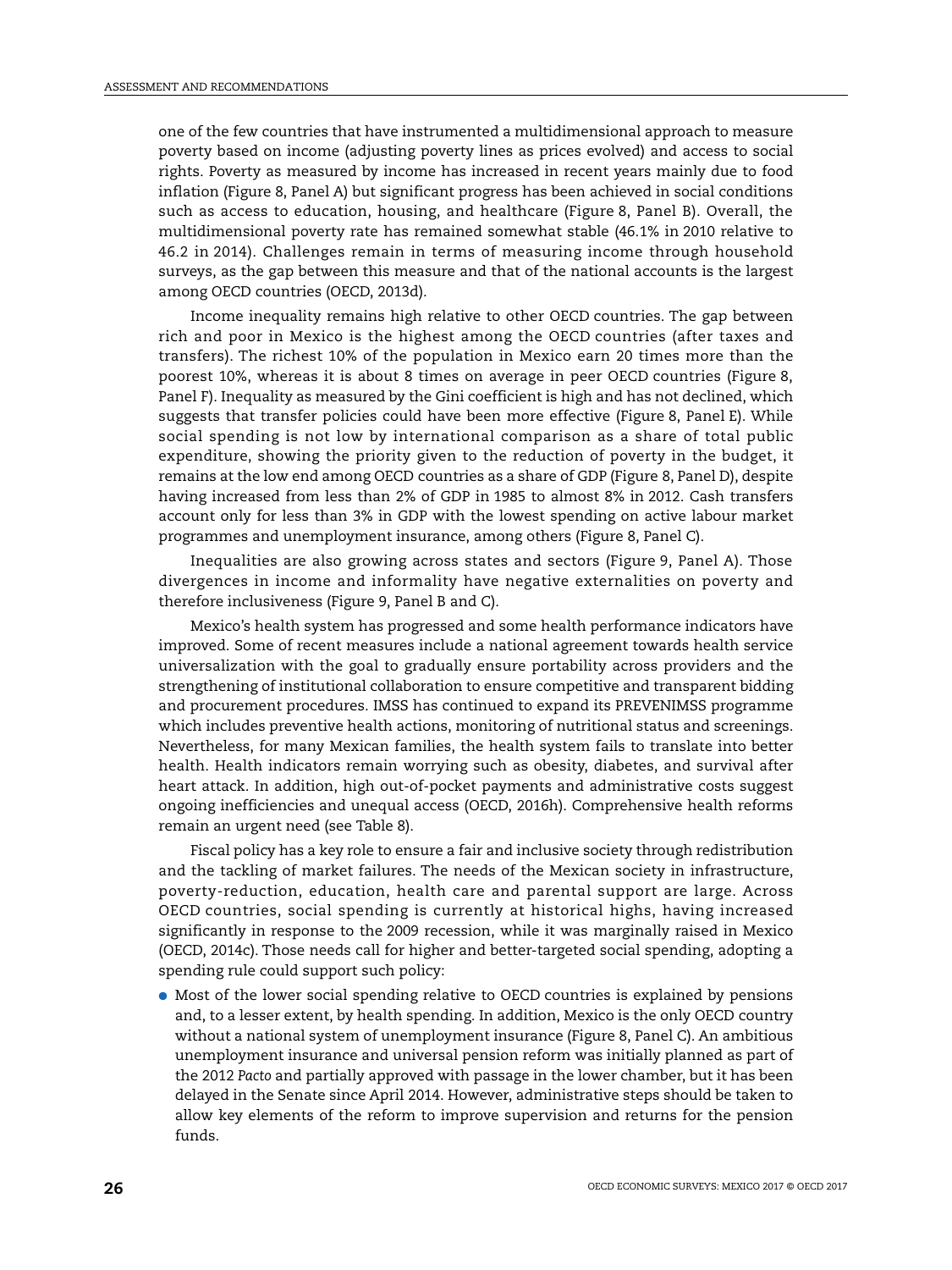



*Note:* Panel A: Food poverty: insufficient income to purchase the basic food basket, even if all the household disposable income is used exclusively for the acquisition of these goods. Patrimony poverty: insufficient disposable income to acquire the food basket and make the necessary expenditures on health, education, clothing, housing and transportation, even if all the household disposable income is used exclusively for the acquisition of these goods and services. Population with income below the minimum welfare line: people who cannot acquire the value of the food basket with their current income. Population with income below the well-being line: people who cannot acquire the value of the sum of a food basket plus a basket of goods and services with their current income. Panel C: Peer countries: Chile, Czech Republic, Estonia, Greece, Hungary, Poland, Portugal, Slovak Republic, Slovenia and Turkey. *Source:* OECD Income Distribution Database, OECD Social Expenditure Database, CONEVAL, INEGI.

1 2 *<http://dx.doi.org/10.1787/888933444457>*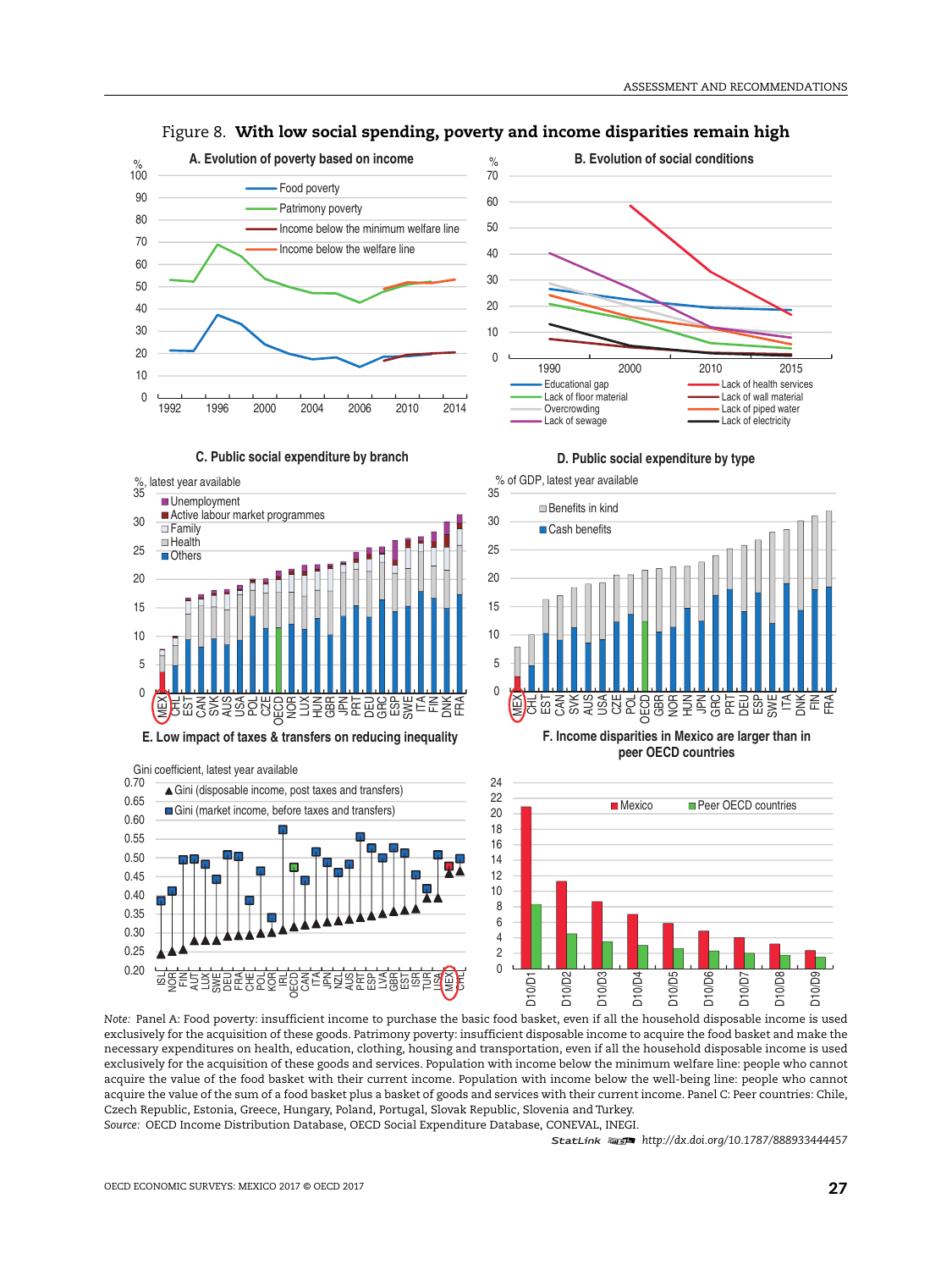

#### Figure 9. **Disparities across Mexico**

*Note:* Panel A: The fastest-growing states are: Ciudad Mexico, Queretaro, Nuevo Leon, Tabasco, and Aguascalientes. The slowest-growing states are: Baja California, Baja California Sur, Chiapas, Nayarit, and Tlaxcala. States mostly dependent on the oil sector (Campeche and Tamaulipas) are excluded since they suffered from both a deep recession since the collapse of oil prices and from the trend decline of oil production. GDP growth in Mexican states is for the period 2007-14. **StatLink and <http://dx.doi.org/10.1787/888933444460>** 

## Table 7. **Past OECD social recommendations**

| Recommendation                                                                                                                                                                                                                                                                                                                                                                                                              | Actions taken                                                                                                                                                                                                                                                                                                                                                                                                                                                                                                                                                                    |
|-----------------------------------------------------------------------------------------------------------------------------------------------------------------------------------------------------------------------------------------------------------------------------------------------------------------------------------------------------------------------------------------------------------------------------|----------------------------------------------------------------------------------------------------------------------------------------------------------------------------------------------------------------------------------------------------------------------------------------------------------------------------------------------------------------------------------------------------------------------------------------------------------------------------------------------------------------------------------------------------------------------------------|
| Increase the coverage and size of <i>Oportunidades</i> cash transfers to the<br>poor, complete the implementation of <i>Seguro Popular</i> , and broaden the<br>coverage of $65 y$ más old-age pensions (2013). Fully roll-out the new<br><i>Prospera</i> cash transfer programme to help beneficiaries expand their<br>capabilities, complete their education, join the formal sector and obtain<br>well-paid jobs (2015). | Actions taken with a new programme, <i>Prospera</i> , replacing the old <i>Oportunidades</i> . The new<br>programme connects social policy with economic dynamism by adding new dimensions, such as<br>benefits in health, education, nutrition, financial inclusion, job placement and priority access to<br>production programmes. Through training and job programmes, beneficiary families will be able to<br>generate their own income and depend less on cash transfers from the Government. The Senior<br>Pension Programme ( $65 y$ más) has achieved national coverage. |
| Take steps to delink the minimum wage from other prices in the broader<br>economy; and investigate the effects on jobs and informality of raising<br>the minimum wage in real terms (2015).                                                                                                                                                                                                                                 | Significant action taken in November 2015 when the Chamber of Deputies approved new legislation<br>to delink the minimum wage from any legal binding to set fees, payment of loans, services and<br>sanctions among others.                                                                                                                                                                                                                                                                                                                                                      |
| Evaluate and streamline social benefit programmes (2013).                                                                                                                                                                                                                                                                                                                                                                   | Ongoing as social benefit programmes are continuously evaluated and are obliged to have a matrix<br>of indicators for results, which links such indicators with sectorial objectives.                                                                                                                                                                                                                                                                                                                                                                                            |
| Approve draft legislation for unemployment insurance and universal<br>pensions to protect job seekers and old-age people against the risk of<br>income losses, and reduce inequality (2015, 2013).                                                                                                                                                                                                                          | Still pending. The government proposed the introduction of unemployment insurance for formal<br>workers and universal pensions for all retirees. The Lower Chamber has already approved the reform<br>proposal (April 2014). However, these measures have yet to be approved by the Senate, due to fiscal<br>pressures from the fall in oil prices and raising concerns about costs.                                                                                                                                                                                             |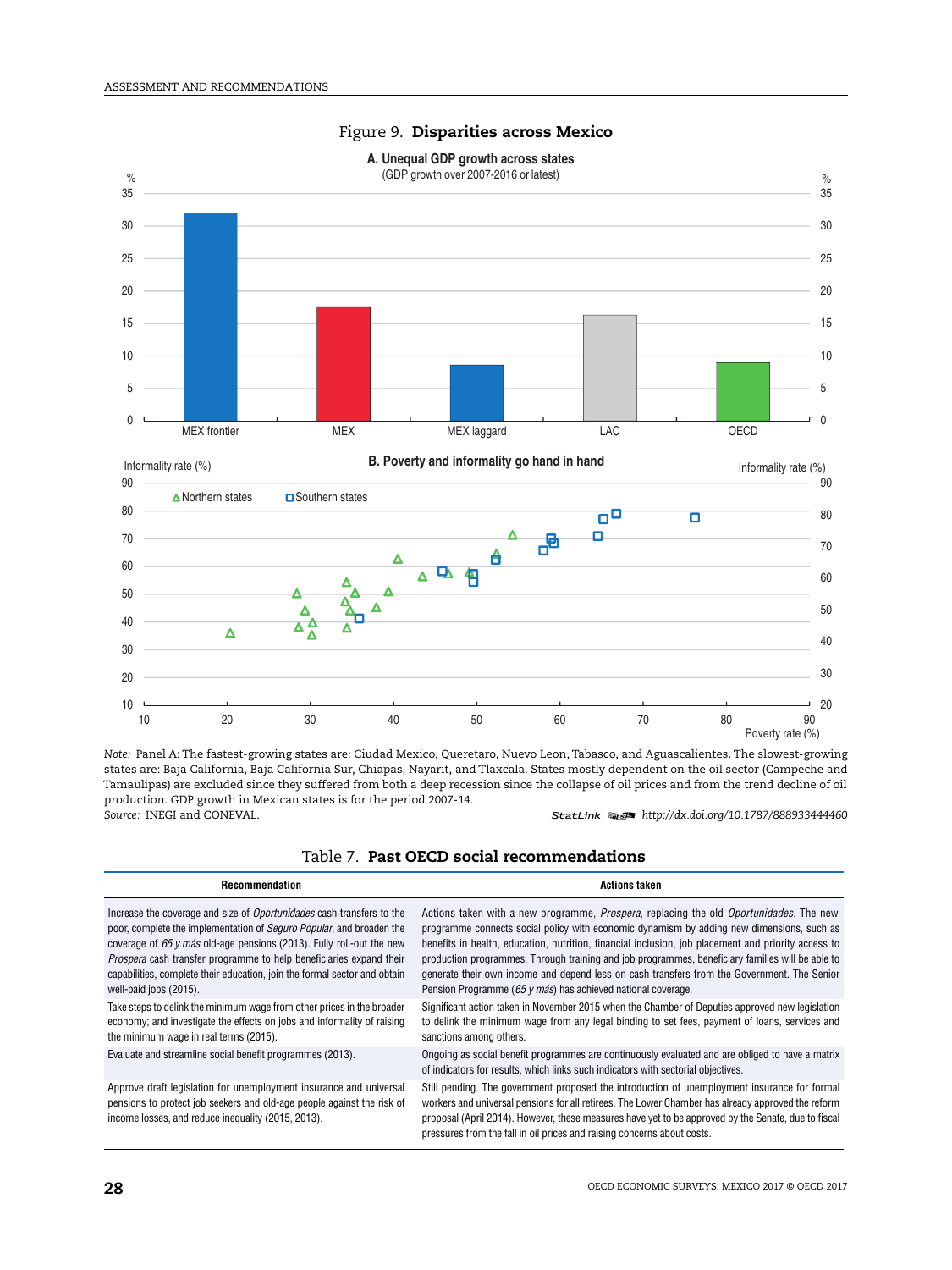| <b>Recommendations</b>                                                                                                                                                                                             | <b>Actions taken</b>                                                                                                                                                                                                                                                                                                                                                                                                                                    |
|--------------------------------------------------------------------------------------------------------------------------------------------------------------------------------------------------------------------|---------------------------------------------------------------------------------------------------------------------------------------------------------------------------------------------------------------------------------------------------------------------------------------------------------------------------------------------------------------------------------------------------------------------------------------------------------|
| Promote access to quality health care through improved co-<br>ordination across health institutions to reduce redundancies; in<br>particular, promote exchange of services between health care<br>networks (2015). | In 2016, the National Agreement Towards Health Service Universalization was signed, with<br>the goal to gradually ensure portability across providers. It was signed by the Ministry of<br>Health, ISSSTE, IMSS, and three states. More states are expected to join in the near future.<br>Also, the number of agreements to exchange health services between institutions had been<br>increasing in the last years, from seven in 2014, to 11 in 2015. |
| To improve quality and reduce costs of services across all health care<br>providers, standardise procedures and make health insurance<br>mandatory (2015).                                                         | Efforts have been made to improve the efficiency and productivity across providers. IMSS<br>has achieved important gains in efficiency by implementing consolidated drug procurement.<br>The success of this scheme has prompted its expansion to include more states,<br>pharmaceutical companies and drugs.                                                                                                                                           |
| Allow free choice of health networks for new employees, and<br>encourage competition between health care providers (2015).                                                                                         | IMSS has implemented a consolidated drug procurement procedure, making use of reverse<br>auctions among potential participants and encouraging competition among providers. IMSS<br>also has continuous collaboration with entities such as the COFECE (Federal Economic<br>Competition Commission) to ensure transparency in all procurement procedures.                                                                                               |
| To reduce underreporting of wages to social security, improve co-<br>ordination between social security and the tax collection agencies<br>(2015).                                                                 | A new bill (Reforma 27 y 32 a la Ley del Seguro Social) that amalgamates the definition of<br>wage compensation for social security and tax purposes was approved by the Mexican<br>Chamber of Deputies and is awaiting conclusion in the Senate. This bill would simplify the<br>payment process of payroll taxes and harmonise tax-collection efforts across agencies.                                                                                |
| Allocate financial resources to state health services according to need<br>and give more flexibility to the states to determine how to spend these<br>resources (2015).                                            | No action taken. However, IMSS is exploring a new scheme to allocate resources for<br>delegations at the state level to purchase drugs for primary care clinics, responding to a<br>delegation's specific needs.                                                                                                                                                                                                                                        |
| Consider converting government hospitals into corporate entities<br>(2015).                                                                                                                                        | IMSS is assessing the development of a public-private partnership scheme for four<br>hospitals. The private provider's participation would include the maintenance of facilities,<br>waste management, security and surveillance, among others.                                                                                                                                                                                                         |
| Make sure that the National Strategy to Prevent and Control<br>Overweight, Obesity and Diabetes is implemented and periodically<br>evaluated (2015).                                                               | Still ongoing. Mexico launched a national campaign against obesity, overweight and<br>diabetes in 2014. The administration is also exploring new policies to prevent harmful<br>alcohol consumption.                                                                                                                                                                                                                                                    |

|  |  | Table 8. Past OECD recommendations on health policy |  |  |  |
|--|--|-----------------------------------------------------|--|--|--|
|--|--|-----------------------------------------------------|--|--|--|

- The cash transfer programme, *Prospera*, would benefit from being less complex and being simplified in its design and needed institutional co-ordination. Recent research shows that conditionality, although useful in some circumstances, might not be needed in others and that it could result in adverse effects on participation in the programmes for the poorest individuals (OECD, 2013a). Further supporting efforts to use social workers in order to reach out to marginalised families is essential to tackle extreme poverty, in particular to remote areas and in the South.
- Work by the OECD suggests that improving the efficiency of public services can yield significant savings (OECD, 2009). For example, adopting best practices in health care spending could save on average 0.7% of GDP in Mexico, while achieving the same health outcomes (OECD, 2012). Mexico has adopted some of those practices regarding procurement, which have saved MXN 11 billion to date. High out-of-pocket payments and administrative costs suggest ongoing inefficiencies and unequal access (OECD, 2016h). With the general government wage bill accounting for roughly one quarter of public spending, bringing public pay closer to private counterparts, such as recent reforms in Hungary and Ireland aimed to do (OECD, 2012), is another area to explore (INEGI, 2015).

To catch up with OECD average and to ensure a more inclusive society, reprioritising government spending should be envisaged in the short term, but further reforms will be needed in the medium term to tackle poverty and raise living standards. While the Government has made significant efforts in tax efficiency with the 2014 tax reform, it is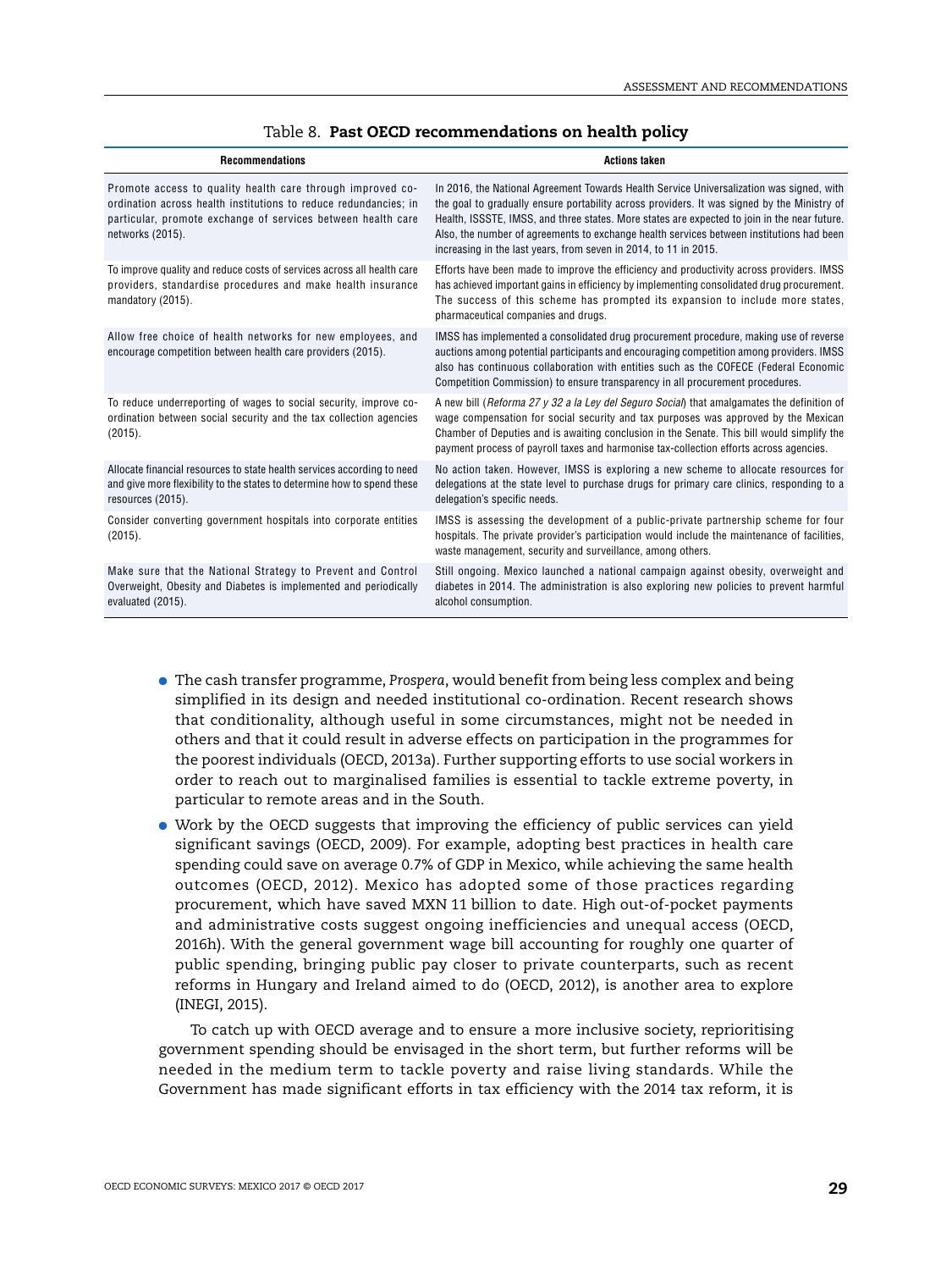crucial to further raise revenue, by further raising taxes, tackling more aggressively tax evasion and limiting tax expenditures:

● Mexico has made significant progress with the 2014 tax reform and raised the tax-to-GDP ratio by some 3% of GDP since then. There is room to increase property tax as it stands at some 0.3% of GDP compared to about 1.5% in Latin America and 1.9% of GDP for OECD countries (Figure 10) (OECD, 2012c).



## Figure 10. **Mexico's tax structure should be more diversified**

*Note:* For Mexico, revenues from PEMEX are included in Goods and services taxes. They represented 7.1% of GDP in 2014 according to SH<sub>C</sub>P

*Source:* OECD, Revenue Statistics in Latin America and the Caribbean 2016.

1 2 *<http://dx.doi.org/10.1787/888933444479>*

● Tax expenditures have been significantly reduced over time. According to the tax administration, they declined from about 6% of GDP in 2005 to about 3% in 2015 (Table 9). The reduction in corporate tax expenditures was particularly significant. However, Mexico has some margin to further raise the VAT, when compared to peer countries in Latin America (Figure 11). Reduced rates on VAT on products should be phased out while paying attention to equity concerns. Further efforts need to be done to limit exemptions on personal income which account for about 0.8% of GDP in 2015.

|                            | 2005 | 2010 | 2015 |
|----------------------------|------|------|------|
| Corporate income tax       | 2.3  | 1.1  | 0.2  |
| Personal income tax        | 1.3  | 0.7  | 0.9  |
| Value added tax            | 1.7  | 1.5  | 1.3  |
| Specific consumption taxes | 0.2  | 0.6  | 0.0  |
| Various tax reliefs        | 0.2  | 0.1  | 0.2  |
| Total                      | 5.7  | 3.9  | 2.7  |

|  | Table 9. Tax expenditures have declined (% of GDP) |  |  |  |
|--|----------------------------------------------------|--|--|--|
|  |                                                    |  |  |  |

*Source:* Mexico Tax Administration (SAT).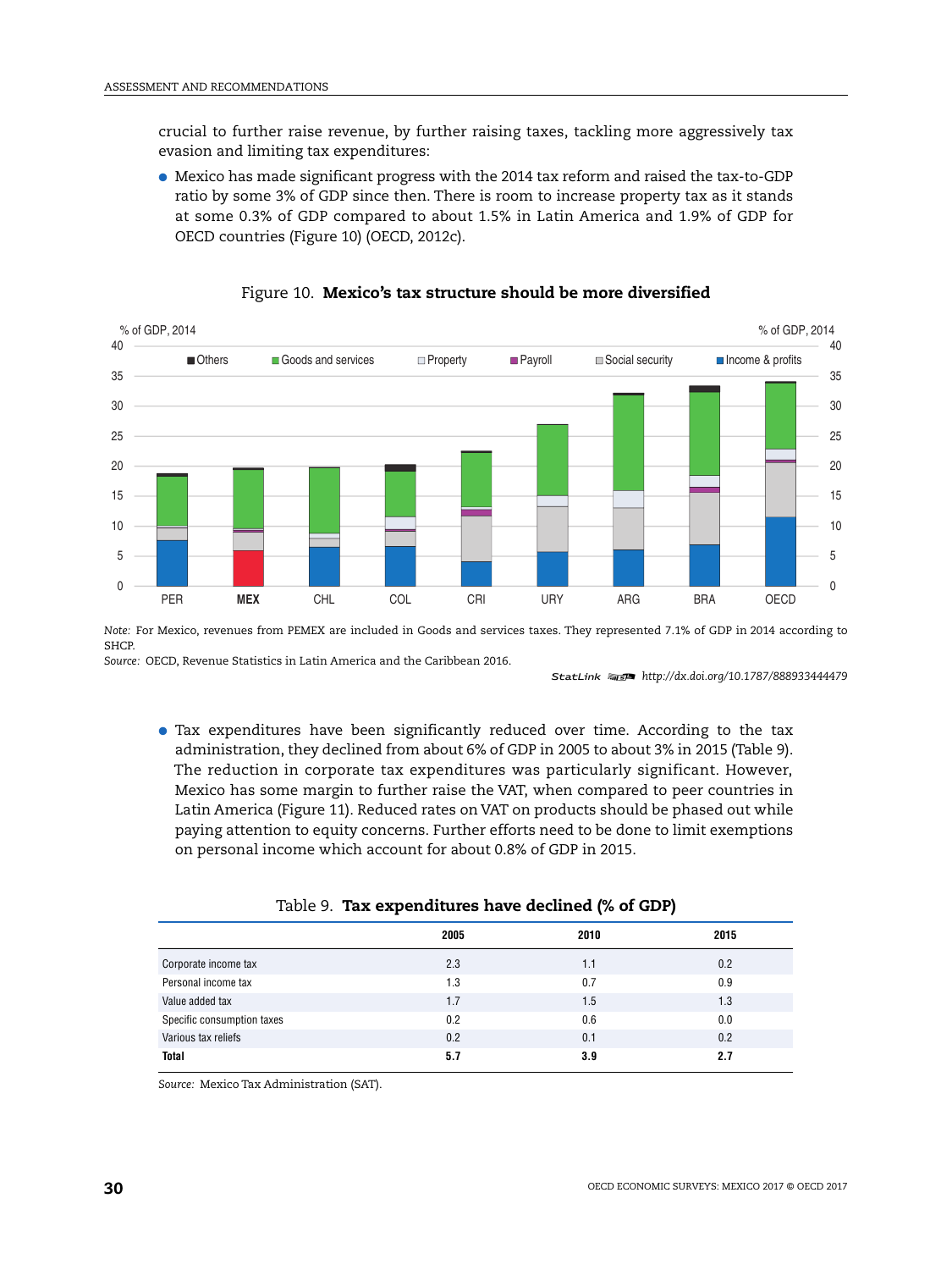

#### Figure 11. **Mexico's VAT, as a share of tax revenues, is in line with OECD but lags behind peer countries, 2014**

*Source:* OECD Revenue Statistics in Latin America and the Caribbean 2016.

● Tax evasion is relatively high in Mexico (Table 10). Mexico has started introducing reforms in line with the OECD/G20 Base Erosion and Profit Shifting (BEPS) project in the 2014 and 2015 fiscal reforms. Continuing to strengthen international tax rules in line with the OECD/G20 BEPS Actions is needed to ensure a significant reduction in corporate tax avoidance by multinational enterprises. The integration of income and social security administrations could reduce evasion as firms tend to understate labour cost to the social security system (IMSS) and overstate it to the tax administration. For example, merging administration would ensure a single tax ID number, therefore limiting auditing needs across institutions and bring the efficiencies of using a single digital system (HM Treasury, 2011, provides rationale for such integration).

|      | VAT  | <b>PIT</b> | CIT  | <b>Total</b> |
|------|------|------------|------|--------------|
| 2004 | 35.9 | 19.6       | 55.0 | 37.8         |
| 2008 | 24.3 | 15.9       | 24.1 | 24.3         |
| 2012 | 24.3 | 15.5       | 31.4 | 26.0         |

#### Table 10. **Tax evasion estimates have been declining but remain high** (% of potential tax collection)

*Source:* ITESM, *Estudios de evasión global de impuestos*, 2013.

● Additional measures could be taken to reform the housing programme, INFONAVIT. Under this programme, workers contribute on their wages for housing purposes. The system could be more flexible and allow workers to use such contributions for other purposes, such as unemployment or retirement benefits. Requiring the self-employed to contribute to the social security system (IMSS) could also yield significant contributions and contribute to tackling informality, as the self-employed represent an important share of the labour force.

<sup>1 2</sup> *<http://dx.doi.org/10.1787/888933444484>*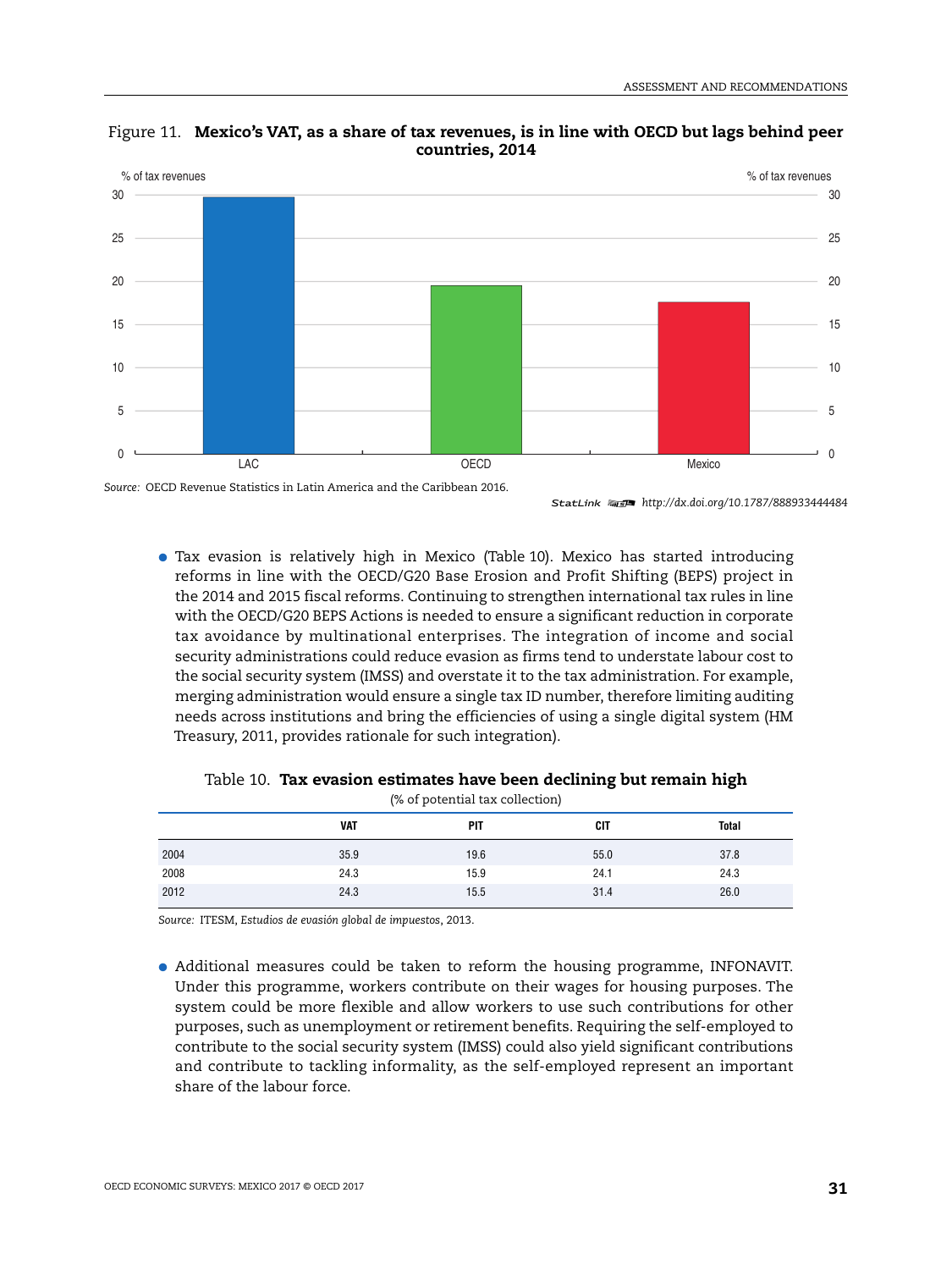Mexico's debt-to-GDP ratio is among the lowest among OECD countries. Although it has risen by almost 10% of GDP over the past 3 years and is estimated to have reached about 54% in 2016 (Figure 12), Mexico has scope to increase social spending. Risk scenarios show how vulnerable the baseline is to shocks though. A low growth scenario in which real GDP would grow at its 2016 rate of 2.3% per year, instead of 3% in the baseline would put the debt-to-GDP ratio on an upward trend. A recession in 2017 would significantly increase the public debt, and without additional consolidation measures would raise the debt-to-GDP ratio to almost 60% of GDP in 2018. But if oil revenues rose to pre-2014 levels and were used to amortise the public debt, debt would fall below 35% of GDP before 2030. Finally, an active policy scenario in which the government increases the tax-to-GDP ratio progressively by 0.5% of GDP yearly from 2019 to 2023 and raises social spending by the same amount over the period, would leave the debt-to-GDP ratio only slightly above the baseline in 2030. The drag on growth from the increase in tax is estimated to be about 0.5 percentage points yearly but the growth gains from increasing spending are deliberately left to 0 in order to focus on the downside component of the scenario. More social and education spending will certainly have a positive effect on growth.



Figure 12. **Increase spending while ensuring fiscal sustainability**

*Note:* The baseline projection assumes: nominal GDP growth of 6.5% year-over-year, constant exchange rates – at about 19 Mexican pesos to one US dollar, and oil prices at USD 45 a barrel, consistent with EO100). *Source:* OECD calculations with data from Economic Outlook 100, INEGI and Banxico.

1 2 *<http://dx.doi.org/10.1787/888933444497>*

## **Mexico still needs to deliver on skills and education gaps**

Changes to the education sector were among the first in the series of ambitious reforms introduced by the government's *Pacto*. Most recent PISA figures show improvement in mathematics and reading since the mid-2000s, although regional differences in educational outcomes are large (Figure 13) and educational challenges remain high: 56.6% of students are unable to demonstrate attainment of the baseline Level 2 of proficiency in PISA mathematics exams while the OECD average is 22.9%. This level of skills is assumed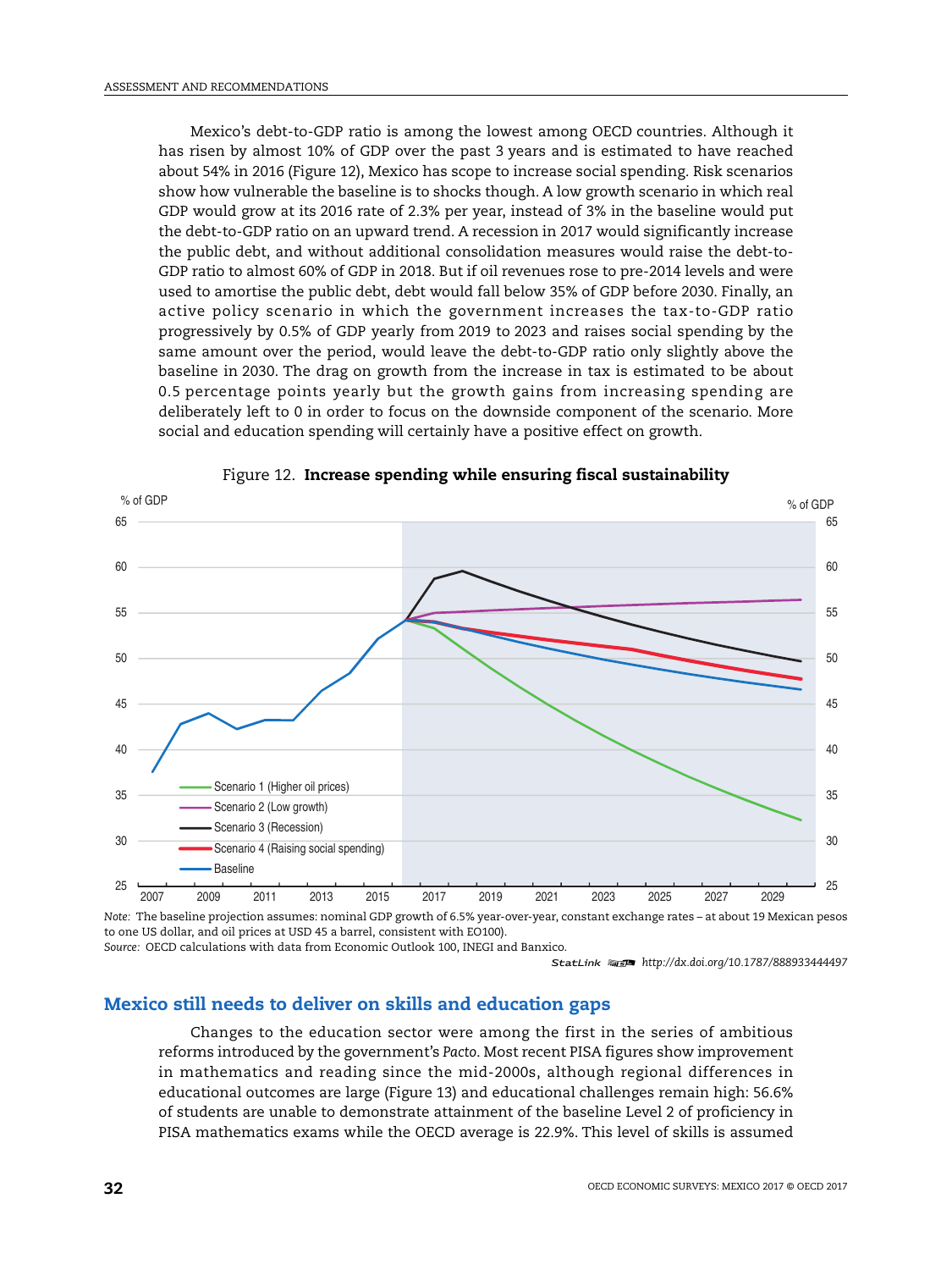to represent the skills necessary for participating fully in modern economies (OECD, 2016j). Reaching universal basic skills by 2030 would have a large positive impact on inclusive growth (OECD, 2015c).



## Figure 13. **Education quality remains lacking in Mexico and regional differences persist**

*Note:* Graphs show those countries from OECD and non-OECD countries with the highest and lowest scores, as well as the two Mexican states with the highest and lowest scores. The PISA scores for 2012 are shown since regions were oversampled in that round. Note that the OECD-wide PISA average for 2015 is 1 point lower than the 2012 average in all three categories. *Source:* (OECD, 2014b), PISA 2012 Results: What Students Know and Can Do (Volume I, Revised edition, February 2014): Student

Performance in Mathematics, Reading and Science.

1 2 *<http://dx.doi.org/10.1787/888933444508>*

Educational outcomes also vary significantly across states, with some states failing to achieve national standards for primary and secondary teacher performance. Over half of teachers evaluated in 2015 obtained insufficient or sufficient results (as opposed to good or outstanding), meaning there is still ample room for improvement (SEP, 2016). In this context, it is very important for the government to continue with the full implementation of the reform, emphasising and rewarding the merit of teachers who do well in their job, and by providing courses and training for those requiring support, in order to guarantee the quality of education. In 2016, changes to the teachers' evaluation design were announced making the evaluation mandatory for those who previously obtained insufficient results or those who want to be certified as evaluators. Teachers willing to access economic promotions may attend voluntarily. Those not taking the evaluation will not be penalised but the gradual evaluation of all teachers would be mandatory starting in 2017. In addition, teachers from indigenous and multi-grade schools will be evaluated by 2018-19 (INEE, 2016). Finally, although in Mexico the overall public and private expenditure on educational institutions is similar to the OECD average, it is very low when looking at the level of expenditure per student. Boosting investment in education remains a significant challenge (OECD, 2016f).

A successful education system is not only one which has high levels of academic achievement, but one that provides all students, regardless of their social origin, the opportunity to obtain a performance of excellence. Between PISA 2003 and PISA 2015 equity levels improved in Mexico. While in 2003 there was a difference of 30 points in mathematics between more socio-economically advantaged students and less-advantaged students, in 2015 this gap narrowed to 18 points. This is the lowest gap across OECD countries. Yet, this positive trait is diminished considering that the performance of both groups is low in comparison with other OECD countries. Since the aim is to provide all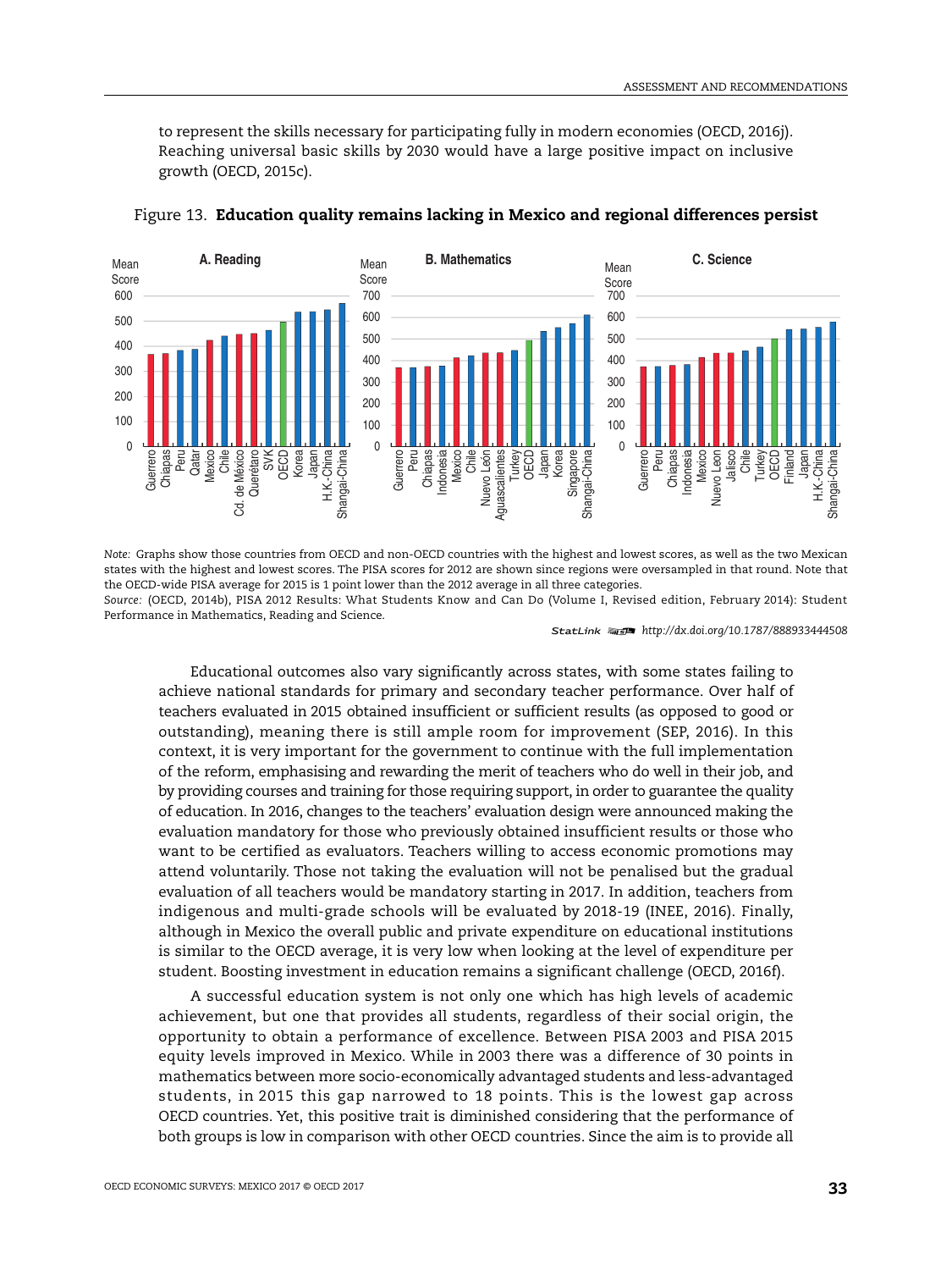students the opportunity to have an excellent academic performance, it is important to continue with the implementation of the reform process aimed at improving and strengthening the support systems for teachers' capacity building (OECD, 2012a).

The knowledge and skills of the population have a strong influence on the economic potential for growth and prosperity. And Mexico has a strong demographic advantage, being one of the youngest populations among OECD countries. A higher share of highskilled adults seems to be related with higher levels of economic output, while a higher share of low-skilled adults relates positively to greater social inequality (Damme, 2014). Fully unleashing the country's potential requires a comprehensive programme to improve the skills of all Mexicans, both at school and in the labour market, in order to better equip students with the skills demanded by employers. Mexico has a high share of firms reporting having difficulties in finding the skills they require (Manpower Group, 2015) (Figure 14). One way to tackle skill shortages is through investment in vocational education and training (VET), work-based programmes and further promoting the training of students in subjects related to science, technology and mathematics. A Skills Strategy for Mexico is currently ongoing, with the support of the OECD.



Figure 14. **Lack of skills is a major constraint on firms' operations**

*Note:* Panel A: Data for Canada is 2013. Panel B: OECD refers to the average of 27 member countries with available data. *Source:* OECD Education at a Glance 2016 (OECD, 2016c) and Manpower Group (2015).

With the recent education reform, the government has taken steps to expand the supply of technical education by promoting training and vocational programmes (e.g. *CONALEP, Bécate, Modelo de Emprendedores* de *Educacón Media Superior*). The National Productivity Committee has led efforts to facilitate the immersion of students in the labour market and the development of skills required by productive sectors and major clusters such as the aerospace and automotive industry, among others, through technological and polytechnic institutes that provide vocational training. However, the VET sector remains among the smallest among OECD countries. Only few students are enrolled in vocational programmes in upper secondary education relative to the total students enrolled in all programmes (38% compared to 44% for OECD countries) and the graduation rate is just 19% of students (OECD average of 49%) (OECD, 2016f).

Moreover, annual expenditure per student in upper secondary vocational programmes in Mexico was USD 3 300 in 2013, lower than the USD 4 700 spent in general programmes.

<sup>1 2</sup> *<http://dx.doi.org/10.1787/888933444515>*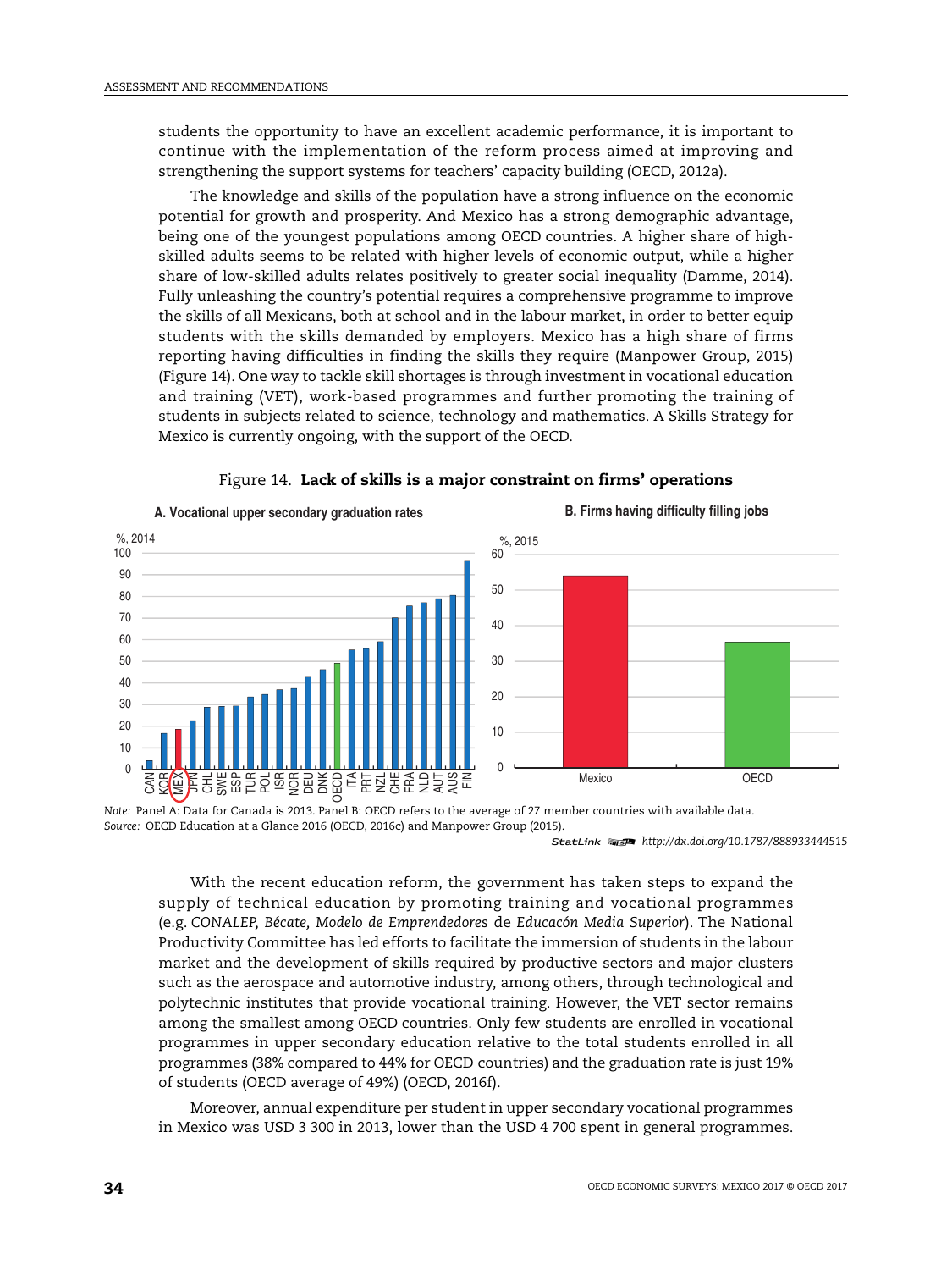In contrast, across OECD countries, expenditure per student is higher for vocational programmes than for general programmes, over three times as high as Mexico's expenditure (OECDc, 2016). The government should continue its efforts to support a consultation framework between employers, unions, and the VET system for effective coordination, through the implementation of the Occupational Competency Standardization and Certification Council (CONOCER), by adopting apprenticeships to expand workplace training and provide pedagogical training to VET teachers (OECD, 2015b). OECD work in this area has offered insights into how education providers can work more effectively with local businesses, employment agencies, and non-governmental organisations to better match skills supply with demand.

|  |  | Table 11. Past OECD recommendations on education and skills |  |  |
|--|--|-------------------------------------------------------------|--|--|
|--|--|-------------------------------------------------------------|--|--|

| <b>Recommendations</b>                                                                                                                                                                                         | <b>Actions taken</b>                                                                                                                                                                                                                                                                                                                                                                                                                                                                                       |
|----------------------------------------------------------------------------------------------------------------------------------------------------------------------------------------------------------------|------------------------------------------------------------------------------------------------------------------------------------------------------------------------------------------------------------------------------------------------------------------------------------------------------------------------------------------------------------------------------------------------------------------------------------------------------------------------------------------------------------|
| Improve education performance by continuing with the systemic<br>reforms to teacher incentives and school leadership, system funding<br>and curricula, as well as evaluation and assessment strategies (2013). | The education reform includes a legal framework for the professional development of teachers,<br>principals and supervisors, and mandates a National Evaluation System, which is now in effect.<br>Teacher evaluations have been performed and a new education model has been announced.                                                                                                                                                                                                                   |
| Improve the equity and efficiency of education spending by refocusing<br>such spending on pre-primary, primary and secondary education.<br>Concentrate on the quality of teaching (2015).                      | Actions taken to refocus education spending across levels of education. New programmes have<br>been introduced to improve school infrastructure (e.g. <i>Escuelas al CIEN</i> ), including through the<br>introduction of Educational Infrastructure Certificates, reduce the administrative burden of<br>schools and allow them greater management autonomy (e.g. Escuela al Centro).                                                                                                                     |
| Enhance investment in dual education and vocational education and<br>training programmes (2015).                                                                                                               | The National Productivity Committee has led efforts to promote training and vocational<br>programmes to strengthen technical education for major clusters like the aerospace and car<br>industry. Likewise, efforts to conduct a Skills Strategy in collaboration with the OECD are<br>ongoing, aiming to ensure that all Mexicans have the necessary skills to move toward higher<br>productivity and value added economic activities, contributing to more inclusive economic<br>growth and development. |

## **Realising Mexican women's aspirations**

Gender inequalities are large in Mexico (Table 12). While Mexico has made progress in increasing prime-age (25- to 54-year old) women's participation in the labour force since early 1990s, it remains lower than the OECD average for women and significantly lower than Mexican men's participation rate. Likewise, Mexican women still earn on average 16.7% less than men, which is partly the result of women's career breaks, occupational and sector segregation in low-paid and informal jobs, glass ceiling effects, preferences, constraints, differences for paid and unpaid work hours, as well as discrimination in hiring and promotions (OECD, 2016f). Transparency of salary is crucial to facilitate salary negotiations which can narrow the gender pay gap (IPP, 2015).

Recent actions have been taken seeking to empower women and discourage gender discrimination. Among others, maternity leave was made more flexible; a protocol for prevention, care, and sanction of sexual harassment was published; and the requirement of marital status or pregnancy tests as criteria for hiring or dismissing workers is now forbidden. However, employers are still required to pay 100% of wages if they hire a worker who is in the early stages of pregnancy and has not contributed to social security, raising a serious risk of hiring discrimination. Therefore, the government should strengthen laws, enforcement, and implement further strategies for effectively combating all forms of discrimination in pay, recruitment, training and promotion (OECD, 2016d). In addition, measures to help retain talented women at all management levels, particularly at senior positions are needed. In Mexico, less than 10% seats on boards are held by women, a low level compared to other OECD countries (Figure 15). The negative bias in how female leaders' effectiveness is perceived provides support for the imposition of gender quotas, at least temporarily (Beaman, Chattopadhyay, Duflo, Pande, & Topalova, 2009). Gender quotas to narrow the gender gap in corporate boards have been enforced in several countries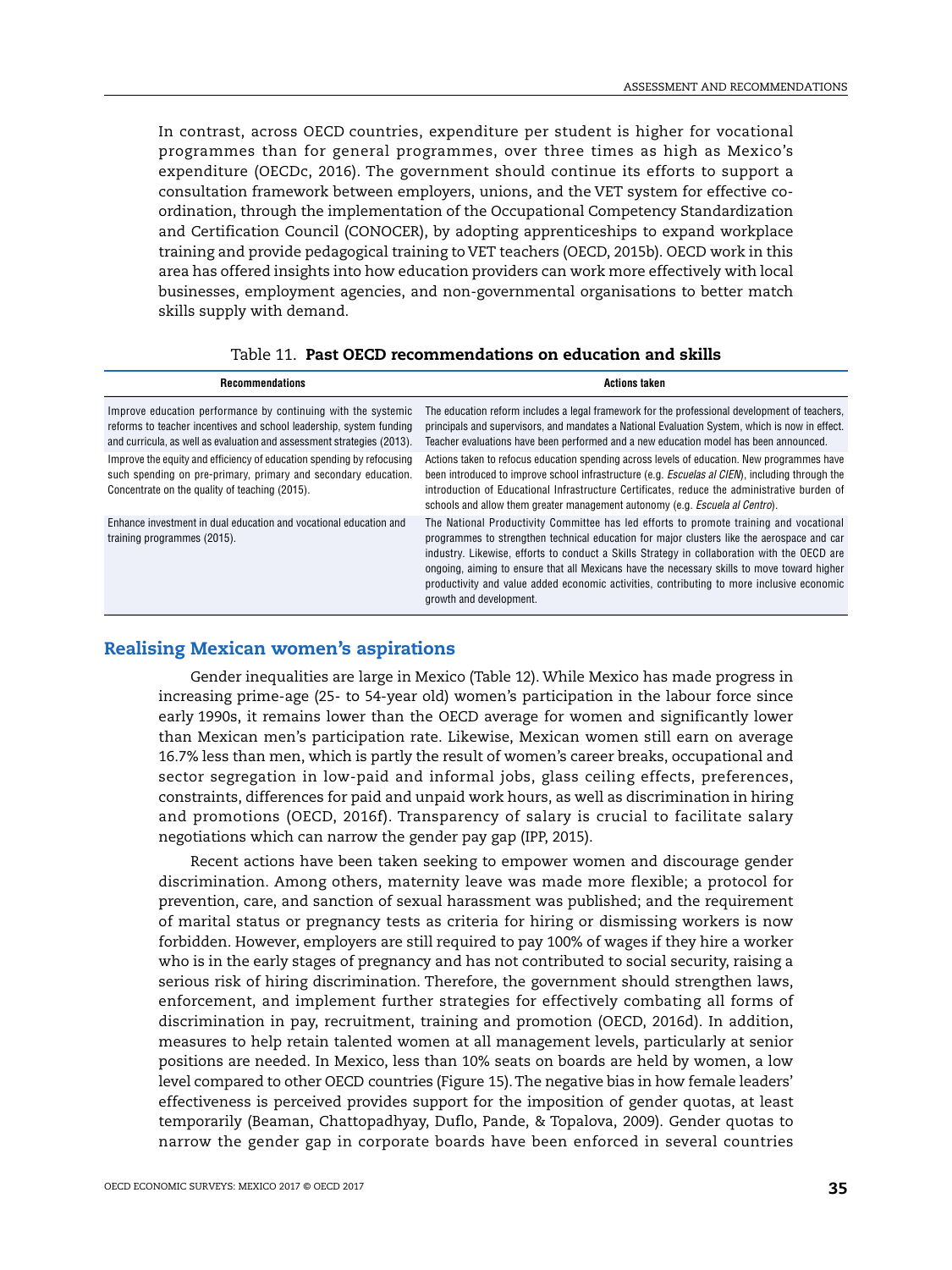| Indicator                |                                                  | Mexico |       | <b>OECD</b> |                |
|--------------------------|--------------------------------------------------|--------|-------|-------------|----------------|
|                          |                                                  | Men    | Women | Men         | Women          |
|                          | Employment rate (%)                              | 78     | 44    | 74          | 58             |
| <b>Jobs and earnings</b> | Gender wage gap (%, latest year)                 |        | 17    |             | 15             |
| Community                | People reporting good social network support (%) | 71     | 79    | 87          | 89             |
| <b>Education</b>         | Upper secondary attainment (%)                   | 37     | 31    | 77          | 76             |
| <b>Environment</b>       | People satisfied with water quality (%)          | 65     | 71    | 82          | 80             |
| Civic engagement         | Share of seats in national parliament (%, 2015)  | 58     | 42    | 71          | 29             |
| <b>Health status</b>     | Life expectancy (years)                          | 72     | 77    | 77          | 83             |
|                          | Population that report good or better health (%) | 67     | 64    | 71          | 67             |
| <b>Life Satisfaction</b> | Life satisfaction (average score, scale 0-10)    | 6      | 6     | 6           | $\overline{7}$ |
| Safety                   | People feeling safe walking alone at night (%)   | 42     | 38    | 76          | 61             |
|                          | Employees working very long hours (%)            | 35     | 17    | 17          | 8              |
| <b>Work-Life Balance</b> | Hours devoted to leisure and personal care       | 13     | 12    | 15          | 15             |

*Source:* OECD Better Life Index – Edition 2016 Database and Gender Database.

(e.g. Norway, Belgium, France, Quebec, etc.) ranging mostly from 30% to 50%, varying for public and private companies. In the case of Mexico, such quotas could be set voluntarily in the first place, and implemented in the public sector to begin with. If progress in the private sector is insufficient, a mandate with fines in case of non-compliance could be introduced.





*Source:* OECD Labour Force Statistics Database and MSCI ESG Research 2014 Survey of Women on Boards (MSCI, 2014). <sub>2</sub><br>StatLink 編』■ <http://dx.doi.org/10.1787/888933444526>

Many barriers prevent Mexican women from engaging in the labour force and one of the main challenges that women face is to combine paid and unpaid work: Mexican women spend about four hours more than men on unpaid work per day, the highest gap among OECD countries. The participation of mothers is particularly low, in part owing to the lack of quality and affordable early childhood education, especially for children less than 3 years of age. Early education and child care contribute to raising women's participation in the labour force. Efforts to expand coverage and enforce mandatory preschool in Mexico have been made by the government and evidence suggests a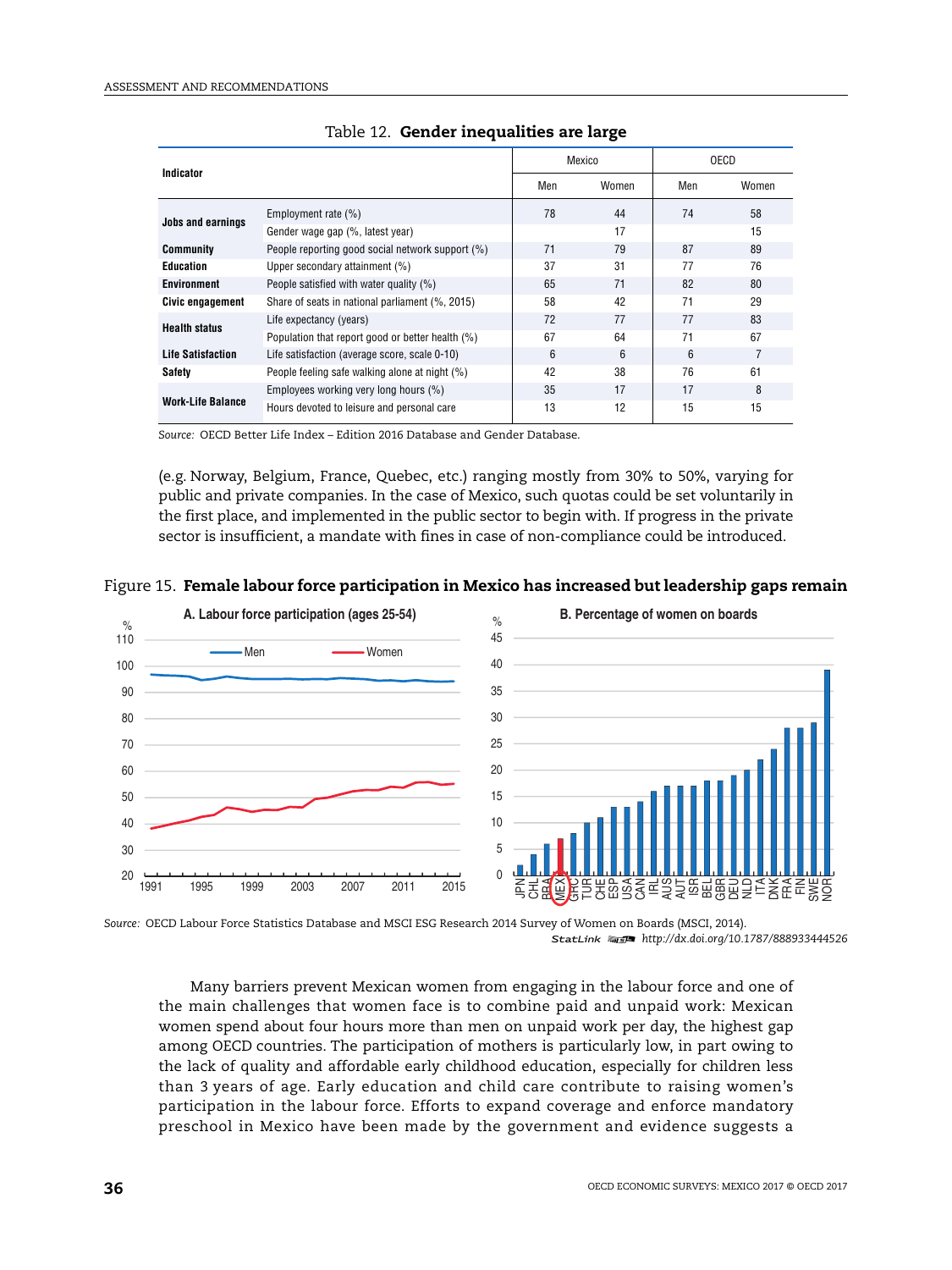significant and positive effect in maternal employment (De la Cruz Toledo, *forthcoming*). However, limited capacity, lack of geographic coverage, incompatibility of service schedules and affordability are some of the factors hindering women's participation in the labour force. Further expansion of public early childcare and preschool coverage and opening hours is needed to facilitate the entry of mothers into the labour market.

In Mexico, the maternity leave available to mothers is fully paid but short (12 weeks) relative to the OECD average. Likewise, recently legislated paid paternity leave is only one week long compared to the OECD average of seven weeks (paternity and parental leave reserved for fathers). The recent change to make maternity leave more flexible and the recent legal recognition of teleworking are advances in the right direction. However, more gender-equitable use of parental leave entitlements by extending the length of fatherspecific leave could also level the playing field, reduce the traditional role of women as caregivers, and increase women's working hours (Akgunduz and Plantenga, 2011; Dearing, 2015; Kotsadam and Finseraas, 2011; OECD, 2012b; OECD, ILO, IMF, and WB, 2014).

Mexico's self-employment rates (25% for women and 27% for men) are higher than the OECD averages (10% for women and 18% for men). Both men and women face challenges to growing their businesses in Mexico, including inadequate access to credit. However, selfemployed men are more likely to be employers and to be formally registered in the tax and social security system. Self-employed women tend to be own-account workers (22%) more than employers (3%), more likely to work informally, have lower earnings than men, start businesses at a smaller scale and in a limited range of sectors (OECD, ILO, IMF, & WB, 2014). The fact that women are coming across complications in transitioning into the formal sector and growing their enterprises represents a source of untapped potential.

| Encourage more women to join the formal labour force by<br>Actions taken with the Labour Reform, which introduced modifications to<br>improving access to quality child-care for children under<br>strengthen women participation in the labour force. Among others, the                                                                                                                                                                                                                                                                                                                                                                                                                                                                                                                                                                                                                                                                               | <b>Actions taken</b> |  |  |
|--------------------------------------------------------------------------------------------------------------------------------------------------------------------------------------------------------------------------------------------------------------------------------------------------------------------------------------------------------------------------------------------------------------------------------------------------------------------------------------------------------------------------------------------------------------------------------------------------------------------------------------------------------------------------------------------------------------------------------------------------------------------------------------------------------------------------------------------------------------------------------------------------------------------------------------------------------|----------------------|--|--|
| three years of age, and extend active labour market<br>requirement of marital status or pregnancy tests as criteria for hiring or dismissing<br>policies (2015, 2013).<br>workers is now forbidden (although employers are still required to pay 100% of<br>wages if they hire a worker who is in the early stages of pregnancy and has not<br>contributed to social security for the required amount of time); maternity leave was<br>made more flexible by allowing the transfer of up to four of the six prenatal weeks<br>to afterbirth care; a protocol for prevention, care, and sanction of sexual<br>harassment was published. Public preschool hours were extended from 3 to 4<br>hours starting next year. Moreover, based on a Supreme Court Resolution, fathers<br>working formally and paying contributions can present their case and demand the<br>benefit of accessing IMSS " <i>quarderías</i> ". Teleworking was recognised legally. |                      |  |  |

Financial inclusion can have a positive impact on self-employment, women's empowerment and well-being (Bauchet, Marshall, Starita, Thomas, & Yalouris, 2011; Pasali, 2013; Cull, Ehrbeck, and Holle, 2014). Recent research (Fareed, Gabriel, Lenain and Reynaud, 2017) shows that access to financial services in Mexico can open up economic opportunities for women, particularly as entrepreneurs. Mexico has shown a clear focus on financial inclusion by developing a national financial inclusion body and introducing crucial financial reforms. The recently launched *Programa Integral de Inclusión Financiera* is a clear effort in this direction. (Gobierno de la República, 2014). Still, big gender gaps exist in terms of savings account, possession of assets, savings for retirement, insurance and credit for housing (Figure 16).

Many of the issues faced by women entrepreneurs are similar to those faced by men and are largely related to access to finance and market. However, many characteristics of women entrepreneurs and of their enterprises differ from those of men, and therefore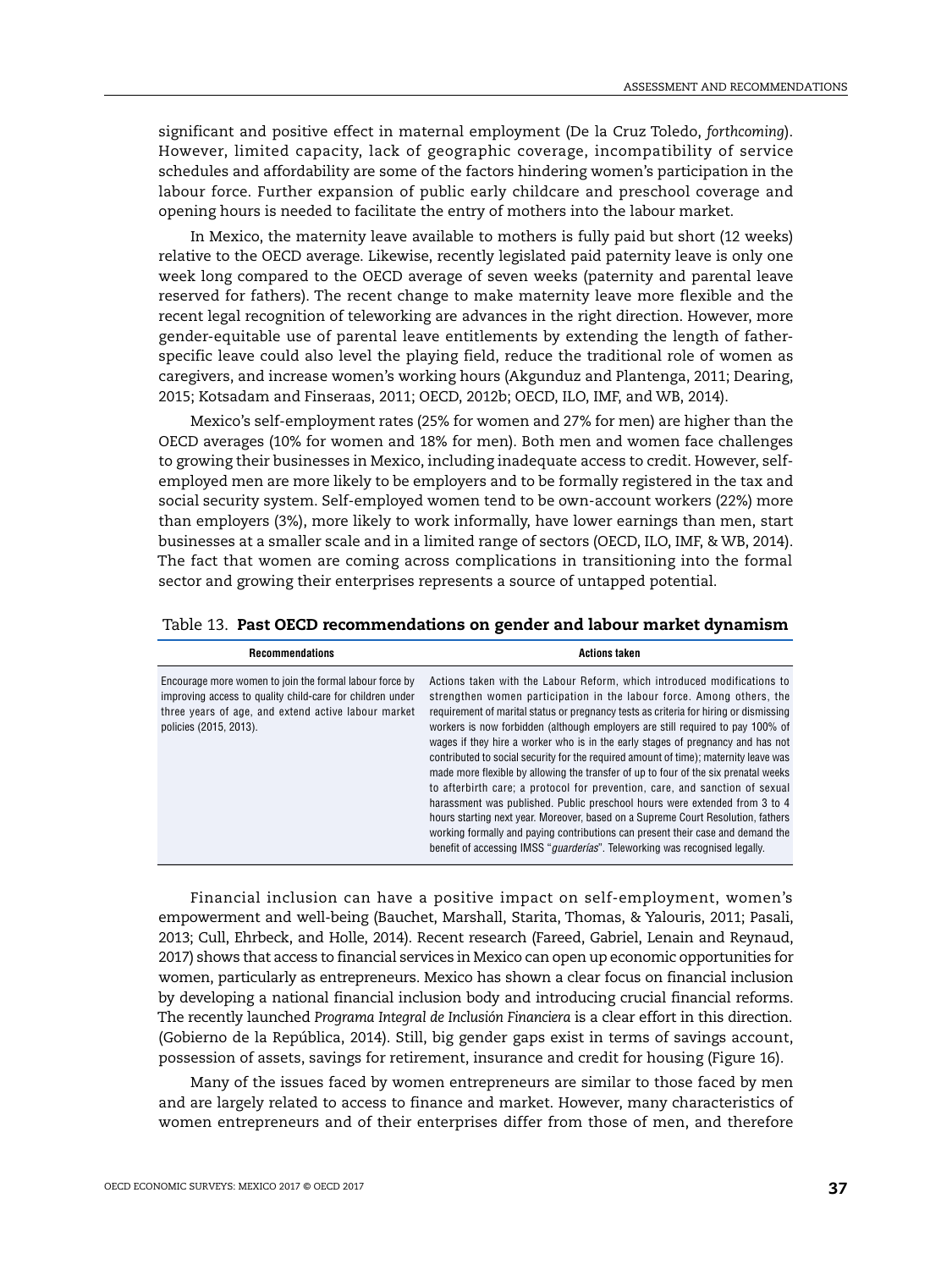

## Figure 16. **Gender gaps in financial inclusion are large**

*Source:* Encuesta Nacional de Inclusión Financiera (ENIF) 2015, (CNBV, 2015). 1 2 *<http://dx.doi.org/10.1787/888933444537>*

require specific policy interventions. Programmes such as *Mujeres PYME,* which seeks the development of micro-, small-, and medium-sized enterprises (SME) led by women by providing access to preferential financing and business development tools, is a step in the right direction. The government should continue its efforts to enhance financial infrastructure, increase the diffusion, scale and reach of current public programmes that facilitate access to low-interest credit for female-owned SMEs, provide financial capability trainings, and increase the capacity of financing institutions to respond to female entrepreneurs' needs. The National Entrepreneur Fund also represents an effort by the Mexican government to streamline SME policy regulations and increase transparency in funding allocation; promoting the development and management of funds to provide financial support exclusively for women entrepreneurs could also be considered (OECD, 2014a).

| <b>Recommendations</b>                                                                                                                                                                                                       | <b>Actions taken</b>                                                                                                                                                                                                                                                                                                                                                                                                                                                                                                                                                                                                                                                                                                                    |  |  |
|------------------------------------------------------------------------------------------------------------------------------------------------------------------------------------------------------------------------------|-----------------------------------------------------------------------------------------------------------------------------------------------------------------------------------------------------------------------------------------------------------------------------------------------------------------------------------------------------------------------------------------------------------------------------------------------------------------------------------------------------------------------------------------------------------------------------------------------------------------------------------------------------------------------------------------------------------------------------------------|--|--|
| Further encourage policies to support greater financial<br>inclusion, including broadening the range of financial<br>services, diversifying service providers to ensure<br>commitments made by financial authorities (2013). | Action taken with the financial reform which goal was to increase the access to<br>credit and reduce its cost, especially for families and SMEs, while maintaining the<br>stability of the financial sector. The Programa Integral de Inclusión Financiera<br>which provides financial education, credit, programmed savings, insurance and<br>other products and services to beneficiaries of social programs was launch<br>in 2014. The National Policy on Financial Inclusion was published on June 2016<br>setting the government major policy lines, actions and targets. The savings and<br>loan sector have been allowed to establish correspondents to foster greater<br>financial access to larger segments of the population. |  |  |

Table 14. **Past OECD recommendations on financial inclusion**

## **Reforms are boosting productivity in certain industries**

Structural reforms have paid off and should be pushed further. The government has continued to roll out its package of reforms to introduce further competition in the energy sector (electricity, oil and gas) and telecommunications, while empowering the competition authorities to deter collusion, monopolies, and other anti-competitive practices. This has reduced prices – by more than 25% in the case of telecommunications – to the advantage of consumers and businesses. Some benefits have emerged more quickly than expected, in particular for productivity growth, which has picked up recently, with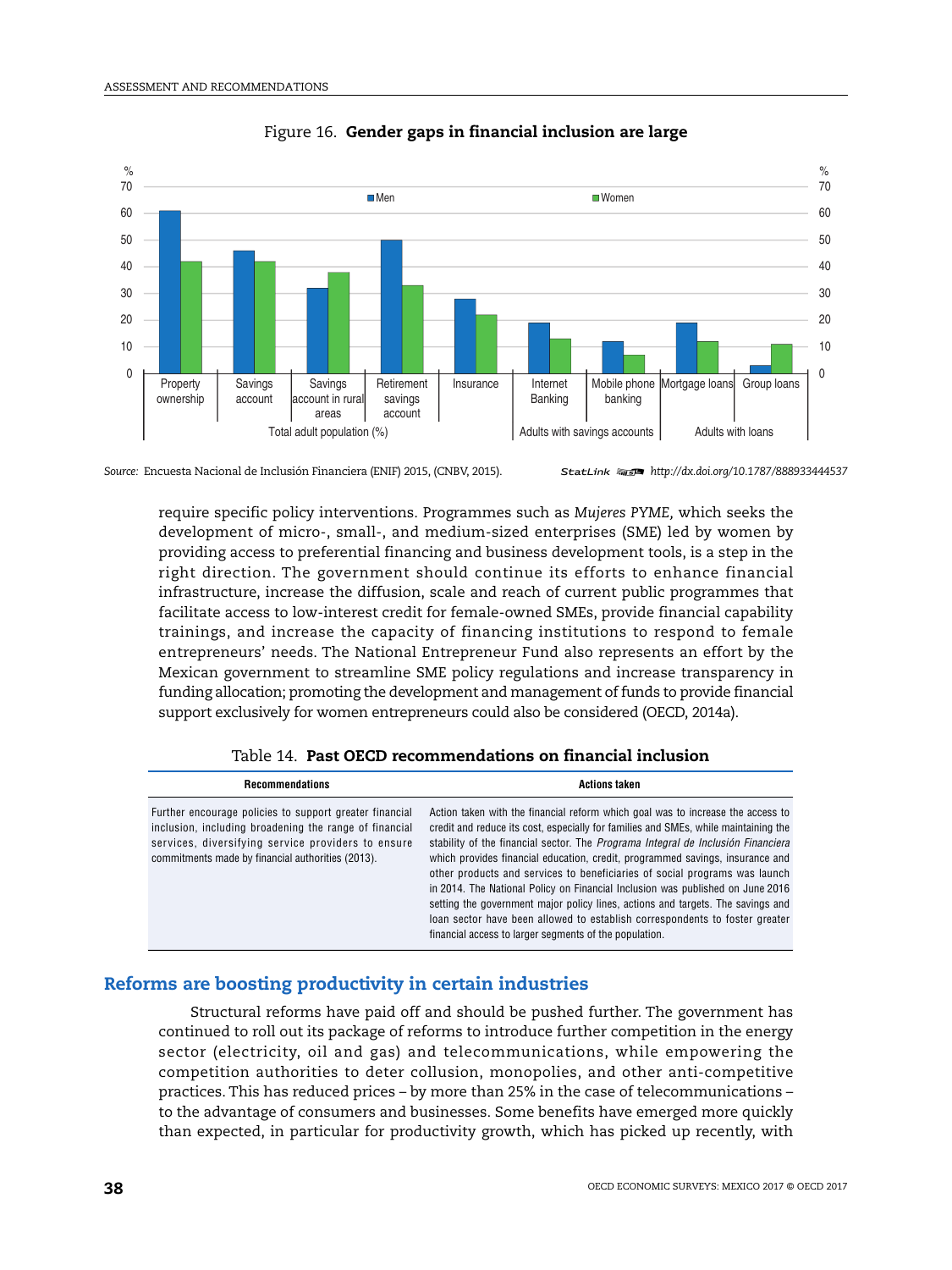multifactor productivity growth turning from negative to positive since 2014. Nonetheless, large differences prevail across sectors, states, and firms – a situation not unlike that in many OECD countries. Mexico's most productive firms are performing well, such as in the sector of transportation equipment manufacturing, but the majority of firms are still struggling to perform better with limited success, leading to a growing dispersion in productivity, with a few leading sectors pulling ahead (Figure 17).



Figure 17. **Multi-factor productivity diverges across sectors**

*Source:* INEGI KLEMS Productivity database. 1 2 *<http://dx.doi.org/10.1787/888933444543>*

A reallocation of resources from low-productivity to high-productivity industries would boost Mexico's economic prospects. Within manufacturing, a more efficient allocation of productive factors across the bottom three-quarters of firms could increase production by 2.4 percentage points of GDP; a more efficient allocation across all firms could yield a boost of 5.9 percentage points of GDP (Dougherty and Escobar, 2016b). In successful emerging market economies, re-allocation from low to high productivity sectors has contributed substantially to income convergence. However, in Mexico, the contribution of labour reallocation across sectors is low, contributing only about 15% to productivity growth. On the positive side, reallocation in transportation equipment and services has been more frequent – with wholesale trade in particular a major success story – and considerable withinindustry productivity growth, such as in retail trade and banking. The establishment of Special Economic Zones will also channel efforts and resources into a cohesive strategy that targets areas with a higher concentration of unproductive firms and sectors.

Given its sheer size in terms of labour share and typical low productivity levels, agriculture is a sector for which the transition has not happened yet in Mexico. In past episodes of rapid diminution of the income gap with first tier OECD countries, yearly averages of labour productivity growth in the sector were three percentage points higher after the episode and the employment share of agriculture decreased on average by four percentage points in selected OECD countries (Figure 18). Since the agriculture sector is also typically characterised by high informality and poverty rates, modernization has the benefit of increasing productivity and income which typically raises those more productive workers from informality and poverty.

*Note:* Frontier sectors are the 10 NAICS (North-American Industry Classification System) three-digit sectors (out of 65) with the highest TFP growth over the period. They include the auto sector, telecommunications, quarrying, warehousing services and services associated with agriculture, among others. The laggard sectors represent the average of all non-frontier industries, meaning the 55 industries with the lowest TFP growth.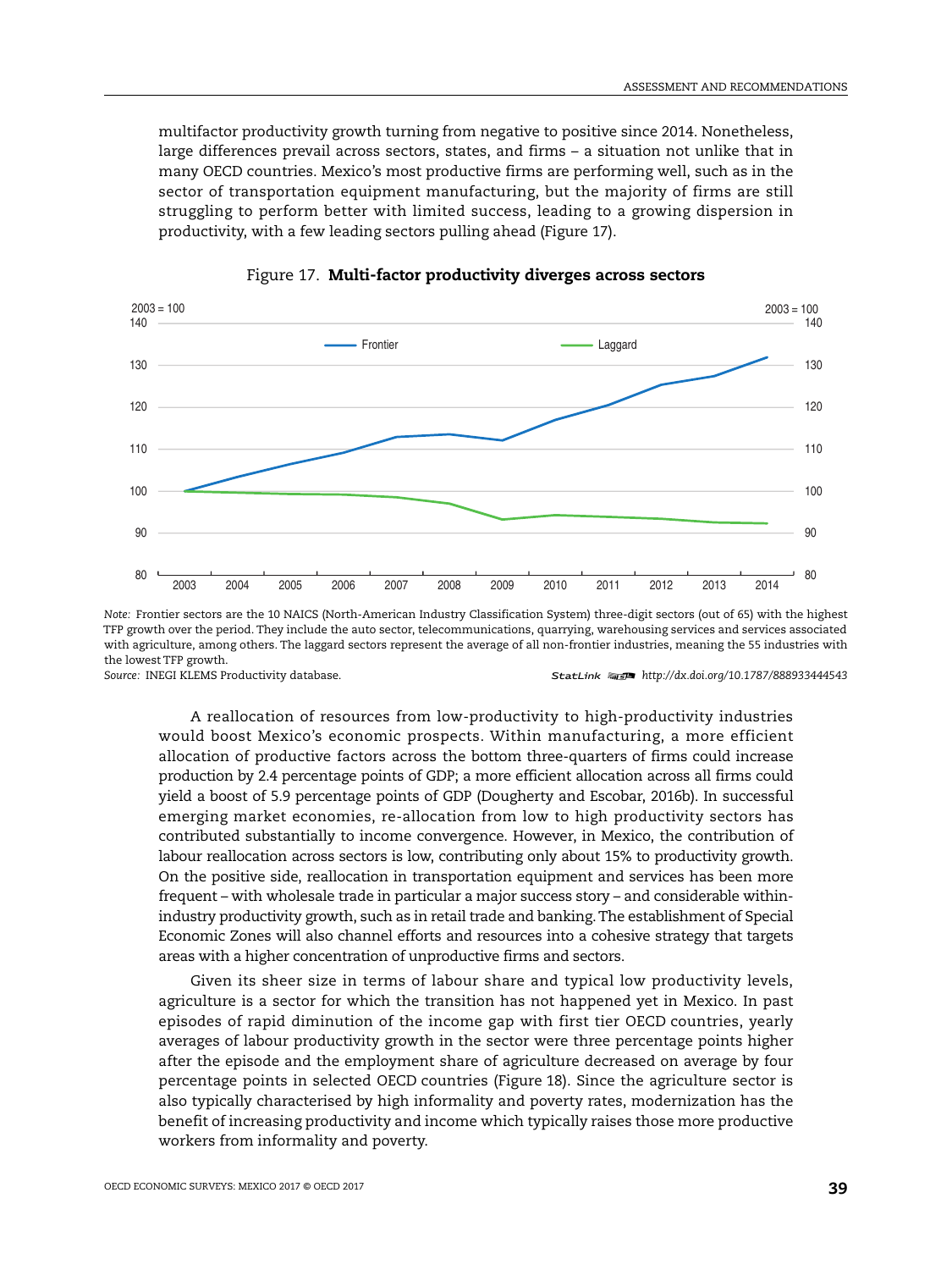



*Note:* Catching-up periods have been identified as period of sharp decrease in the GDP per capita gap with the highest tier of OECD members. The selected countries/periods are as follows: CHL (2007-13), GRC (2001-09), HUN (2000-06), KOR (2007-15), POL (2006-12), SVK (2000-08), SVN (2000-08), and TUR (2001-11).

*Source:* OECD calculation using Economic Outlook 100 and World Bank data.

Mexico has a high share of jobs in agriculture (13%) among OECD countries. This has remained almost unchanged since the early-2000s. Structural reforms should boost the modernization of agriculture, such as reforms of the legal framework of *eijidos* and *tierras communales* (areas of communal lands used for agriculture). The PROAGRO programme introduced in 2013 reformed agricultural subsidies, the new payments are linked to specific actions to improve land productivity (OECD, 2014), as farmers must give proof that the payment has been used for technical, productive, organisational or investment improvements, that is, technical assistance, machinery, certified seeds, fertilisers, restructuring, insurance or price hedging.

Mexico's high rate of informality, excluding agriculture, has declined by two percentage points since 2012, from 54.7% to 52.5% (INEGI-ENOE 2016) – or three percentage points with agriculture included (from 60% to 57%). The absolute number of workers with an informal employment relationship ("informal employment") is still high and women are more likely than men to work informally. About half of Mexico's informal workers are employed in extremely small, informal firms, which suffer from low productivity. The productivity of microenterprises (under 10 workers) could be boosted dramatically if these firms were pushed to either grow or exit. Simulations suggest that aggregate growth could be boosted by up to one percentage point if informality were reduced by 10 percentage points (OECD, 2015a; Dougherty and Escobar, 2016a). States and industries with high productivity suffer disproportionately more because their resources tied up in informal activities are not used in more productive activities.

The government should therefore further enforce compliance with social security contributions for all workers in formal companies. While there has been strong take-up in the fiscal regime for incorporation (*Régimen de Incorporación Fiscal*, RIF), which has induced 1.5 million informal firms to join the tax system since 2014, there is too little awareness of a related programme from 2014, the social security regime for incorporation (*Régimen de Incorporación a la Seguridad Social*, RISS), which offers reduced contribution rates for workers

<sup>1 2</sup> *<http://dx.doi.org/10.1787/888933444556>*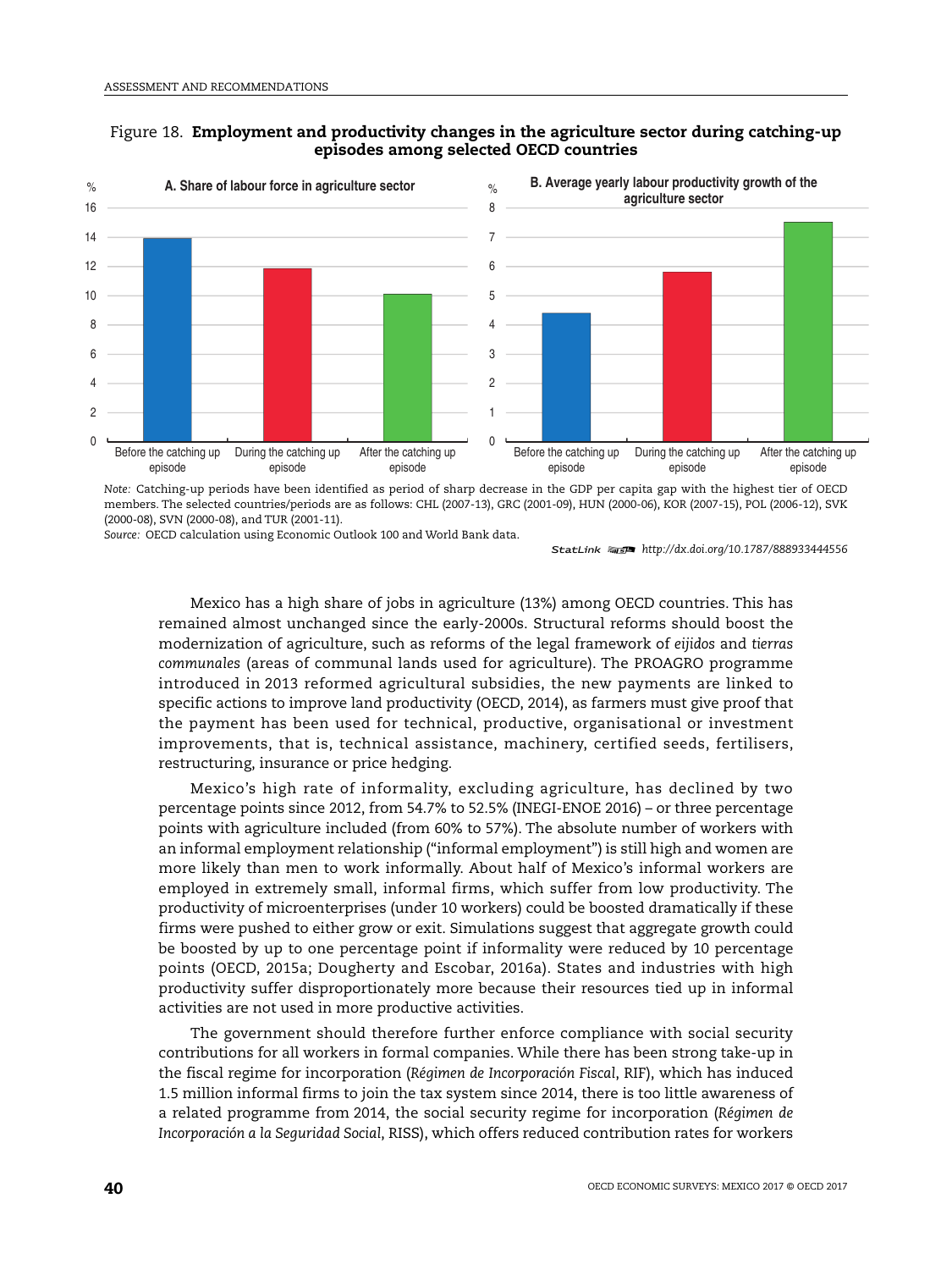joining IMSS, the national social security system. This programme has design features that borrow from the successful experiences of countries such as Brazil that have made important inroads in fighting informality (Box 4). Stepped-up enforcement measures have been employed focusing on firms with 50 or more employees. Focusing also on smaller firms, which should include state-level informality reduction targets, and a range of complementary policies to boost skills and reduce regulatory barriers, is warranted.

The business sector can also contribute to higher formalisation by making sure that all business partners across each firm's value chains follow key labour rules, for instance by having a corporate policy or code of conduct that addresses labour standards – mandating formality among suppliers and distributors. Certification measures are particularly helpful in this regard, and have been successful in the automotive sector, where informality rates are among the lowest.

#### Box 4. **Examples of policies to reduce informality**

Several Latin American countries have been relatively successful at reducing informality during the last decade. Among these, Brazil stands out as one of the most successful cases and could, therefore, be of interest for Mexico to learn what policies have been successful in countries with a similar level of development (Tornarolli et al., 2014). Brazil experienced a significant reduction in its informality rate – from over 60% in 2000 to under 50% in recent years (Filho and Veloso, 2016). As in other Latin America countries (e.g. Argentina, Peru and Ecuador), this significant reduction in the informality rate was driven, on a large extent, by economic growth. Hence, it is likely that continued emphasis on creating the right conditions for economic growth will lead to further gains in formal employment. However, evidence suggests that, in the case of Brazil, specific policy interventions also contributed to reduce the informality rate. For instance, a number of studies of the Brazilian case suggest that the reduction of employment costs helped to reduce informality. In particular, the introduction of an integrated tax and contribution payment system for micro and small enterprises (the 1996 SIMPLES Law), had a significant effect on the informality rate. This law facilitated registration and lowered the rate of taxation for small and microenterprises. Evidence suggests that this law contributed to the formalisation of nearly 500 000 microenterprises between over five years in the early 2000s, accounting for around two million jobs. A more recent law aimed at microenterprises with one employee (Lei Complementar 128/2008) also significantly reduced the cost of formalisation and contributions to social security. Recent evidence suggests that this law also had an impact on the formalisation of the self-employed, although there appears to be some perverse effect also on firms substituting regular employees for self-employed service providers.

Stricter enforcement mechanisms have also contributed to a higher proportion of formal employment. Evidence suggests that stricter enforcement leads to a higher proportion of formal employment. Although Brazil did not increase the number of labour inspectors to the level recommended by the ILO, it introduced a couple of initiatives that have enhanced monitoring and enforcement. In particular, Brazil changed the incentives under which inspectors work, including a bonus system linking salaries to performance targets, which have greatly increased the effectiveness of enforcement and led to an increase in formal worker registration.

*Source:* OECD (2013e, 2015a, 2016).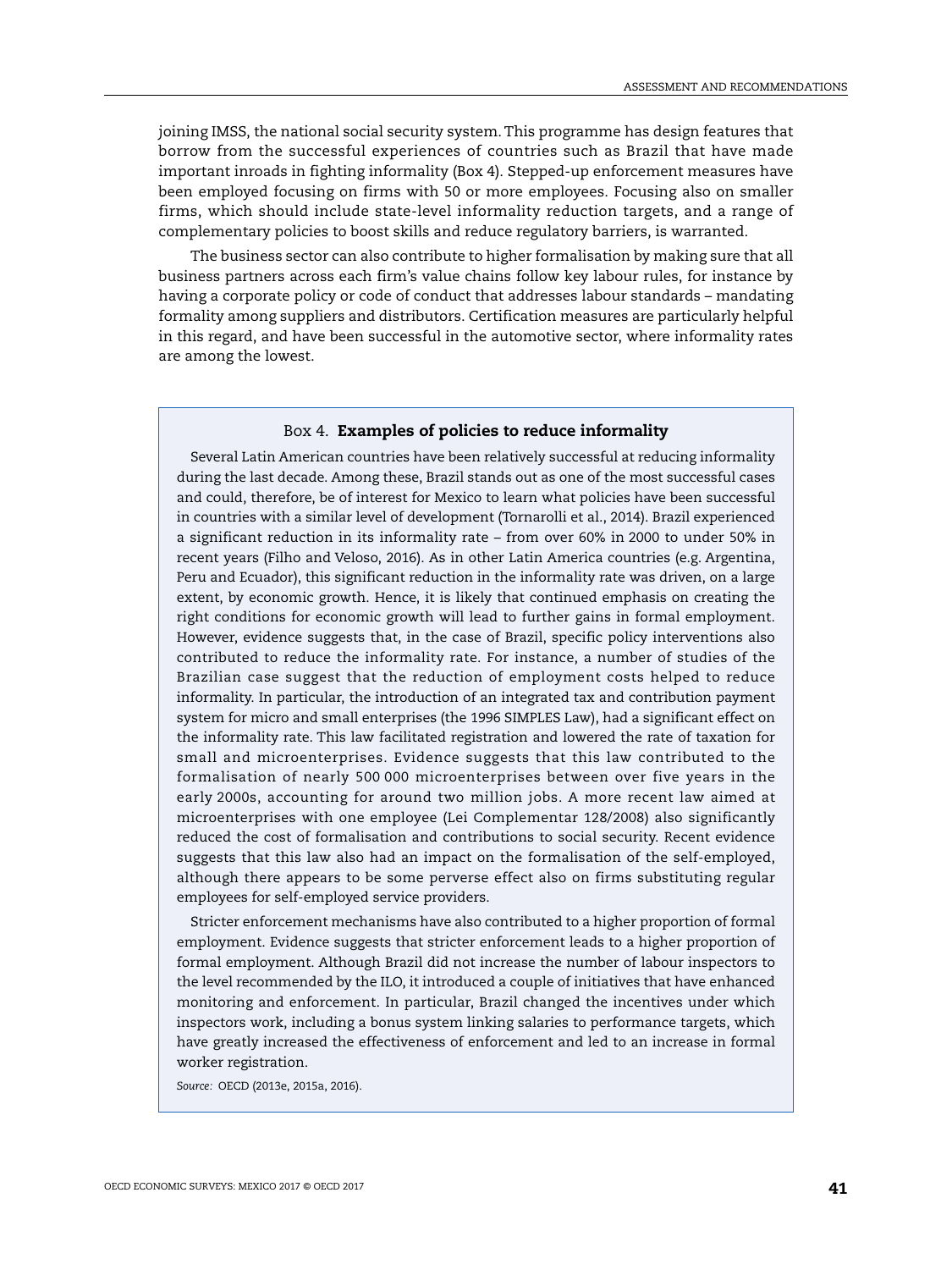## **Openness to trade and investment is paying off in some sectors**

Mexico is very open to foreign trade and investment: 12 free trade agreements have been signed with 46 countries and foreign direct investments is significant. With its strategic location, low unit labour costs and increasingly adept labour force, Mexico is gradually evolving into a global manufacturing hub. Experience suggests that participating in global value chains (GVC) and climbing up the value chain contribute to faster productivity growth (OECD, 2016).

Following NAFTA, Mexico benefited from its integration in GVCs mostly as assembler of manufactured inputs. In recent years, domestic content has increased and imported content declined (Figure 19). This means that more domestic value added is present in Mexico's exports. To draw more value-added from its global engagement, Mexico needs to further improve its capabilities in knowledge and skill-intensive activities within GVCs (such as new product development, manufacturing of core components, or brand development) and further reduce barriers to foreign investment and services trade in productive sectors not yet well integrated into GVCs but with high comparative advantages.



Figure 19. **Mexico's import content of exports (ICE) in selected manufacturing sectors has declined**

*How to read this chart*: Import content of exports is defined as the share of imported inputs in the overall exports of a country, and reflects the extent to which a country is a user of foreign inputs. The measure is also often referred to as the 'foreign value-added share of gross exports' and is defined as the foreign value-added in gross exports divided by total gross exports, in percentage. It is considered as a reliable measure of international "backward linkages" in analyses of global value chains. The observed changes for 2008/2003 and 2012/2008 are the unweighted averages of ICEs for each manufacture industry. The estimated change 2014/2012 is projected using regression analysis on a panel of ICEs per industries over the periods 2008/2003, 2012/2008 and 2014/2012. The estimated equation is: d.ICE<sub>it</sub> =  $\alpha$  + d. FDI<sub>it</sub> + d.M<sub>it</sub> + fe<sub>i</sub> +  $\epsilon_{i_1}$ , where d.ICE<sub>it</sub> represents the change over the periods for each industry i, d. FDI<sub>it</sub> represents the cumulated change of Foreign Direct Investment in the industry,  $d.M_{it}$  the cumulated change in imports in the industry, and fe fixed industries effects. *Source:* OECD calculations using INEGI 2003-08-2012 Input Output tables.

1 2 *<http://dx.doi.org/10.1787/888933444568>*

Much progress has been achieved to reduce trade barriers, make it easier to do business, and improve regulation. Barriers to foreign investment and services trade have been reduced in key sectors – notably media and telecoms – but a substantial gap remains to OECD best practice in nearly all sectors (Figure 20), such as transportation, while they could be reduced further in nearly all sectors, through systemic reforms. Greater harmonisation of rules with trading partners could yield a further boost to trade flows (Nordås, 2016).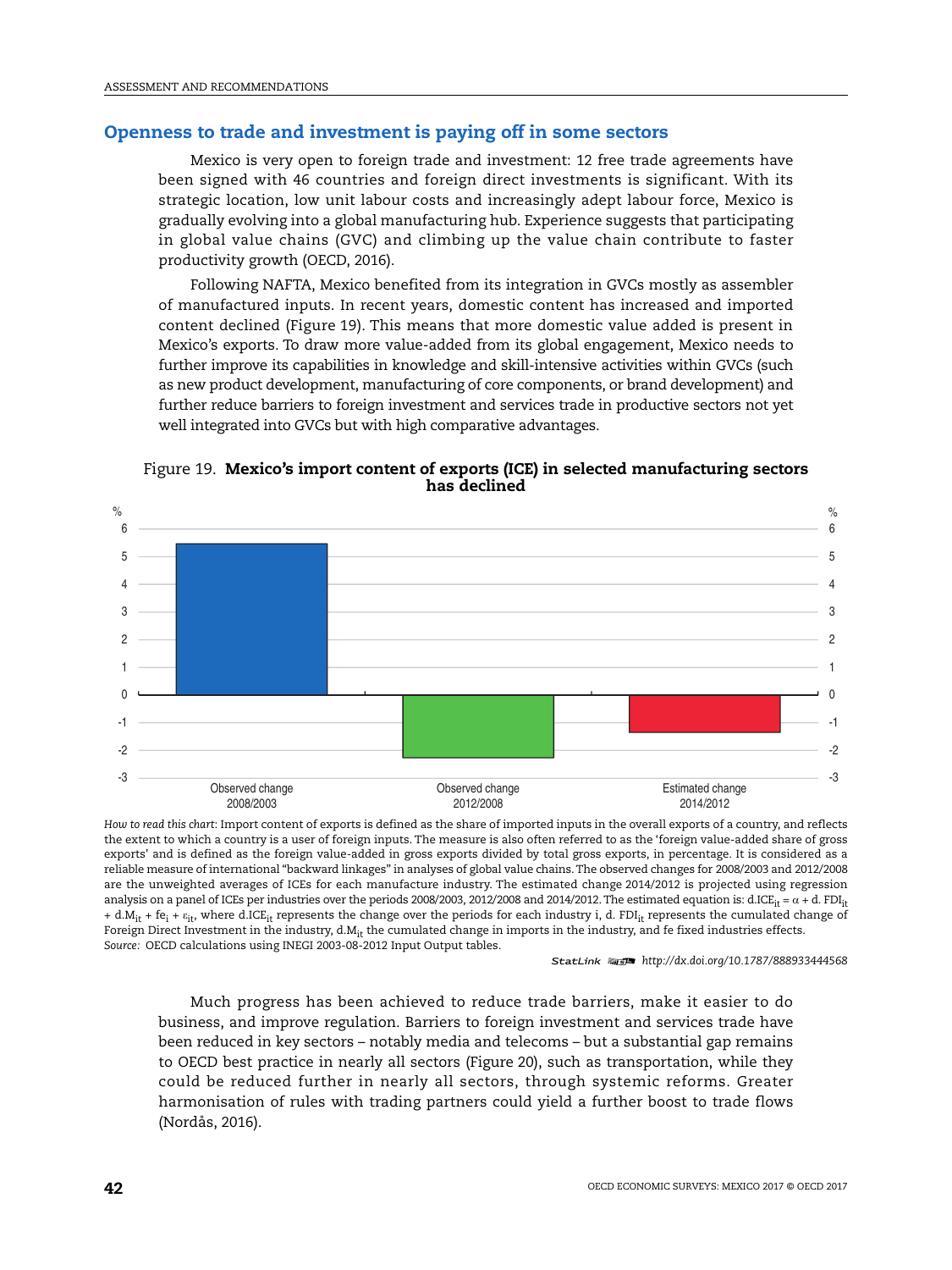



*Note:* Indexes are measured on a scale from 0 to 1, 1 being highly restrictive. *Source:* OECD FDI and Services trade Restrictiveness databases.

#### 1 2 *<http://dx.doi.org/10.1787/888933444578>*

Growing disparities among states and sectors in Mexico motivated a new plan to introduce special economic zones (SEZs) by the government. These zones are intended to support development in less developed states, and have the potential to attract investment, improve infrastructure and reduce regulatory barriers in these regions. The first three such zones will begin operation in the second half of 2017. In each of these initial zones, private sector investors have already been identified. Tax incentives are being provided, using criteria based on the degree of local sourcing and related contributions, which reflects the evolving good practice for such zones. These incentives and implementation will need to be monitored in the context of a cost-benefit analysis, to ensure sufficient positive spillovers, and to ensure that the private sector maintains a leading role (OECD, 2015a; World Bank, 2011). In addition, these zones could be linked with Mexico's emerging technology clusters and their high value added products, such as aeronautics, to help spur positive spillovers across different sectors and domestic suppliers. A mapping of such opportunities (State Innovation Agendas) is currently being undertaken by Mexico's national research and science council (CONACYT).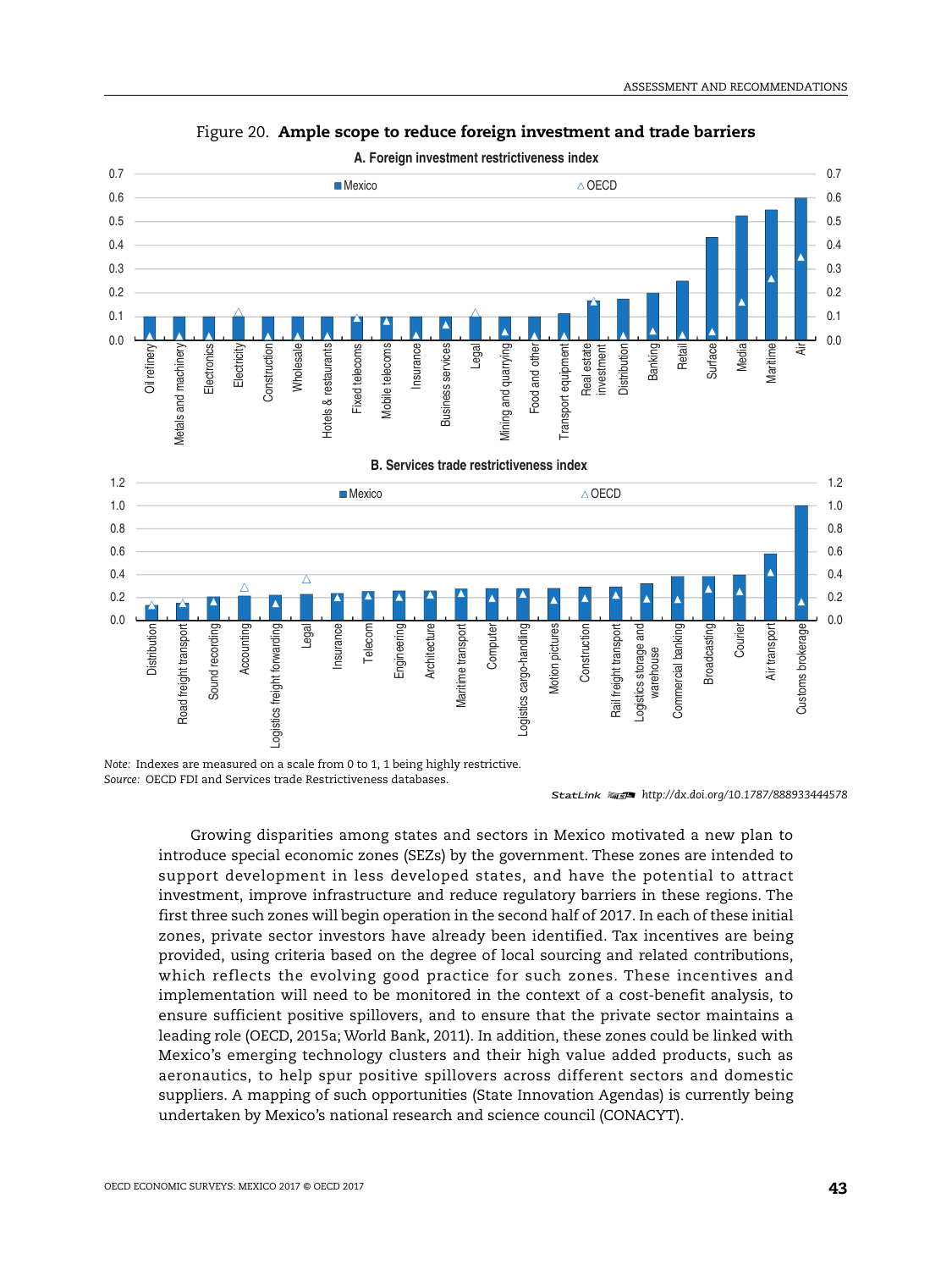Innovative firms are more likely to participate in international markets than noninnovative firms (OECD, 2008, 2015). In the case of Mexico, evidence supports the relation between innovation and spending in R&D at the industry level and GVCs integration and productivity levels. However, private sector R&D expenditure in Mexico is well below that of nearly all OECD and BRICS countries. Change in R&D policies in 2008 boosted public sector spending, which is now catching up with OECD average, standing above 0.4% of GDP in 2014 (against 0.61% for the OECD average). The relatively low level of private R&D is partly a result of Mexico's industrial structure, as over one-third of manufacturing R&D is carried out in low and medium-technology sectors. However, obstacles to boosting the country's innovative potential include a weak domestic research and skills base, an underdeveloped knowledge-based start-up environment and institutional challenges.

Further raising R&D intensity is one of the priorities of the current administration which intends to double R&D spending from 0.54% of GDP to 1%. A tax credit on R&D was approved by Congress in the context of the 2017 Budget. Firms will be able to offset 30% of their qualifying R&D expenditures against income tax. In order to further support the private sector to integrate and climb up GVCs, the government and states need to foster cooperation between public and private research centres. In particular, the government should aim at further improving the early stage financing framework that facilitates co-operation of public research institutes and innovative private businesses (OECD, 2013c). Further supporting joint private and public R&D could be done in the same vain as the tertiary education measures for specific productive and well integrated sectors, such as aeronautics in Querétaro.

## **Further reforms are needed to improve governance and legal institutions**

Mexico is perceived as a county that faces significant corruption problems (Figure 21, Panel A). The long delayed anti-corruption system was approved by Congress last year. The new system involves six government entities with the strong involvement of citizen committees, making the system quite complex, although less vulnerable to capture (OECD, 2017). Concerns remain about how the plan will be implemented at the local level, since states must now pass their own legislation and establish institutions that function effectively and without interference. Given the limited administrative capacity of many state and local governments, strong support and monitoring from the national level may be needed. This could involve providing a mechanism to delegate some roles to the federal anti-corruption system.

Given high crime rates in many states – notably homicide, kidnapping and extortion – which directly reduce well-being and perception of safety, an important priority of the government has been to improve security (Figure 21, Panel B). Areas of the country that have faced the most violence were often those that had the most productive firms and their average firm size and productivity has been depressed. More effective law enforcement strategies have been an important objective. Further professionalisation of police forces at all levels has been needed for quite some time, along with better co-ordination with local authorities. The federal government has facilitated this move by signing state-by-state agreements (with 17 states agreed by early 2016) that allow for integrated state-wide police forces. These shifts have boosted training and are expected to also reduce corruption.

There has been rapid progress to reform certain parts of the judicial system, notably in the criminal domain, where the legal system was not effective. However, further reform would be beneficial. Although most states have begun to implement the new criminal trials, not all of them are equipped to implement them effectively. The full functioning of the system, with training of all of the police, lawyers, judges, and associated infrastructure,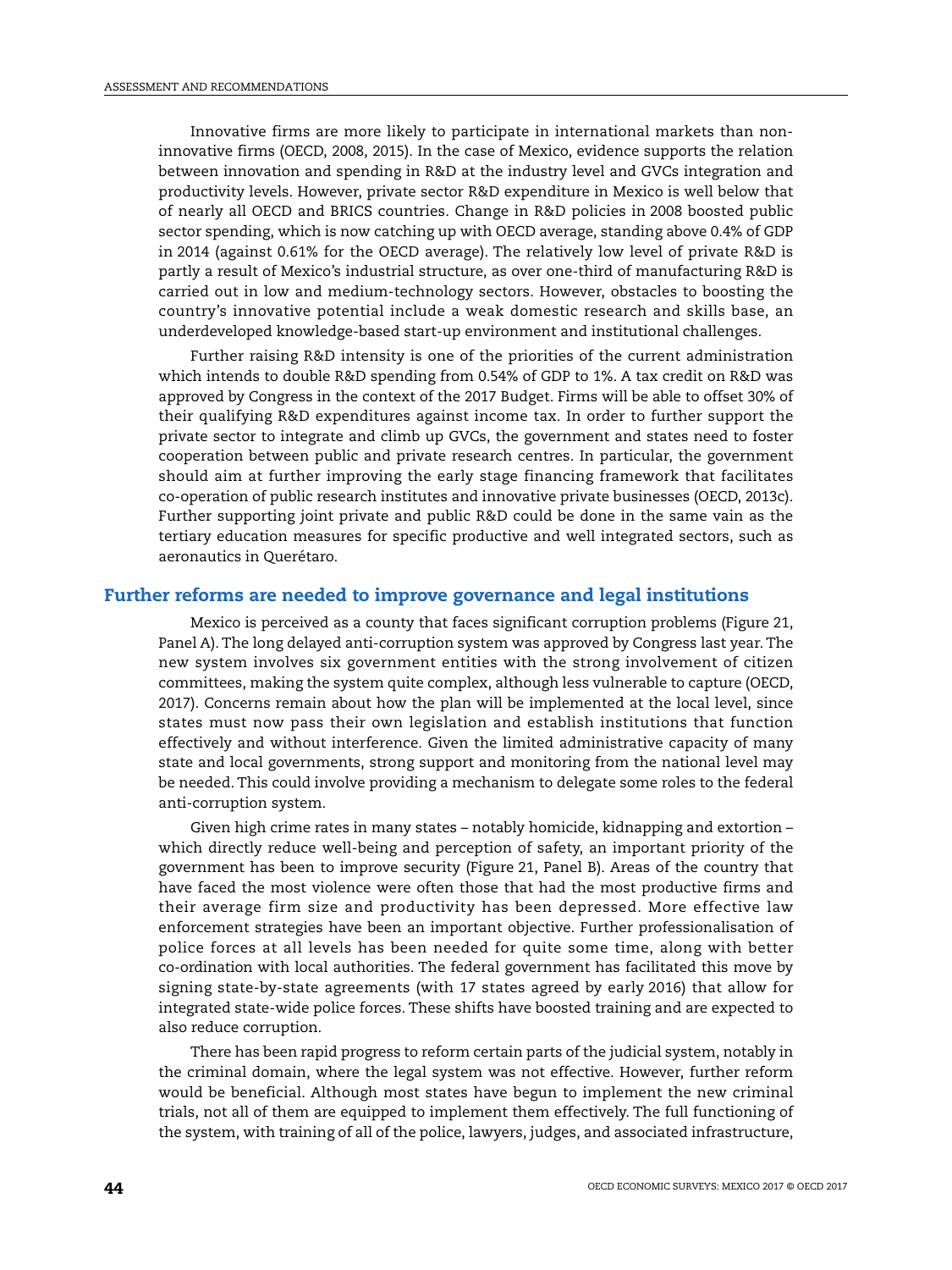

#### Figure 21. **Mexico is the poorest performer for safety and corruption across OECD countries**

*Note:* Panel B: Percentage of people aged 15 and over. The reference year is 2015 with the exception of 2013 for Iceland. The indicator is based on the question: "Do you feel safe walking alone at night in the city or area where you live?" and it shows people declaring they feel safe.

*Source:* OECD Better Life Index – Edition 2016 Database, Transparency International.

1 2 *<http://dx.doi.org/10.1787/888933444583>*

will take longer. Encouragingly, there has been a dramatic reduction in criminal case resolution time from 170 days to 27 days now, relying heavily on mediation.

A second wave of legal reform to civil and commercial justice still remains to be fully acted upon, although a start has been made for larger cases. The OECD has estimated that such reforms could add half a percentage point to GDP growth in the medium term (OECD, 2015a). Large efficiency gains from transitioning from written to oral trials can help to improve the outcomes of economic disputes such as those related to contract enforcement. The new procedures are now only applied to the largest cases, and not in all jurisdictions. This is in part due to resource constraints in state judicial systems. The concerted efforts that have been made to adopt the new procedural reforms for criminal cases need to also be fully extended to apply for all civil and commercial cases, following the 2011 framework.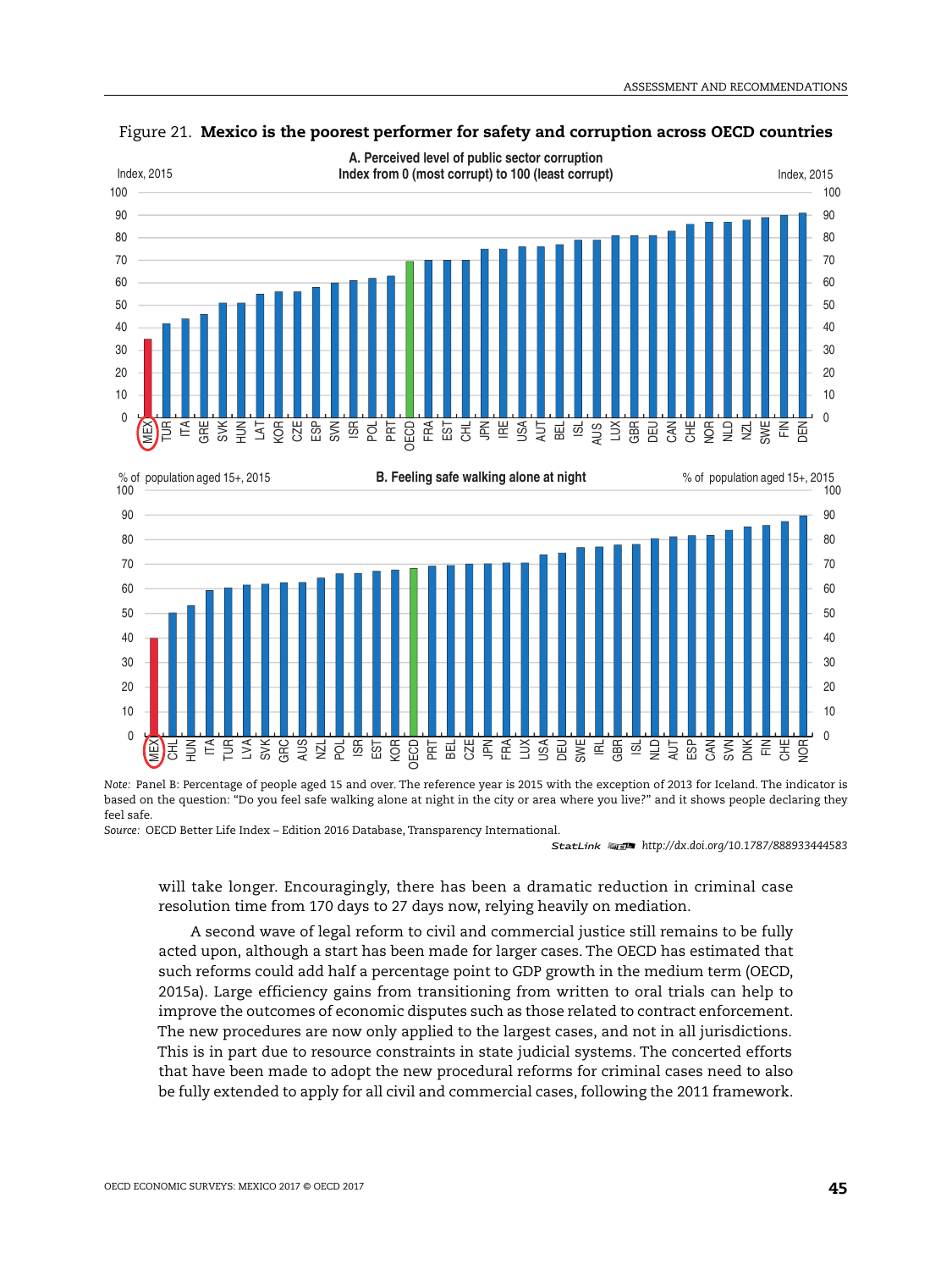| <b>Recommendations</b>                                                                                                                                                                                                                                                                                          | <b>Actions taken since the 2015 Survey</b>                                                                                                                                                                                                                                                                                                                                                                                                                                                                                                                                                                                                                                |
|-----------------------------------------------------------------------------------------------------------------------------------------------------------------------------------------------------------------------------------------------------------------------------------------------------------------|---------------------------------------------------------------------------------------------------------------------------------------------------------------------------------------------------------------------------------------------------------------------------------------------------------------------------------------------------------------------------------------------------------------------------------------------------------------------------------------------------------------------------------------------------------------------------------------------------------------------------------------------------------------------------|
| Complete the judicial reforms at the state level that move<br>towards oral adversarial trials in criminal cases. Empower<br>an executive agency to promote the analogous transition<br>for civil cases (2013).                                                                                                  | Actions taken to accelerate the adoption of oral adversarial trials, and prepare<br>states for their full implementation. A government agency (SETEC) has helped<br>states implement the new system with grants, co-ordination and consultation; all<br>states have now begun to implement the new justice system, although half of local<br>districts have just begun.<br>Extension of the judicial reforms to civil and commercial domains is beginning.<br>Now 26 states use oral trials for larger commercial cases, while four states use<br>them in civil cases. However, most civil and commercial cases are still handled<br>using the unreformed justice system. |
| Harmonise the criminal code and procedure across<br>states. Strengthen the co-ordination, integration and<br>training of police forces (2013).                                                                                                                                                                  | Action taken to adopt the new unified National Code of Criminal Procedure, in all<br>states and the federation in 2014, while further amendments to the Code were<br>made in mid-2016. Efforts to strengthen co-ordination of police forces are<br>ongoing.                                                                                                                                                                                                                                                                                                                                                                                                               |
| Reform justice institutions, strengthen the rule of law,<br>address security issues and reduce widespread<br>corruption with reforms centred on the efficiency of<br>judicial resolution of civil, commercial and criminal<br>matters, and a strengthening of the transparency of public<br>procurement (2015). | In addition to actions taken on judicial reform noted above, action was taken to<br>strengthen the anti-corruption system, with the adoption of the <i>Sistema Nacional</i><br>Anticorrupción, strengthening institutions that investigate and prosecute cases of<br>public corruption, including a new specialised court. However, some states have<br>yet to fully ratify the new system. In states, local legislation will be modified to<br>replicate the system at the sub-national level.                                                                                                                                                                           |

| Table 15. Past OECD recommendations on legal issues |  |  |  |  |
|-----------------------------------------------------|--|--|--|--|
|-----------------------------------------------------|--|--|--|--|

## **The carbon emissions tax rate remains insufficient**

Mexico has made an unconditional commitment to reduce greenhouse gas (GHG) emissions by 22% by 2030 under the UNFCCC framework. The gradual deregulation of gasoline and diesel prices, which began in 2017 and should be completed by 2018, and the significant increase in rates of the "Special Tax on Production and Services" (IEPS) have improved the extent to which taxes reflect the external cost of emissions (Box 5). The increase in the effective tax rates on gasoline and diesel is remarkably large, and the 2016 rates are comparable to those of many lower-tax OECD countries. However, since those fuels are used mainly for road use, the tax burden is levied mainly on the transport sector, which accounts for roughly a third of energy use and carbon emissions in Mexico (OECD, 2016e).

Carbon emissions outside the road sector (residential heating, industrial processes and electricity generation) are partially taxed under the newly introduced carbon tax at very low rates, or are entirely unpriced. Natural gas, which accounts for a third of carbon emission from energy use, is exempt from the carbon tax and overall only 40% of carbon emissions from non-transport sectors energy use is subject to the carbon tax. On a weighted-average basis, the carbon tax rate lies around MXN 22.79 per tCO<sub>2</sub> (EUR 1.16 per  $tCO<sub>2</sub>$ ). The Mexican carbon tax rates are far below the lower-end estimate of the climate cost of EUR 30 per  $tCO<sub>2</sub>$  (OECD, 2015e). Therefore, for the carbon tax to send a strong price signal on the external costs of carbon emissions, its tax rates should be increased and reflect fuels' carbon content more uniformly. Increases in the carbon tax are needed particularly in the non-road sectors (OECD, 2016e).

Increasing and fixing the tax rates of the IEPS has already benefited tax revenues. While income from the fluctuating component of the IEPS was negative in 2013 and 2014, tax receipts turned positive in 2015. The carbon tax has not accounted for more than 0.5% of total tax revenues since its introduction. If the tax rate is increased and the tax base expanded (e.g. to include natural gas), the carbon tax has the potential to account for a significantly larger share of tax revenues (OECD, 2016e).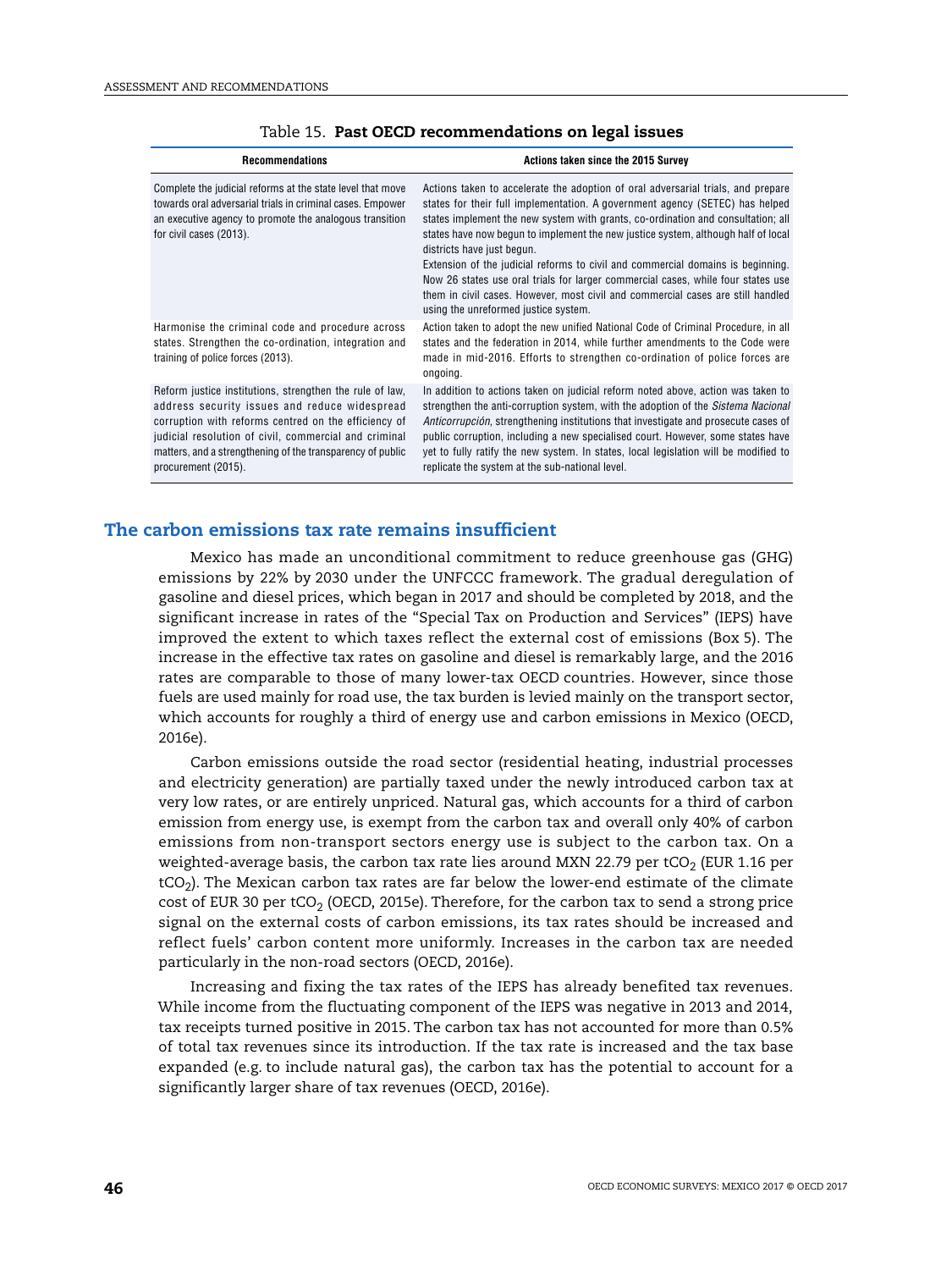### Box 5. **Green growth developments and challenges**

Mexico's per capita emissions of greenhouse gases – excluding most of those due to forest clearance – are well below the OECD average, but have been rising. Emissions per unit of GDP have declined very little over the past 25 years and are now not much below the OECD average. Emissions from forest clearance add approximately 10% to total emissions, but have decreased substantially as net forest clearance has fallen by over half since the 1990s.

During the 1990s, a major effort took place in order to shift electric generation from fuel to natural gas. Investments were substantial and contributed to a significant change in Mexico's carbon emissions. Air pollution has improved very much over the past 20 years, overall somewhat cleaner than in average OECD countries. But some large cities, especially Mexico City, still have frequent episodes of bad air pollution, which seem to have increased in frequency recently.

GDP growth since 1990 has been accompanied by a decline in energy intensity (total primary energy supply per unit of GDP). In recent years the decline has faltered, however. And while the share of renewables has been relatively high in the past, it has declined significantly even as it rose in most OECD countries. More than half of renewables is from biofuels and waste; wind and solar power are insignificant. In order to facilitate green growth, the government has made several efforts. For instance, income tax provides a 100% of immediate deduction for investments in machinery and equipment used to generate energy from renewable resources or from efficient electricity cogeneration systems. Moreover, the Congress approved the 2017 Budget which included fiscal incentives for investments in the development of charging stations for electric vehicles. In March and September 2016, Mexico's National Centre for Energy Control (CENACE), held 2 public biddings for nearly 80% of the electricity demand of the Federal Electricity Commission, for which half is dedicated to clean energy sources, specifically at wind and solar.

Water quality in rivers and lakes is acceptable or good in most of the country but very poor in the area around Mexico City, where a large share of wastewater is untreated. Following a near tripling of investment in water infrastructure between 2000 and 2010, access to piped drinking water is now over 90%, although much lower than this in some rural areas.

Precipitation varies a lot geographically and through time, so groundwater plays an important storage role; an increasing number of areas are in overdraft, with declining levels in aquifers; most aquifers in the country are affected, and salination is now an additional problem in some, such as around the regions of Baja California and Mexico City (Conagua, 2010).

Municipal waste generation per capita is lower than the OECD average but has been increasing in Mexico while it has been declining in other countries. Few municipalities charge households for waste collection, and none use quantity-based charges. Almost all such waste is sent to landfill.

Revenue from environmental taxes has increased in recent years and is now comparable to the OECD average.

Measured by patenting activity, Mexico devotes a similar, increasing, share of its R&D effort to environmentally-oriented activities as the average OECD country, but within a very low overall per capita total.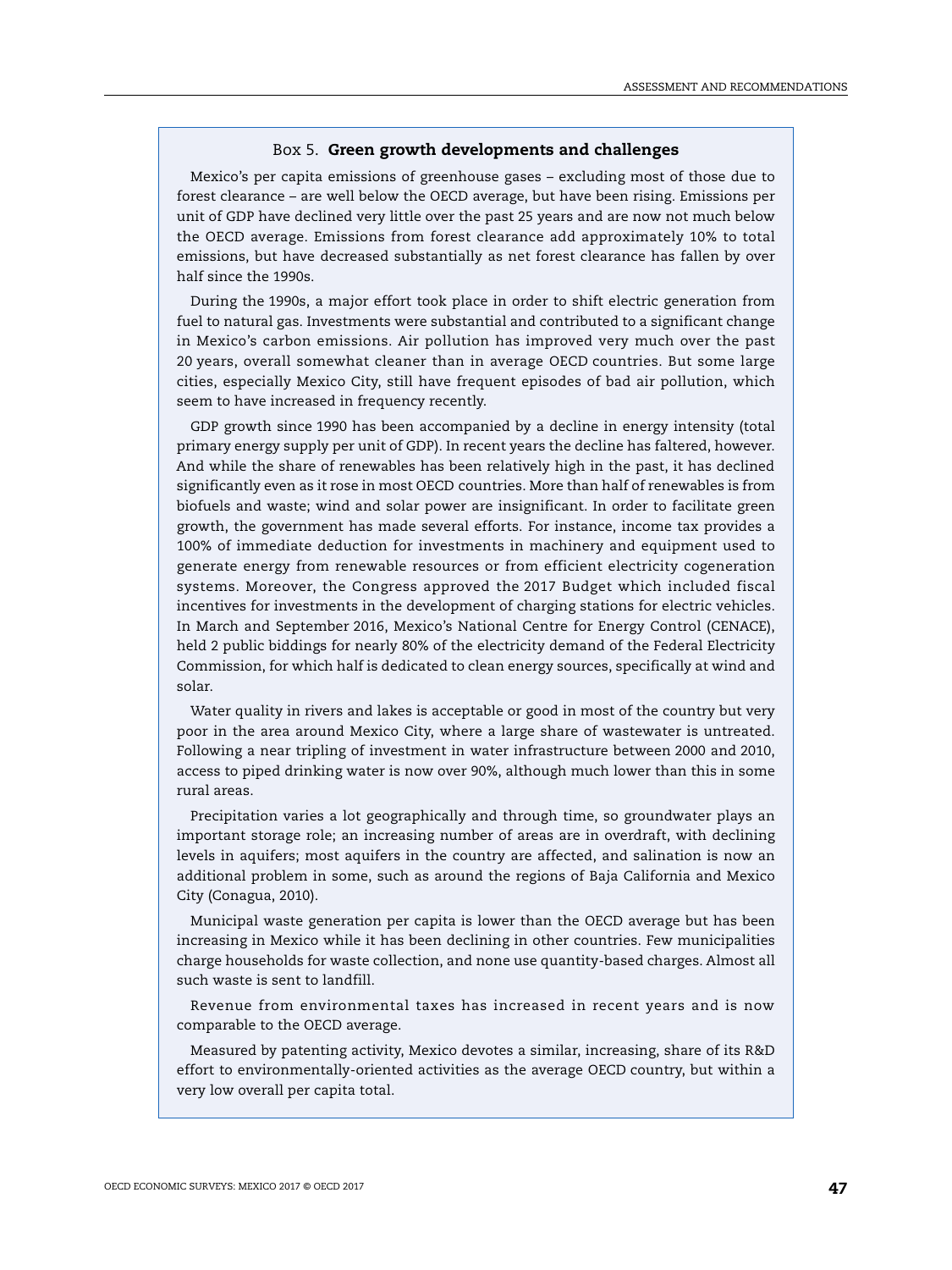

Figure 22. **Green growth indicators in Mexico**

*Note:* Panel E shows preliminary 2015 figures for Mexico, to better reflect the implementation of the reform IEPS on fuel and gas, and 2014 figures for other OECD countries.

*Source:* [OECD \(2016i\), OECD Green Growth Indicators Database. For further details please refer to the metadata.](file://main.oecd.org/sdataECO/Units/COMMON_CSB/CSB%20Green%20growth/GG%20Indicators%20in%20OECD%20Economic%20Surveys%20-%20Metadata.pdf)

1 2 *<http://dx.doi.org/10.1787/888933444596>*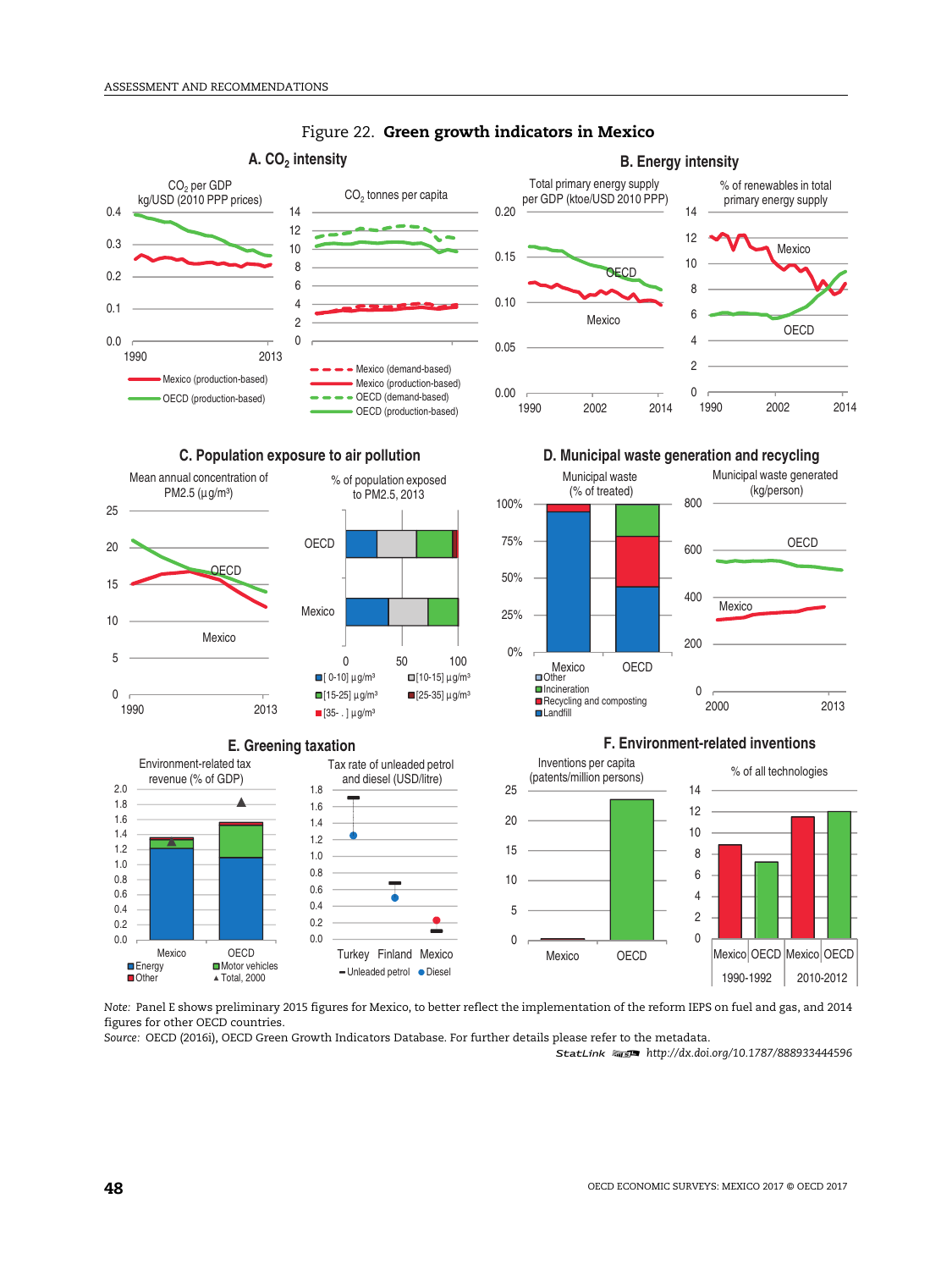#### *References*

Akgunduz, Y., & Plantenga, J. (2011), "Labour Market Effects of Parental Leave. A European Perspective", Utrecht School of Economics, Tjalling C. Koopmans Research Institute, *Discussion Paper Series*, No. 11-09.

Banxico (2016a), "Anuncio de Política Monetaria", *Banco de Mexico, Comunicado de Prensa*, 29 September.

Banxico (2016b), "Anuncio de Política Monetaria", *Banco de Mexico, Comunicado de Prensa*, 30 June.

- Bauchet, J., Marshall, C., Starita, L., Thomas, J., & Yalouris, A. (2011), "Latest Findings from Randomized Evaluations of Microfinance", Financial Access Initiative, Innovations for Poverty Action, and Abdul Latif Jameel Poverty Action Lab. Forum 2. CGAP.
- Beaman, L., Chattopadhyay, R., Duflo, E., Pande, R., & Topalova, T. (2009), "Powerful Women. Does Exposure Reduce Bias?", *The Quarterly Journal of Economics* (2009) 124 (4), 1497-1540.
- Carstens, A. (2015), "Challenges for Emerging Economies In The Face Of Unconventional Monetary Policies In Advanced Economies", Stavros Niarchos Foundation Lecture, *Peterson Institute for International Economics*, April 20, 2015, Banco de México.
- Cerutti, E., Claessens, S., and Laeven, L. (2015), "The Use and Effectiveness of Macroprudential Policies: New Evidence", *IMF Working Papers*, No. 15/61.
- CNBV (2015), "Encuesta Nacional de Inclusión Financiera", México, Inclusión financiera, Principales hallazgos.
- CONAPRED (2012), "Reporte sobre la discriminación en México 2012", Crédito. D.F., Consejo Nacional para Prevenir la Discriminación.
- Cull, R., Ehrbeck, T., & Holle, N. (2014), "Financial inclusion and development: recent impact evidence", Washington, DC. World Bank Group, *CGAP focus note*; No. 92.
- Damme, D. (2014), "How Closely is the Distribution of Skills Related to Countries' Overall Level of Social Inequality and Economic Prosperity?", *OECD Education Working Papers*, No. 105.
- Daubanes, J. and S. Andrade de Sá (2014), "Taxing the Rent of Non-Renewable Resource Sectors: A Theoretical Note", *OECD Economics Department Working Papers*, No. 1149.
- De la Cruz Toledo, E. (forthcoming), "Preschool Enrolment and Mothers' Employment in Mexico", extended abstract.
- Dearing, H. (2015), "Does parental leave influence the gender division of labour?", Recent empirical findings from Europe, Vienna University of Economics and Business, Institute for Social Policy, *Working Paper No. 1/2015*.
- Dearing, H. (forthcoming), "Designing gender-equalizing parental leave schemes what can we learn from recent empirical evidence from Europe?", *Journal of Family Research*.
- Dougherty, S. and O. Escobar (2016a), "Could Mexico become the new 'China'? Policy drivers of firmlevel competitiveness", *OECD Productivity Working Papers*, No. 4.
- Dougherty, S. and O. Escobar (2016b), "Misallocation and competition in Mexico", OECD Economics Department and Paris School of Economics, Manuscript.
- Dougherty, S., R. Herd and T. Chalaux (2009), "India's growth pattern and obstacles to higher growth. What is Holding Back Productivity Growth in India? Recent Microevidence", *OECD Economic Studies*, Vol. 45 (1).
- Fareed, F., Gabriel, M., Lenain, P. and Reynaud, J. (forthcoming), "Financial inclusion and women entrepreneurs", OECD Economics Department Working Papers, OECD Publishing, Paris.
- Filho, F. and F. Veloso (2016), "Causas e Consequências da Informalidade no Brasil [Causes and Consequences of Informality in Brazil]", *Elsevier*, FGV-IBRE, Rio de Janeiro.
- Gobierno de la República (2014), "Programa Institucional del Banco del Ahorro Nacional y Servicios Logros 2014, *www.bansefi.gob.mx/Documents/ [Avance%20Programa%20Institucional%20BANSEFI%20dic14\\_plantilla%20SHCP%20\(3\).pdf](http://www.bansefi.gob.mx/Documents/Avance%20Programa%20Institucional%20BANSEFI%20dic14_plantilla%20SHCP%20%283%29.pdf)*
- Gravelle T. and Moessner, R. (2001), "Reactions of Canadian Interest Rates to Macroeconomic Announcements: Implications for Monetary Policy Transparency", *Bank of Canada Working Papers*, No. 2001-5.
- Hermansen, M. and Röhn O. (2015), "Economic Resilience: The Usefulness of Early Warning Indicators in OECD Countries", *OECD Economics Department Working Papers*, No. 1250.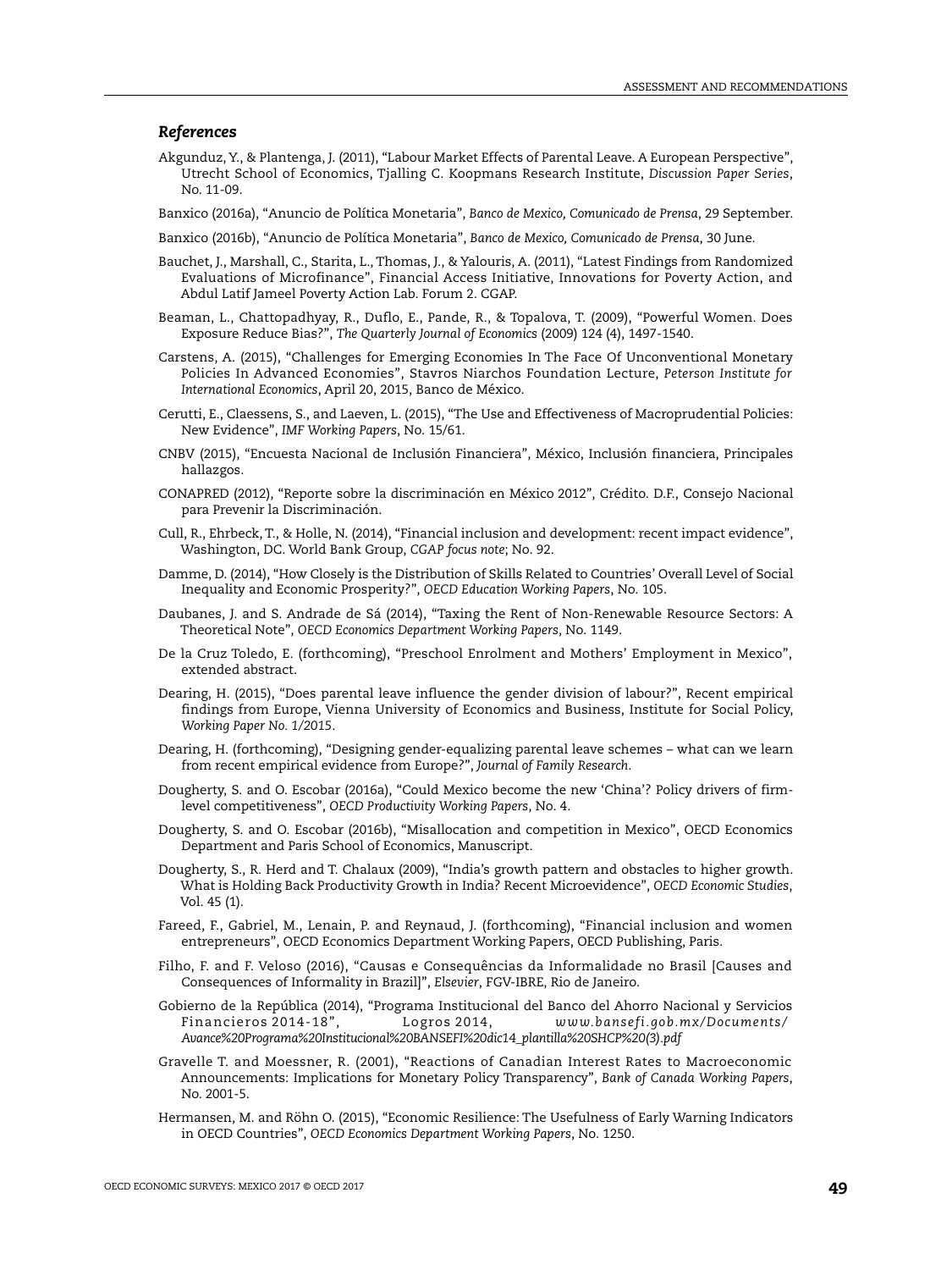- HLPF (2016), Mexico Statement, "National Voluntary Review", *High-Level Political Forum*, New York.
- HM Treasury (2011), "Integrating the operation of income tax and National Insurance contributions. A call for evidence".
- IMF (2013), *IMF Country Report*. No. 13/333.
- IMF (2015), *IMF Country Report*. No. 15/314
- IMF (2016), *Analyzing and Managing Fiscal Risks–Best Practices*, IMF, May 2016.
- INEE (2016), "Preguntas frecuentes sobre el replantamiento del modelo", *[www.inee.edu.mx/index.php/](http://www.inee.edu.mx/index.php/preguntas-spd-2017) [preguntas-spd-2017](http://www.inee.edu.mx/index.php/preguntas-spd-2017)*
- IPP (2015), "Pay Equity Best Practices Guidelines", Institute of Public Policy, Harry S. Truman School of Public Affairs, University of Missouri-Columbia.
- Kotsadam, A., & Finseraas, H. (2011), "The state intervenes in the battle of the sexes. Causal effects of paternity leave", *Social Science Research*, 40(6), 1611-1622.
- Manpower Group (2015), *2015 Talent Shortage Survey,* ManpowerGroup.
- MSCI (2014), "2014 Survey of Women on Boards", MSCI, ESG Research, *Governance Issue Report*.
- Nordås, H. (2016), "Services Trade Restrictiveness Index (STRI): The Trade Effect of Regulatory Differences", *OECD Trade Policy Papers*, No. 189.
- OECD, ILO, IMF, & WB (2014), "Achieving stronger growth by promoting a more gender-balanced economy", *Report prepared for the G20 Labour and Employment Ministerial Meeting,* Melbourne.
- OECD (2004), "Women's entrepreneurship", Issues and policies, 2nd OECD Conference of Ministers Responsible for Small and Medium-sized Enterprises (SMEs), OECD Publishing.
- OECD (2009), OECD Economic Surveys: Mexico 2009, OECD Publishing, Paris, *[http://dx.doi.org/10.1787/](http://dx.doi.org/10.1787/eco_surveys-mex-2009-en) [eco\\_surveys-mex-2009-en](http://dx.doi.org/10.1787/eco_surveys-mex-2009-en)*
- OECD (2011), OECD Economic Surveys: Mexico 2011, OECD Publishing, Paris, *[http://dx.doi.org/10.1787/](http://dx.doi.org/10.1787/eco_surveys-mex-2011-en) [eco\\_surveys-mex-2011-en](http://dx.doi.org/10.1787/eco_surveys-mex-2011-en)*
- OECD (2012a), "Executive summary", in OECD Reviews of Evaluation and Assessment in Education: Mexico 2012, OECD Publishing, Paris, *<http://dx.doi.org/10.1787/9789264172647-3-en>*
- OECD (2012b), Closing the Gender Gap: Act Now, OECD Publishing, Paris, *[http://dx.doi.org/10.1787/](http://dx.doi.org/10.1787/9789264179370-en) [9789264179370-en](http://dx.doi.org/10.1787/9789264179370-en)*
- OECD (2012c), "Mejores prácticas registrales y catastrales en México", OECD Publishing, Paris.
- OECD (2013), OECD Economic Surveys: Mexico 2013, OECD Publishing, Paris, *[http://dx.doi.org/10.1787/](http://dx.doi.org/10.1787/eco_surveys-mex-2013-en) [eco\\_surveys-mex-2013-en](http://dx.doi.org/10.1787/eco_surveys-mex-2013-en)*
- OECD (2013a), Getting It Right: Strategic Agenda for Reforms in Mexico, OECD Publishing, Paris, *[http://](http://dx.doi.org/10.1787/9789264190320-en) [dx.doi.org/10.1787/9789264190320-en](http://dx.doi.org/10.1787/9789264190320-en)*
- OECD (2013c), Knowledge-based Start-ups in Mexico, OECD Publishing, Paris, *[http://dx.doi.org/10.1787/](http://dx.doi.org/10.1787/9789264193796-en) [9789264193796-en](http://dx.doi.org/10.1787/9789264193796-en)*
- OECD (2013d), "A cross-country comparison of household income, consumption, and wealth between micro sources and national accounts aggregates", Working Party on National Accounts. *[STD/](http://www2.oecd.org/oecdinfo/info.aspx?app=OLIScoteEN&Ref=STD/CSTAT/WPNA(2013)9/RD) [CSTAT/WPNA\(2013\)9/RD](http://www2.oecd.org/oecdinfo/info.aspx?app=OLIScoteEN&Ref=STD/CSTAT/WPNA(2013)9/RD)*.
- OECD (2013e), OECD Economic Surveys: Brazil 2013, OECD Publishing, Paris, *[http://dx.doi.org/10.1787/](http://dx.doi.org/10.1787/eco_surveys-bra-2013-en) [eco\\_surveys-bra-2013-en](http://dx.doi.org/10.1787/eco_surveys-bra-2013-en)*
- OECD (2014), Agricultural Policy Monitoring and Evaluation 2014: OECD Countries, OECD Publishing, Paris, *[http://dx.doi.org/10.1787/agr\\_pol-2014-en](http://dx.doi.org/10.1787/agr_pol-2014-en)*
- OECD (2014a), *Enhancing Women's Economic Empowerment though Entrepreneurship and Business Leadership in OECD Countries*, OECD Publishing, Paris.
- OECD (2014b), PISA 2012 Results: What Students Know and Can Do (Volume I, Revised edition, February 2014): Student Performance in Mathematics, Reading and Science, OECD Publishing, Paris, *<http://dx.doi.org/10.1787/9789264208780-en>*
- OECD (2014c), "Social Expenditure Update Social spending is falling in some countries, but in many others it remains at historically high levels", OECD Publishing, Paris.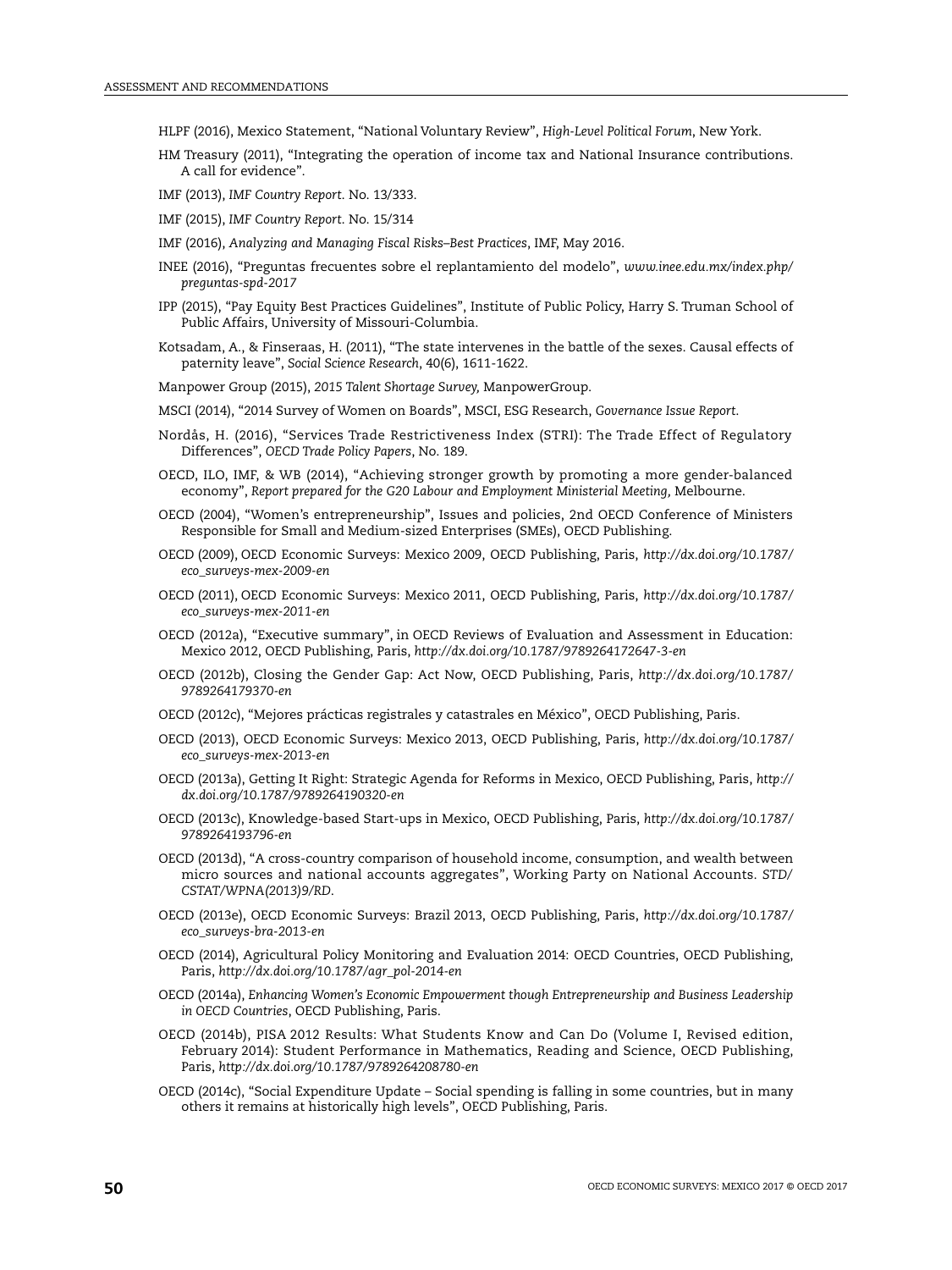- OECD (2015), Economic Policy Reforms 2015: Going for Growth, OECD Publishing, Paris, *[http://dx.doi.org/](http://dx.doi.org/10.1787/growth-2015-en) [10.1787/growth-2015-en](http://dx.doi.org/10.1787/growth-2015-en)*
- OECD (2015a), OECD Economic Surveys: Mexico 2015, OECD Publishing, Paris, *[http://dx.doi.org/10.1787/](http://dx.doi.org/10.1787/eco_surveys-mex-2015-en) [eco\\_surveys-mex-2015-en](http://dx.doi.org/10.1787/eco_surveys-mex-2015-en)*
- OECD (2015b), "Mexico. Policy Priorities to Upgrade the Skills and Knowledge of Mexicans for Greater Productivity and Innovation", OECD Publishing, Paris.
- OECD/ E. Hanushek / L. Woessmann (2015c), Universal Basic Skills: What Countries Stand to Gain, OECD Publishing, Paris, *<http://dx.doi.org/10.1787/9789264234833-en>*
- OECD (2015d), Taxing Energy Use 2015: OECD and Selected Partner Economies, OECD Publishing, Paris, *<http://dx.doi.org/10.1787/9789264232334-en>*
- OECD (2015e), *Effective Carbon Rates on Energy: OECD and Selected Partner Economies*, OECD Publishing, Paris.
- OECD (2016a), Ollivaud, P., Y. Guillemette and D. Turner (2016), "Links between weak investment and the slowdown in productivity and potential output growth across the OECD", OECD Economics Department Working Papers, No. 1304, OECD Publishing, Paris.
- OECD (2016b), OECD Economic Surveys: United States 2016, OECD Publishing, Paris, *[http://dx.doi.org/](http://dx.doi.org/10.1787/eco_surveys-usa-2016-en) [10.1787/eco\\_surveys-usa-2016-en](http://dx.doi.org/10.1787/eco_surveys-usa-2016-en)*
- OECD (2016c), Education at a Glance 2016: OECD Indicators, OECD Publishing, Paris, *[http://dx.doi.org/](http://dx.doi.org/10.1787/eag-2016-en) [10.1787/eag-2016-en](http://dx.doi.org/10.1787/eag-2016-en)*
- OECD (2016d), *Employment Outlook 2016. How does Mexico Compare?*, OECD Publishing, Paris.
- OECD (2016e), "Evaluating Environmental Tax Policies Case Study on Mexico", Joint Meetings of Tax and Environment Experts, Draft for discussion, OECD Publishing. Paris.
- OECD (2016f), Gender Equality in the Pacific Alliance: Promoting Women's Economic Empowerment, OECD Publishing, Paris, *<http://dx.doi.org/10.1787/9789264262959-en>*
- OECD (2016g), OECD Economic Outlook, Volume 2016 Issue 2: Preliminary version, OECD Publishing, Paris, *[http://dx.doi.org/10.1787/eco\\_outlook-v2016-2-en](http://dx.doi.org/10.1787/eco_outlook-v2016-2-en)*
- OECD (2016h), OECD Reviews of Health Systems: Mexico 2016, OECD Publishing, Paris, *[http://dx.doi.org/](http://dx.doi.org/10.1787/9789264230491-en) [10.1787/9789264230491-en](http://dx.doi.org/10.1787/9789264230491-en)*
- OECD (2016i), "Green growth indicators (Edition 2016)", OECD Environment Statistics (database), *[http:/](http://dx.doi.org/10.1787/5710f950-en) [/dx.doi.org/10.1787/5710f950-en](http://dx.doi.org/10.1787/5710f950-en)*
- OECD (2016j), *PISA 2015 Results (Volume I): Excellence and Equity in Education*, OECD Publishing, Paris, *[http://](http://dx.doi.org/10.1787/9789264266490-en) [dx.doi.org/10.1787/9789264266490-en](http://dx.doi.org/10.1787/9789264266490-en)*
- OECD (2017), *OECD Integrity Review of Mexico: Taking a stronger stance against corruption*, OECD Publishing, Paris.
- Pasali, S. (2013), "Where Is the Cheese? Synthesizing a Giant Literature on Causes and Consequences of Financial Sector Development", *World Bank Policy Research Working Papers*, No. 6655.
- Rey, H. (2015), "Dilemma not Trilemma: The Global Financial Cycle and Monetary Policy Independence", *NBER Working Papers*, No. 21162, May 2015.
- Röhn, O., Caldera Sánchez, A., Hermansen, M., and Rasmussen, M. (2015), "Economic Resilience: A New Set of Vulnerability Indicators for OECD Countries", *OECD Economic Department Working Papers*, No. 1249.
- Sandoval, S. (2015), "The Distribution of Top Incomes in Mexico: How rich are the richest?", Paris School of Economics, Public Policy and Development Master's Dissertation, *[http://piketty.pse.ens.fr/](http://piketty.pse.ens.fr/files/Sandoval2015.pdf) [files/Sandoval2015.pdf](http://piketty.pse.ens.fr/files/Sandoval2015.pdf)*
- SEP (2016), "Resultados de la #EvaluaciónDelDesempeño, Ciclo Escolar 2015-16", *[www.gob.mx/sep/](http://www.gob.mx/sep/articulos/resultados-de-la-evaluaciondeldesempeno-ciclo-escolar-2015-2016) [articulos/resultados-de-la-evaluaciondeldesempeno-ciclo-escolar-2015-16](http://www.gob.mx/sep/articulos/resultados-de-la-evaluaciondeldesempeno-ciclo-escolar-2015-2016)*
- UN (2015), *Transforming our world: The 2030 agenda for sustainable development*. United Nations, A/RES/70/1.
- World Bank (2010), *Enterprise Surveys: Mexico*, The World Bank, Washington, DC.
- World Bank (2011), *Special Economic Zones Progress, Emerging Challenges, and Future Directions*, World Bank, Washington, DC.
- Wu, J. and Fan D. (2016), "Measuring the Macroeconomic Impact of Monetary Policy at the Zero Lower Bound", *Journal of Money, Credit and Banking*, Vol. 48, No. 2-3 (March-April 2016).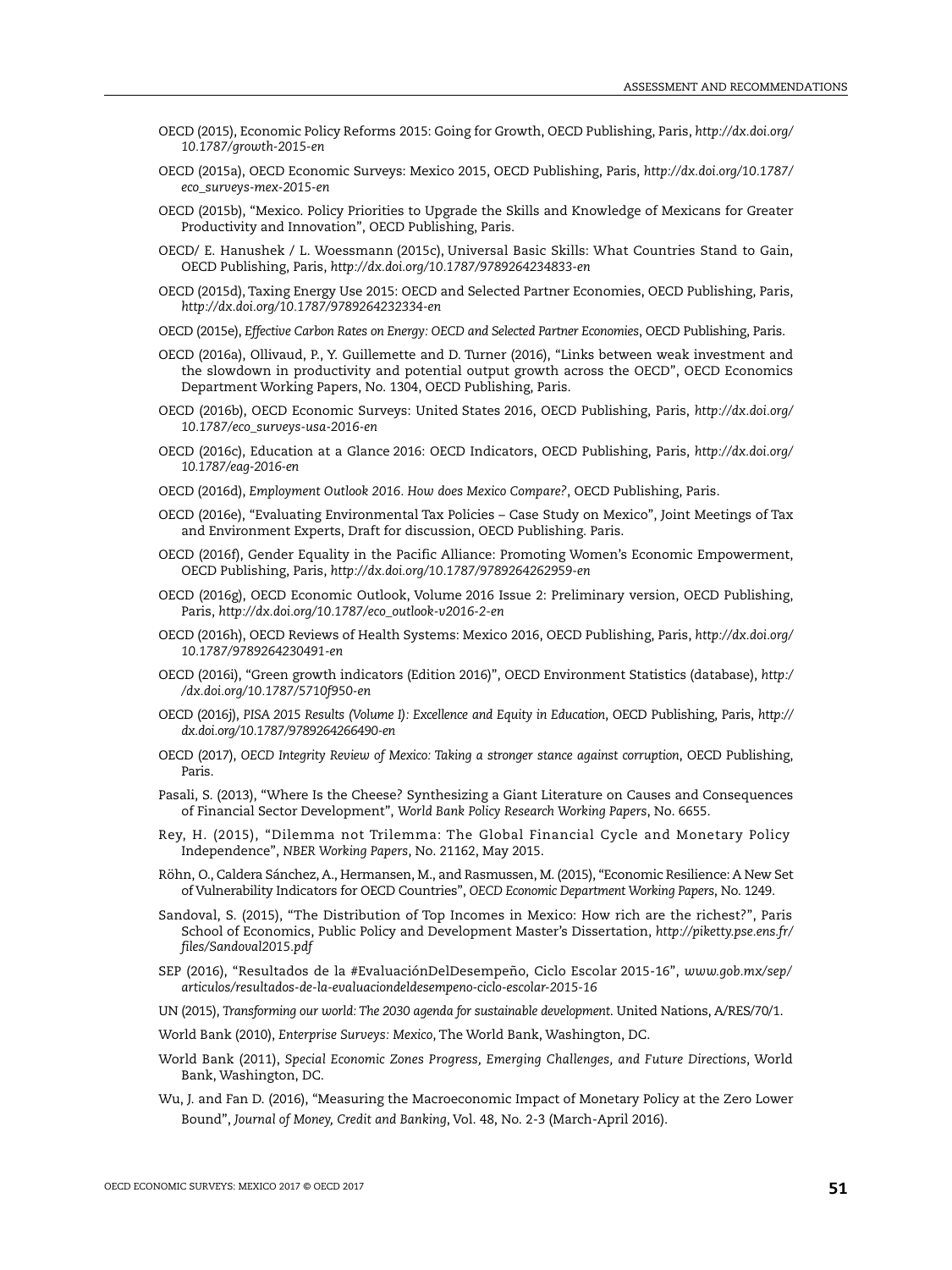# Thematic Chapters

*Chapter 1*

## **Towards a more inclusive society**

*Building vibrant and systematic partnerships with the private sector is a prerequisite for the successful implementation of the Mexican government's agenda to accelerate poverty reduction and sustainable development, and ultimately to deliver on the Sustainable Development Goals. This chapter examines how advancing financial inclusion and promoting socially responsible firms can contribute to sustained economic growth and shared prosperity.*